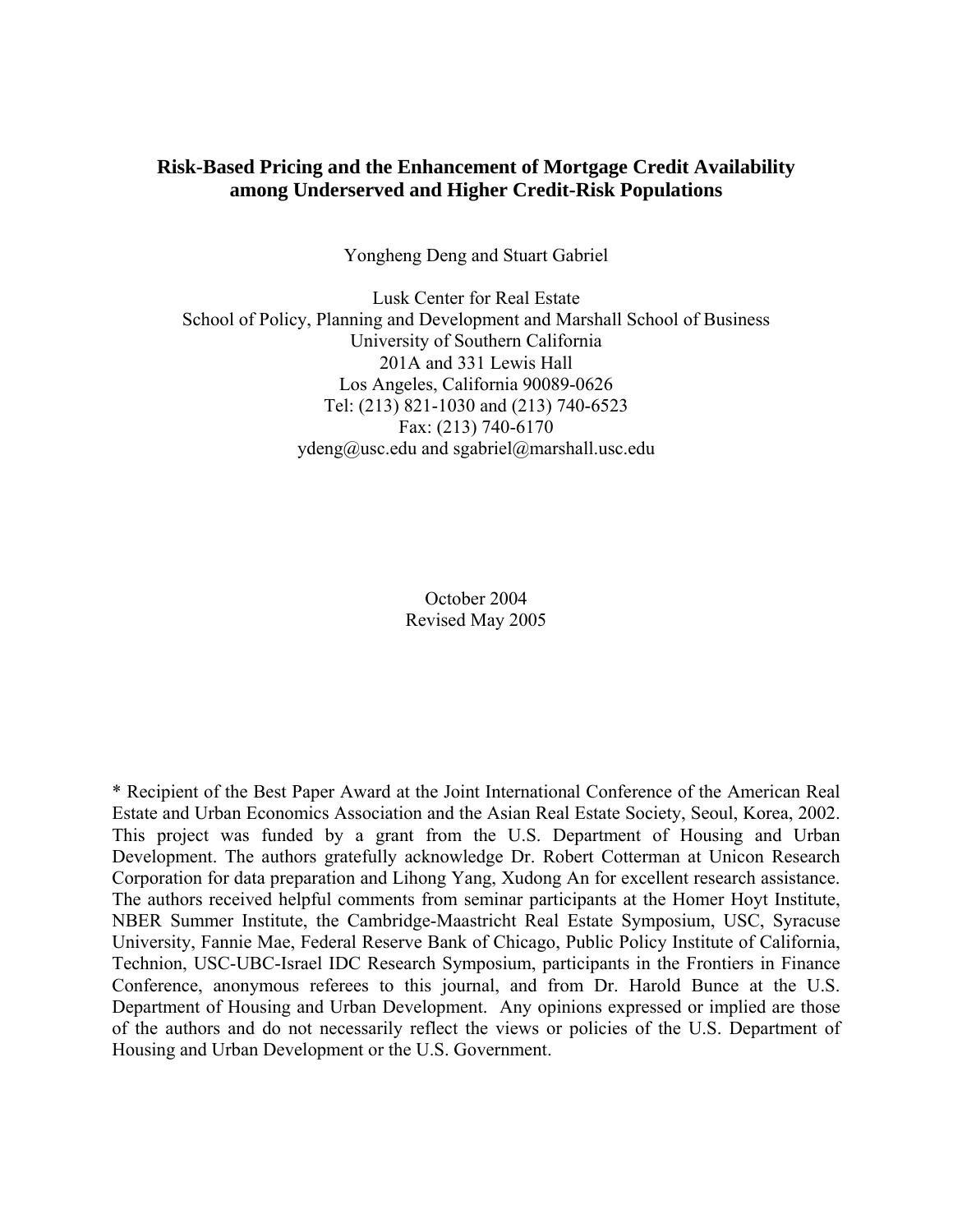# **Risk-Based Pricing and the Enhancement of Mortgage Credit Availability among Underserved and Higher Credit-Risk Populations**

#### **ABSTRACT**

This paper estimates an option-based hazard model of the competing risks of FHA mortgage termination. Results indicate that the elevated default risks of loans originated among lower credit quality and minority borrowers are more than offset by the damped prepayment speeds of those loans, so as to result in markedly lower loan termination probabilities among underserved borrower groups. Those damped termination risks translate into sizable reductions in risk premia to investors in simulated lower credit-quality mortgage pools. Empirical findings suggest that such pooling and risk-based pricing of FHA-insured mortgages could serve to substantially reduce housing finance costs among underserved borrowers, so as to advance both their homeownership opportunities and related federal housing policy objectives.

(*JEL* G21, J78, R20)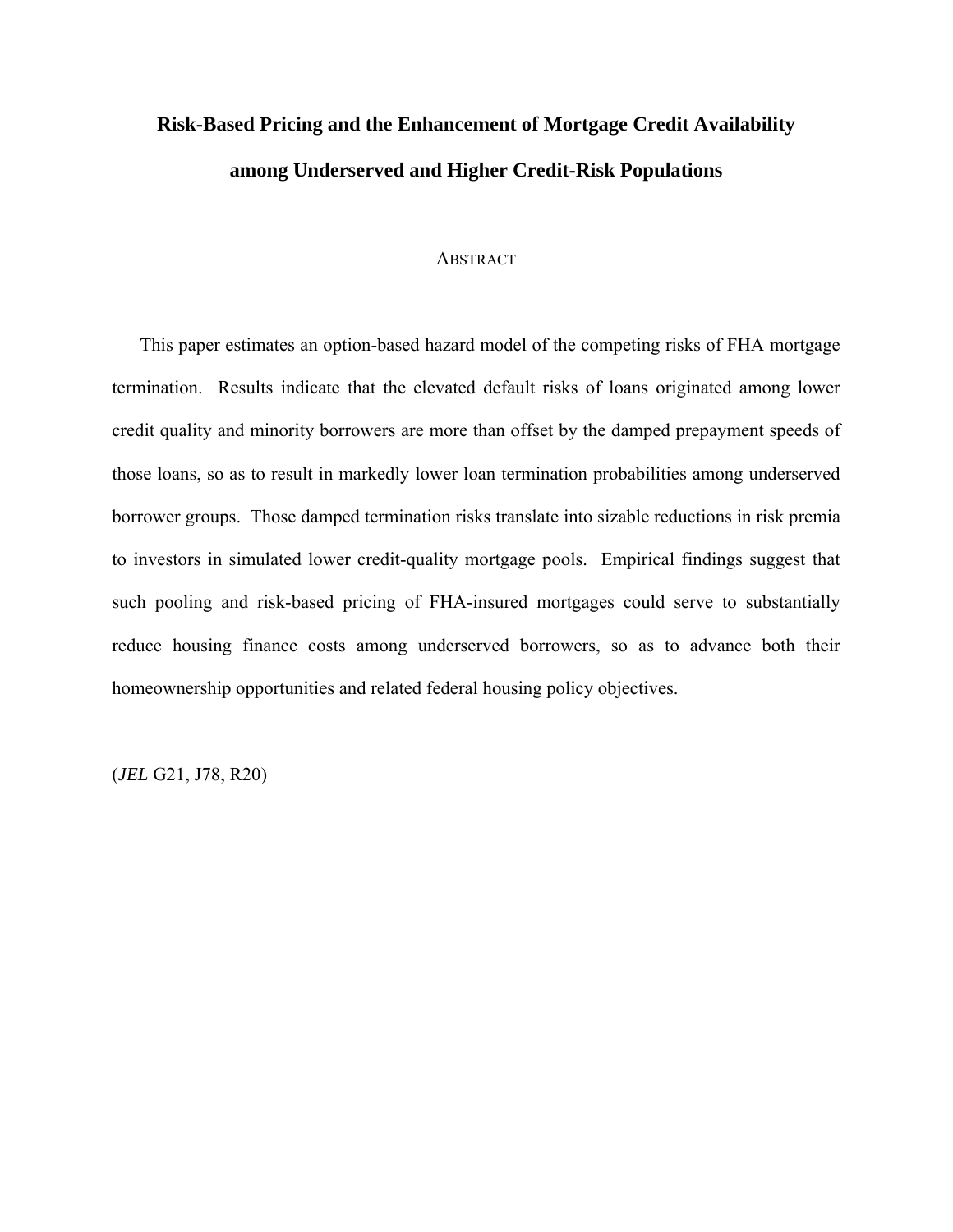# **Risk-Based Pricing and the Enhancement of Mortgage Credit Availability among Underserved and Higher Credit-Risk Populations**

#### 1. INTRODUCTION

In the wake of persistent housing disparities, ongoing research and policy debate have sought insights and methodologies necessary to boost mortgage and homeownership access among underserved, minority, and higher credit-risk populations.<sup>[1](#page-2-0)</sup> Indeed, the Clinton and Bush Administrations have made homeownership access the cornerstone of domestic housing policy.<sup>2</sup> Research accordingly has sought to identify the determinants of ongoing disparities in mortgage origination and homeownership attainment among targeted and non-targeted groups, (see, for example, Gabriel and Rosenthal [2005], Painter, Gabriel and Myers [2001], Rosenthal [2002], Goetzman and Spiegel [2002], Coulson [1999], and Deng, Quigley and Van Order [1996]). On the mortgage side, studies largely have focused on the role of borrower credit risk and credit constraint in the analysis of mortgage origination and performance (see, for example, Ambrose and Sanders [2005], Ambrose, Capone and Deng [2001], Bradley, Gabriel and Wohar [1995], Ondrich, Ross and Yinger [2000], Berkovec, Canner, Gabriel, and Hannan [1998], Ambrose, Buttimer and Capone [1997], Avery, Bostic, Calem and Canner [1996], Goering and Wienk

<span id="page-2-0"></span> $1$  The U.S. homeownership rate rose markedly over the past decade to nearly 69 percent by the first quarter of 2004. However, a sizable gap remains between white and minority homeownership rates. In the first quarter of 2004, roughly three-fourths of white households owned their own home while less than one-half of African American and Hispanic households were owner-occupiers. <sup>2</sup>

<span id="page-2-1"></span><sup>&</sup>lt;sup>2</sup> In 1994, President Clinton asked HUD Secretary Henry Cisneros to "lead a dramatic effort to increase homeownership in our nation over the next six years." Clinton further requested that the HUD program "include strategies to ensure that families currently underrepresented among homeownership—particularly minority families, young families, and low-income families—can partake of the American Dream." That letter can be found at http://www.pragueinstitute.org/housing\_us.htm. Further, on June 18, 2002, President George W. Bush wrote "The goal is everybody that wants to own a home has got a shot at doing so. The problem is we have what we call a homeownership gap in America. Three-quarters of Anglos own their homes, and less than 50 percent of African Americans and Hispanics own homes. That ownership gap signals that something might be wrong in the land of plenty. And we need to do something about it." See http//www. whitehouse.gov/news/releases/2002/06/20020618- 1.htm.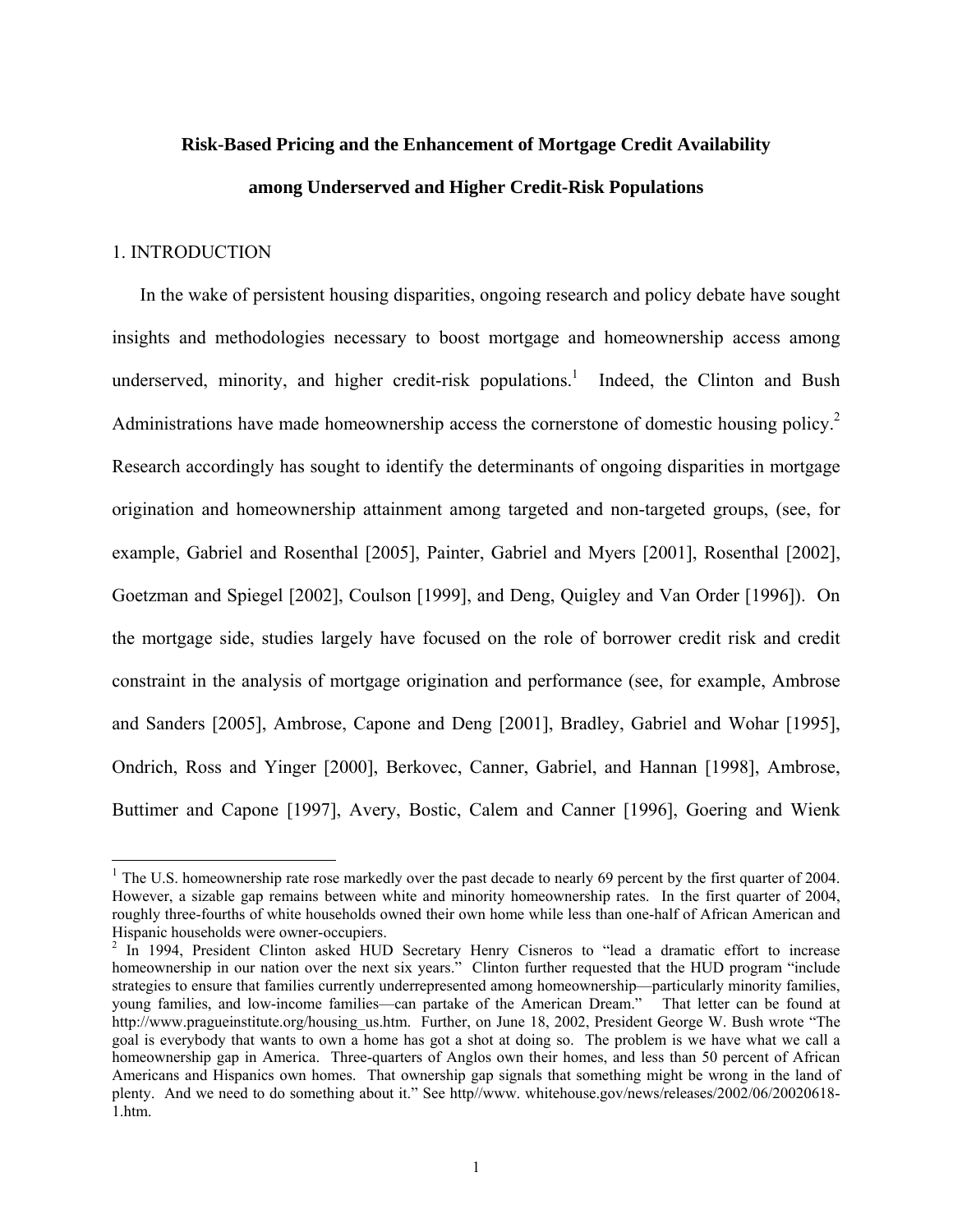[1996], Munnell, Tootell, Browne and McEneaney [1996], Canner, Passmore and Smith [1994], Gabriel and Rosenthal [1991]).

While prior research has provided substantial evidence of elevated default risk among lowerincome, minority, and less credit-worthy borrowers [see, for example, Avery, Bostic, Calem and Canner (1996), Deng, Quigley and Van Order (1996), Berkovec, Canner, Gabriel and Hannon (1998), and Pennington-Cross and Nichols (2000)], recent studies also suggest offsets to those risks via the slower prepayment speeds of targeted borrower groups [see, for example, Kelly (1995), Van Order and Zorn (2002) and Archer, Ling, and McGill  $(2002)$ <sup>[3](#page-3-0)</sup> In certain circumstances, the damped prepayment speeds of loans originated among targeted groups could serve to appreciably reduce total loan termination probabilities and result in more favorable riskbased pricing of those loans. The enhanced efficiency of loan pricing also could result in improved distributional outcomes, serving to facilitate homeownership attainment among lowerincome, minority, and underserved homebuyers.

Recent studies of the micro-foundations of mortgage loan performance suffer from numerous limitations, however, in the assessment of prepayment and default risks. Most prior analyses fail to include contemporaneous valuation of the mortgage put and call options over the life of the mortgage; further, many analyses have focused on prediction of mortgage default without consideration of prepayment risk and vice-versa (see, for example, Gabriel and Rosenthal [1991], Hakim (1992), Kelly (1995), Avery et al [1996], Caplin, Freeman and Tracy [1997], Berkovec et al [1998] LaCour-Little (1999) and Pennington-Cross and Nichols [2000]). Recent papers (see, for example, Archer, Ling and McGill [1996, 2002], Deng, Quigley and Van Order [1996, 2000], Cotterman [2001], Van Order and Zorn [2002], Deng and Quigley [2002]) often do

<span id="page-3-0"></span> <sup>3</sup> <sup>3</sup> As discussed in Deng, Quigley, and Van Order [2000]), analyses of loan termination and pricing should account for the joint and competing nature of borrower prepayment and default option exercise.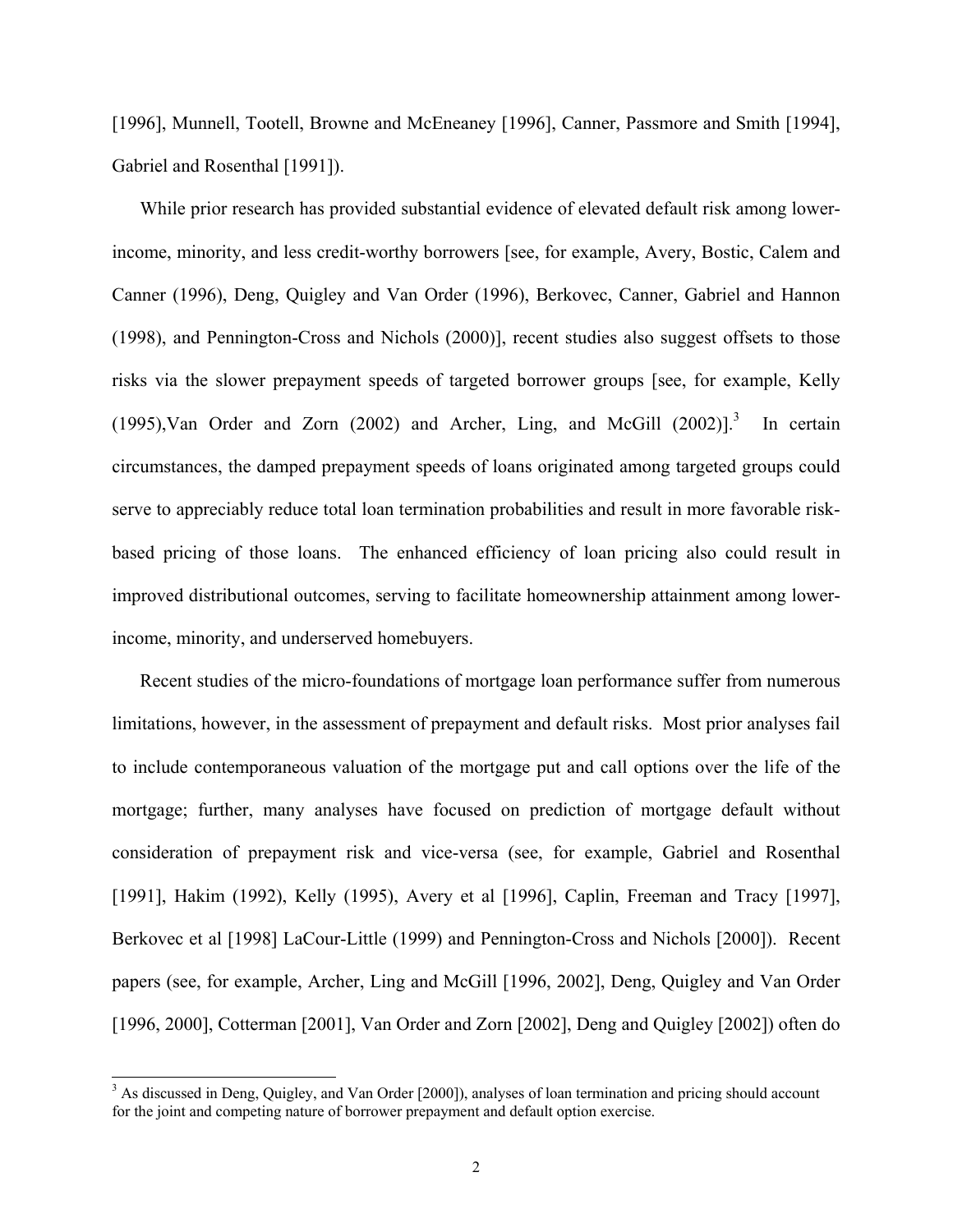not include important information on borrower creditworthiness (credit scores) and are further circumscribed by the limited availability of other borrower, loan, and locational information important to prediction of loan performance, including indicators of borrower wealth and other common underwriting controls. Indeed, Peristiani et al (1997) and LaCour-Little (1999) demonstrate the importance of controls for borrower credit worthiness in analysis and prediction of mortgage prepayments.<sup>[4](#page-4-0)</sup> Other recent studies provide new insights on mortgage terminations as derive from call, mobility, and default behavior [see, for example, Archer and Ling (1997), Pavlov (2000), and Clapp, Goldberg, Harding, and LaCour-Little  $(2001)$ <sup>[5](#page-4-1)</sup> Those studies, however, are subject to many of the same data limitations described above and further fail to distinguish loan pricing implications among underserved and like borrower groups.

This study applies a competing risk framework to model the micro-foundations of FHA-insured mortgage performance.<sup>[6](#page-4-2)</sup> The FHA data are well suited to analyses of loan default, given the inclusion in the program of large numbers of relatively higher credit risk borrowers. The data further enable an assessment of whether those same higher credit risk and underserved borrowers prepay their mortgages more slowly, due perhaps to problems of access to mortgage finance, difficulties in loan qualification, limited borrower knowledge of mortgage refinance opportunities, or reduced residential mobility. To the extent the prepayment risks of mortgages originated among lower-income, lower credit-quality, and minority borrowers are relatively damped, they should be reflected in the pricing of those loans. In certain circumstances, the efficient risk-based pricing of loans should serve to enhance mortgage and housing affordability

<span id="page-4-0"></span> $\frac{1}{4}$ <sup>4</sup> Results of LaCour-Little (1999) indicate that borrower characteristics primarily affect mortgage prepayment risk in the region where the prepayment option is at-the-money. When the prepayment option is substantially in- or outof-the-money, borrower and loan characteristics appear to be largely irrelevant. 5

<span id="page-4-1"></span><sup>&</sup>lt;sup>5</sup> Specifically, the Clapp et al study suggests aggregation bias in combining the refinance and mobility-based mortgage termination decisions into a single refinance term. 6

<span id="page-4-2"></span><sup>&</sup>lt;sup>6</sup> Von Furstenberg (1970) used loan-to-value ratio as the only risk characteristic of the mortgage loan to study the risk structures and the cross subsidy of the FHA program.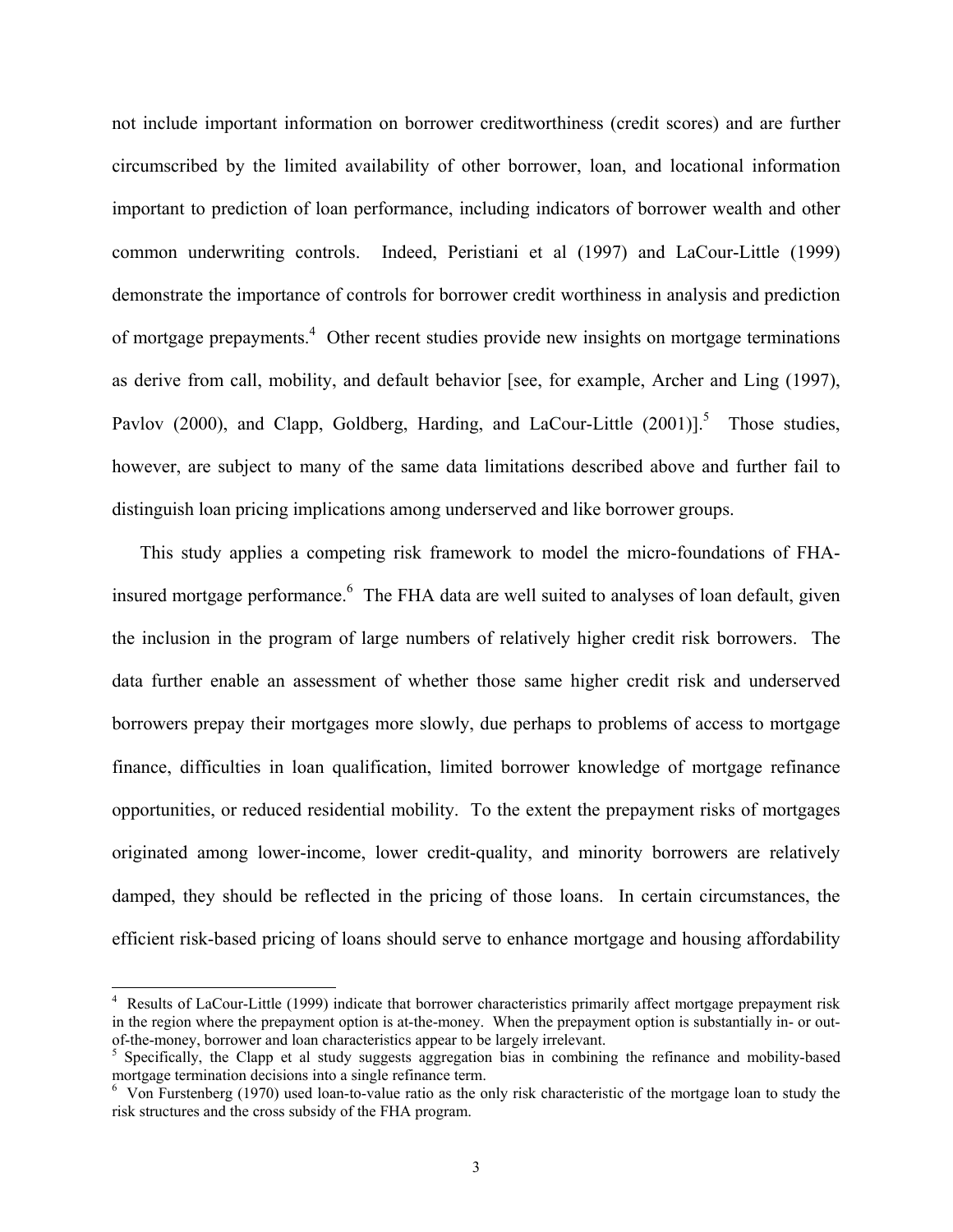among targeted underserved populations.

This analysis employs an option-based hazard model to simultaneously assess the competing risks of FHA-insured mortgage default and prepayment. The empirical model is motivated by option theory and employs well-specified contemporaneous proxies for the intrinsic values of mortgage put and call options in the default and prepayment equations. Given the availability of high quality micro data, the empirical specification also controls for borrower credit worthiness (credit scores) and a large number of common underwriting variables among the approximately 30 contemporaneous and time-invariant indicators of borrower, loan, and locational risk.

Results of the analysis strongly support the predictions of option theory in explaining the exercise of default and prepayment options among FHA-insured mortgage borrowers. The estimates confirm that the intrinsic values of the call and put option variables are positive and highly significant in the exercise of the prepayment and default options, respectively. Results further suggest that a higher probability of negative equity (a proxy for the intrinsic value of the put option) reduces the risk of mortgage prepayment.

Research findings further point to the importance of other borrower, loan, and market characteristics in the estimation of mortgage default and prepayment risks. As would be expected, higher credit score borrowers are less likely to exercise the default option, whereas lower credit score borrowers are less likely to prepay. In that regard, the 5-year cumulative probability of prepayment is about 13 percentage points higher among borrowers with scores in excess of 680 than among those with scores below 620. The 5-year cumulative prepayment probabilities of Black and Hispanic borrowers are about 14 and 8 percentage points lower than those of white borrowers, respectively.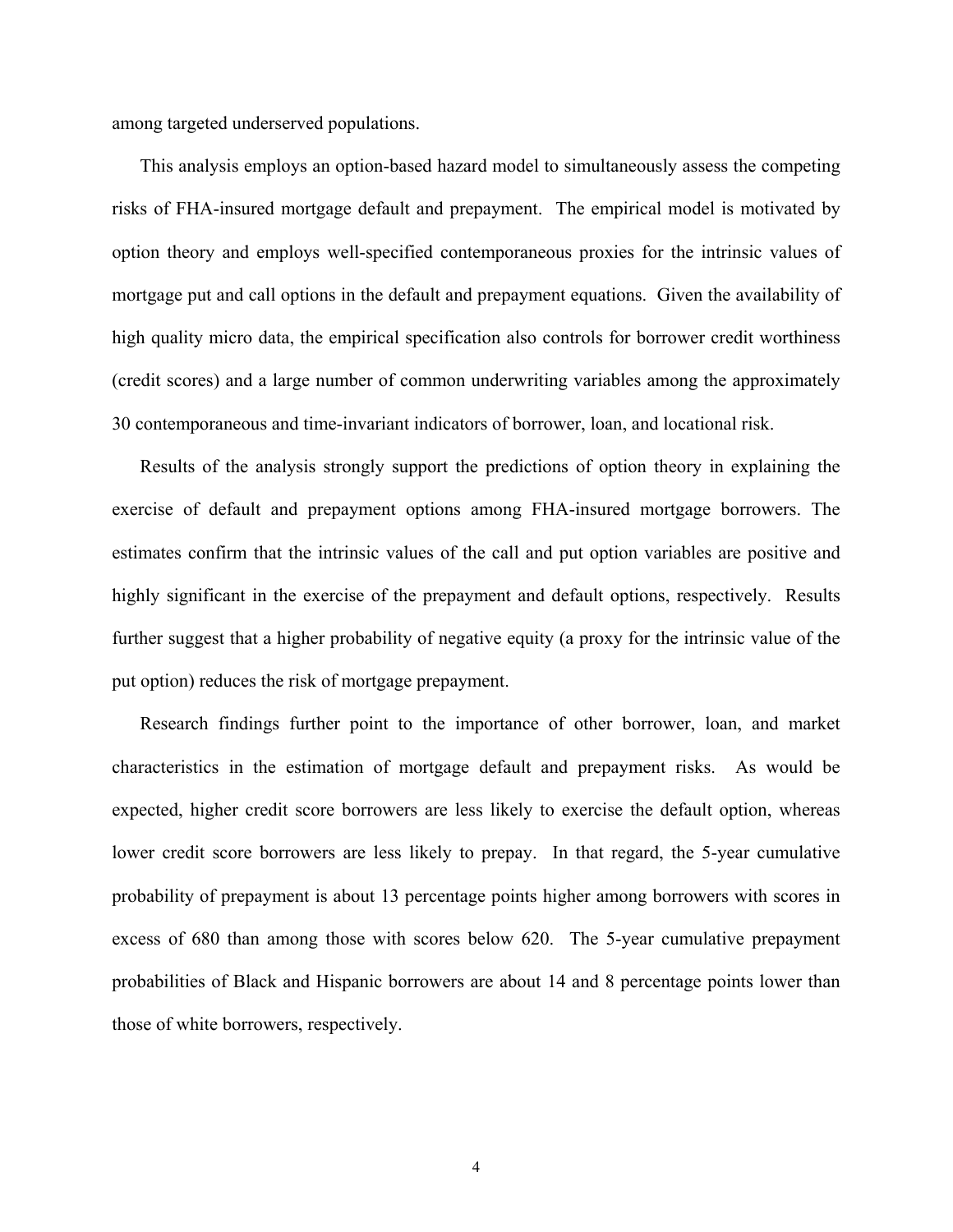Overall, results indicate the appropriateness of the competing risk specification and illustrate the importance of slower prepayment speeds among higher credit risk and underserved borrowers. As is evidenced below, the substantially elevated default probabilities of higher credit risk FHA borrowers are more than offset by their damped prepayment propensities, resulting in significantly lower loan termination probabilities overall. Indeed, the estimated cumulative probability of mortgage termination at five years post-origination among high default risk FHA borrowers (39 percent) is about 23 percent lower than that of low-default risk FHA borrowers (48 percent).

Monte Carlo methods are then utilized to simulate the term structure of interest rates and to compute the mortgage pricing implications of the FHA-insured loan performance results. In the simulation, we adopt an Affine Term Structure Model as proposed by Dai and Singleton [2000]. In the case of a mean weighted average coupon of 8.25 percent and a 10-year seasoned pool, we compute a negative risk premium of 44 basis points for the high default/slow prepayment speed pool. In all cases, the simulated stratification of mortgage pools results in a potentially sizable reduction in risk premia to investors in high default/low prepayment risk mortgages. Empirical findings suggest that such risk-based pooling and pricing of FHA-insured mortgages could serve to substantially reduce the housing finance costs of underserved borrowers, so as to advance both their homeownership opportunities and related federal housing policy objectives.

The plan of the paper is as follows. Section 2 presents the loan performance model and estimation strategy. Section 3 describes the FHA database whereas section 4 discusses estimation and performance simulation results. Section 5 assesses the mortgage pricing implications of the performance results. Conclusions and implications for mortgage pricing are discussed in section 6.

5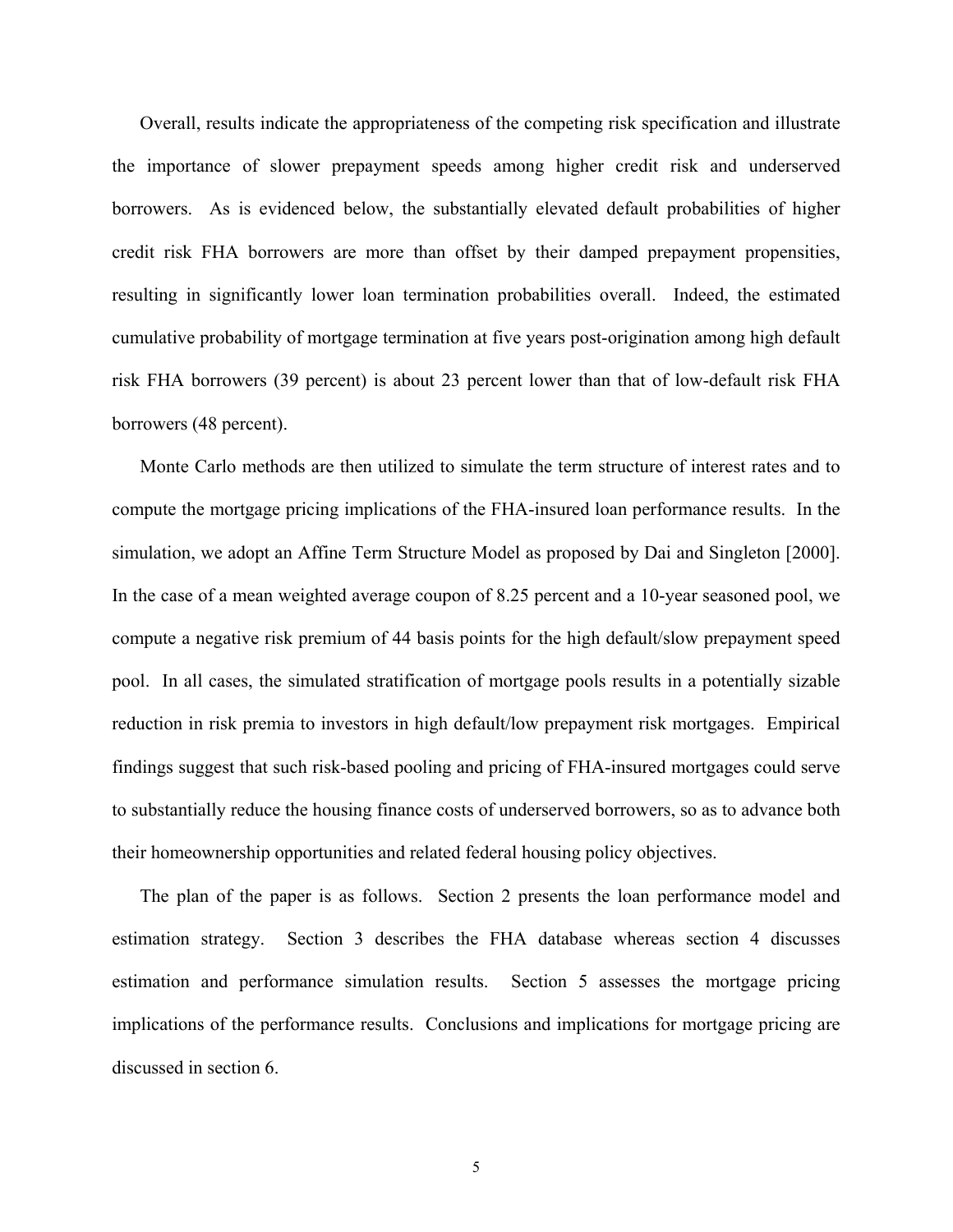### 2. LOAN PERFORMANCE ANALYSIS

Recent research on mortgage markets indicates that prepayment and default option exercise on the part of mortgage borrowers is behaviorally distinct, but not independent. For example, one cannot calculate accurately the economic value of the default option without considering simultaneously the financial incentive for prepayment (Deng, Quigley, and Van Order [2000]). Furthermore, risk preferences and other idiosyncratic differences may vary widely across borrowers. Appropriate modeling of prepayment and default risks is then crucial to the pricing of mortgages and to an understanding of the economic behavior of homeowners.

This analysis applies a proportional hazard framework to assess the competing risks of mortgage termination by prepayment and default.<sup>7</sup> The specification of the model is motivated by option theory, which predicts that well-informed mortgage borrowers in a perfectly competitive market will exercise the default or prepayment option in order to increase their wealth. Theory suggests that mortgage borrowers will exercise the default option when the market value of the mortgage equals or exceeds the market value of the collateral. Similarly, borrowers can increase their wealth by refinancing their loans when the market value of the mortgage exceeds the par value of the mortgage. However, these two options compete against each other. For example, when an individual decides to exercise the default option, she is making the decision to forego future exercise of the prepayment option. Kau et al [1992, 1995] have outlined the theoretical relationships among the options, and Schwartz and Torous [1993] have demonstrated their practical importance. Furthermore, empirical evidence shows that certain borrower characteristics that have strong association with one option may have the opposite

<span id="page-7-0"></span> $7$  Green and Shoven [1986] are among the first to apply the proportional hazard model to analyze mortgage prepayment risks.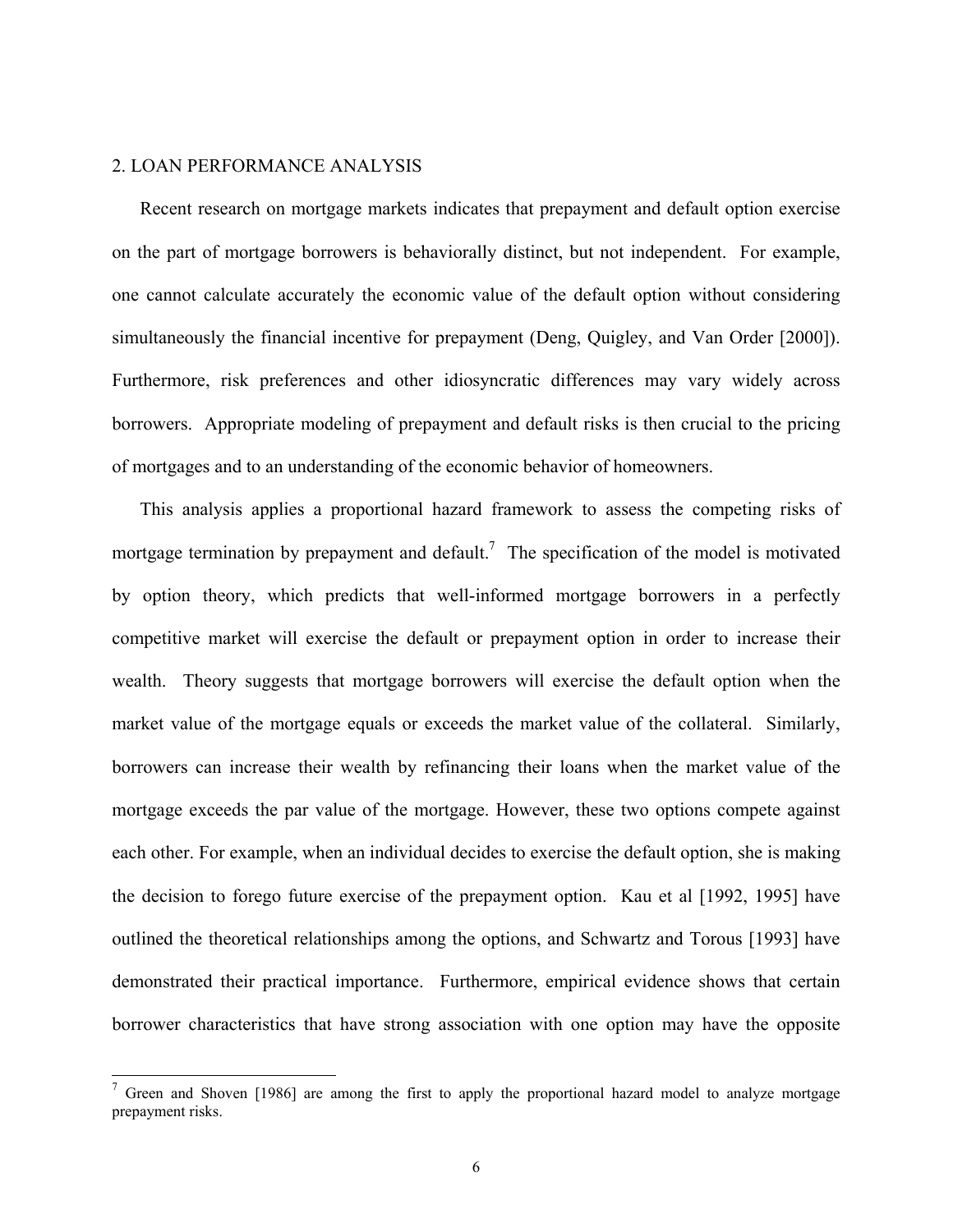association with the other option. For example, a lower-income borrower with a poor credit history may have higher default risks but lower refinance risks, due to those same credit problems and/or liquidity constraints that typically affect the ability to qualify for a new loan.

This paper follows Deng, Quigley, and Van Order [2000] in application of an option-based hazard model to simultaneously estimate the competing risks of mortgage loan default and prepayment. In this model,  $T_p$  and  $T_d$  are discrete random variables representing the duration of a mortgage prior to termination by the mortgage holder in the form of prepayment or default, respectively. Following the Cox model, the joint survivor function conditional on ξ*p*, ξ*d*, *r*, *H*, *Y*, and *X* can be expressed in the following form: $^8$  $^8$ 

$$
S(t_{p}, t_{d} | r, H, Y, X, \xi_{p}, \xi_{d}, \theta)
$$
  
=  $\exp \left\{-\xi_{p} \sum_{k=1}^{t_{p}} \exp \left(\gamma_{pk} + \beta_{p_{1}}^{i} g_{pk}(r, H, Y) + \beta_{p_{2}}^{i} X\right)\right\}$   

$$
-\xi_{d} \sum_{k=1}^{t_{d}} \exp \left(\gamma_{dk} + \beta_{d_{1}}^{i} g_{dk}(r, H, Y) + \beta_{d_{2}}^{i} X\right)\right\}.
$$
 (1)

In this formulation  $g_{jk}(r, H, Y)$ ,  $j = p, d$  are time-varying variables measuring the intrinsic values of the prepayment and default options. The relevant interest rates and property values are *r* and *H*, respectively, whereas *Y* is a vector of other variables that also are relevant to an empirical description of the market values of the default and prepayment options.

Following Deng, Quigley and Van Order [2000], the intrinsic value of exercising the "*Call Option*" for each individual FHA loan borrower is defined as:

$$
Call\_Option_{i,k} = \frac{V_{i,m} - V_{i,r}^*}{V_{i,m}},
$$
\n(2)

 $\overline{a}$ 

<span id="page-8-0"></span><sup>&</sup>lt;sup>8</sup> The proportional hazard model introduced by Cox [1972] provides a framework for considering the contingent claims empirically and for measuring the effect of financial options on the behavior of mortgage holders.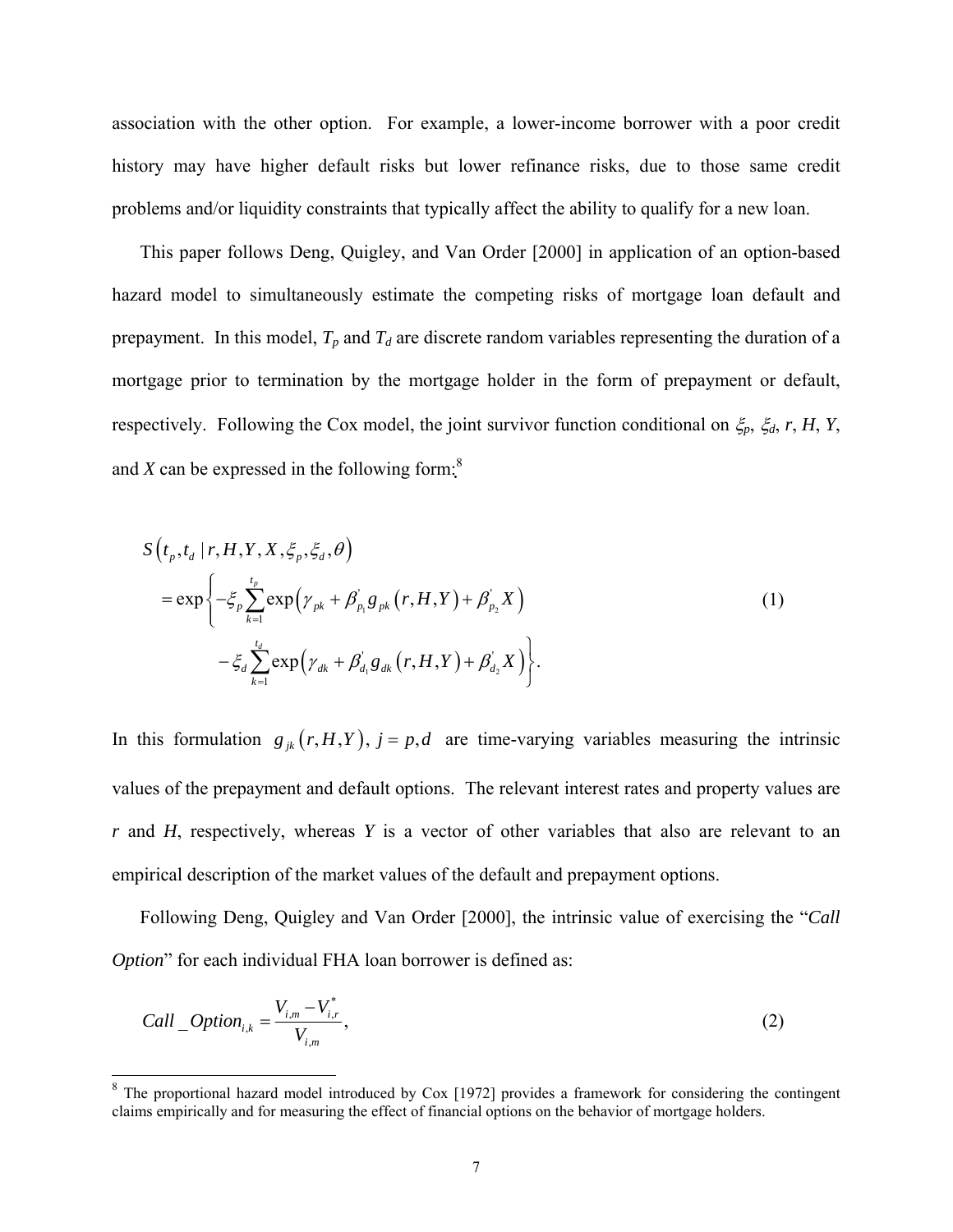where

$$
V_{i,r}^{*} = \sum_{s=1}^{TM_{i}-k_{i}} \frac{P_{i}}{(1+r_{i})^{s}},
$$
  
\n
$$
V_{i,m} = \sum_{s=1}^{TM_{i}-k_{i}} \frac{P_{i}}{(1+m_{\tau_{i}+k_{i}})^{s}},
$$
\n(3)

 $r_i$  is mortgage note rate,  $TM_i$  is the mortgage term,  $k_i$  is the seasoning period of the mortgage after origination at time  $\tau_i$ ,  $m_{\tau_i+k}$  is the market interest rate, and  $P_i$  is the monthly mortgage payment.

Typically, we cannot measure directly from the micro data the extent to which the default option is "in the money" without knowing the entire path of individual house values. We can, however, estimate the probability of negative equity as a trigger point for borrower exercise of the "put option" based on the initial loan-to-value ratio and the diffusion process of house prices. Specifically, the "*put option*" variable is defined as:

$$
Put\_Option_{i,k} = \Phi\left(\frac{(\log V_{i,m} - \log M_{i,k})}{\sqrt{\omega}}\right),\tag{4}
$$

where  $\Phi(\cdot)$  is cumulative standard normal distribution function,  $\omega$  is an estimated variance that follows a diffusion process,  $V_{i,m}$  is defined previously, and the market value  $M_i$  of property *i*, purchased at a price of  $C_i$  at time  $\tau_i$  and evaluated  $k_i$  periods thereafter is

$$
M_{i,k} = C_i \left( \frac{I_{j,\tau_i+k_i}}{I_{j,\tau_i}} \right),\tag{5}
$$

where the term in parentheses follows a log normal distribution and  $I_{j,\tau_i}$  is an index of house prices in metropolitan area *j* at time <sup>τ</sup>*i*.

The vector *X* is comprised of other non-option-related variables, including both time-varying and time-invariant determinants of mortgage performance. Time-invariant variables include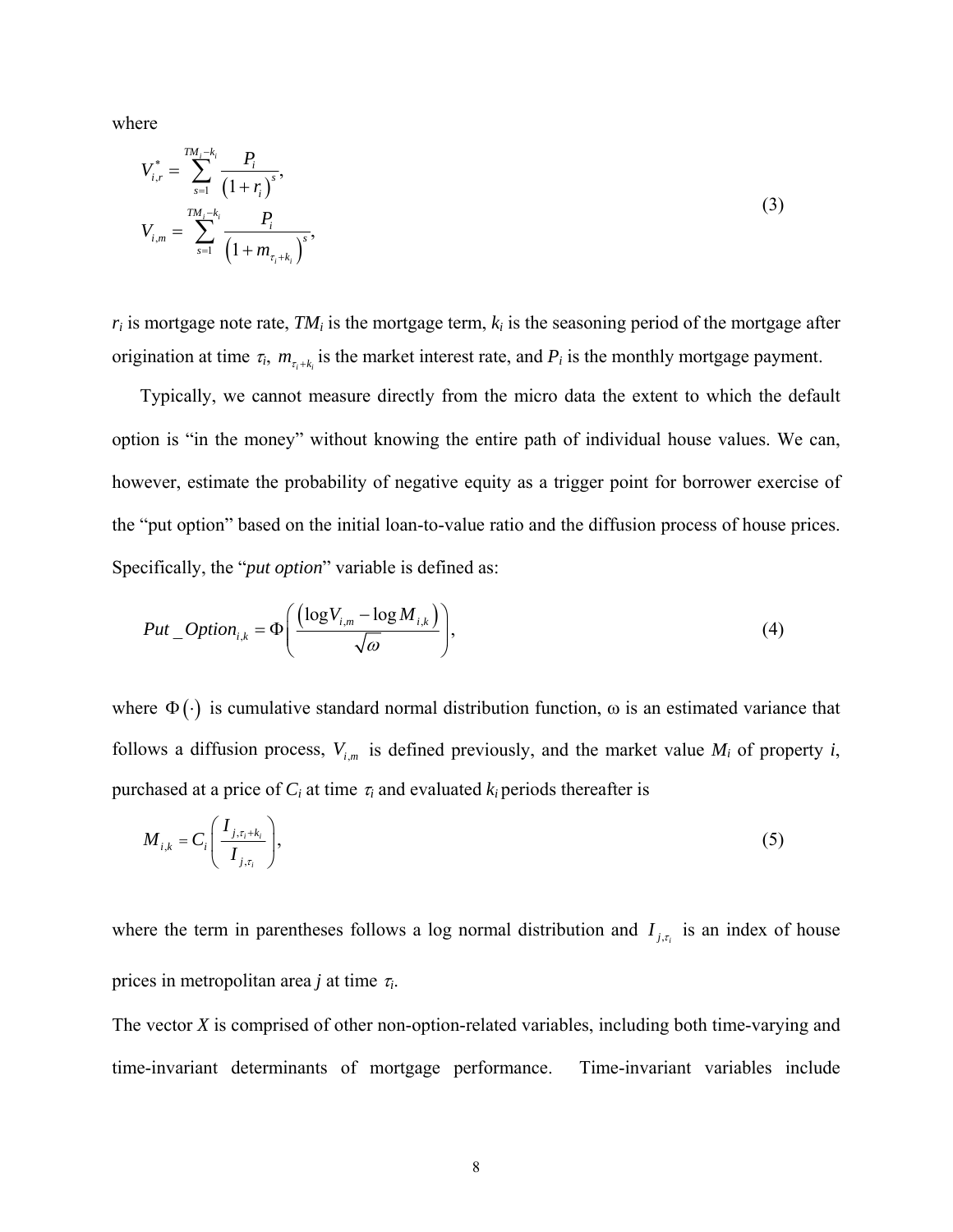categorical measures of borrower credit score, borrower race/ethnicity, borrower housing expenditure-to-income ratio, borrower debt-to-income ratio, borrower gender and marital status, borrower age group, first-time homebuyer status, seller offer to buy down the mortgage rate, whether the mortgage is amortized in 30 years or less, whether the property is located in the central city, whether the property is located in a rural area, and whether the property is a new home. Other time-invariant controls include mortgage loan-to-value ratio at origination, log value of property appraisal value, number of dependents in borrower's household, log value of borrower liquid assets, and log value of household income. Also included among controls for mortgage performance are census tract level variables reflecting neighborhood racial/ethnic mix, proportion rental occupied stock, and ratio of census tract to MSA median income. The unemployment rate of the MSA is included as a time-varying control for local economic conditions.<sup>9</sup> Accordingly, our analysis draws upon the unusual richness of the FHA micro data to specify an empirical model that includes contemporaneous valuations of the mortgage default and prepayment options as well as a large number of other borrower, loan, and locational controls.

Unobserved error terms associated with the hazard functions for prepayment and default are denoted ξ*p* and ξ*d*, respectively. θ is a vector of parameters (*e.g.*, <sup>γ</sup> and β) of the hazard function.  $\gamma_{ik}$  are parameters of the baseline hazard function. The baseline may be estimated with a flexible form suggested by Han and Hausman [1990], such that:

$$
\gamma_{jk} = \log \left[ \int_{k-1}^{k} h_{0j}(s) ds \right], \quad j = p, d. \tag{6}
$$

 $\overline{a}$ 

Alternatively, the form of the baseline may be imposed by employing mortgage industry

<span id="page-10-0"></span><sup>&</sup>lt;sup>9</sup> Caplin et al (1997) estimate the interaction between regional recessions and refinancing constraints. In a similar manner, the contemporaneous unemployment term included in our model is intended to control for regional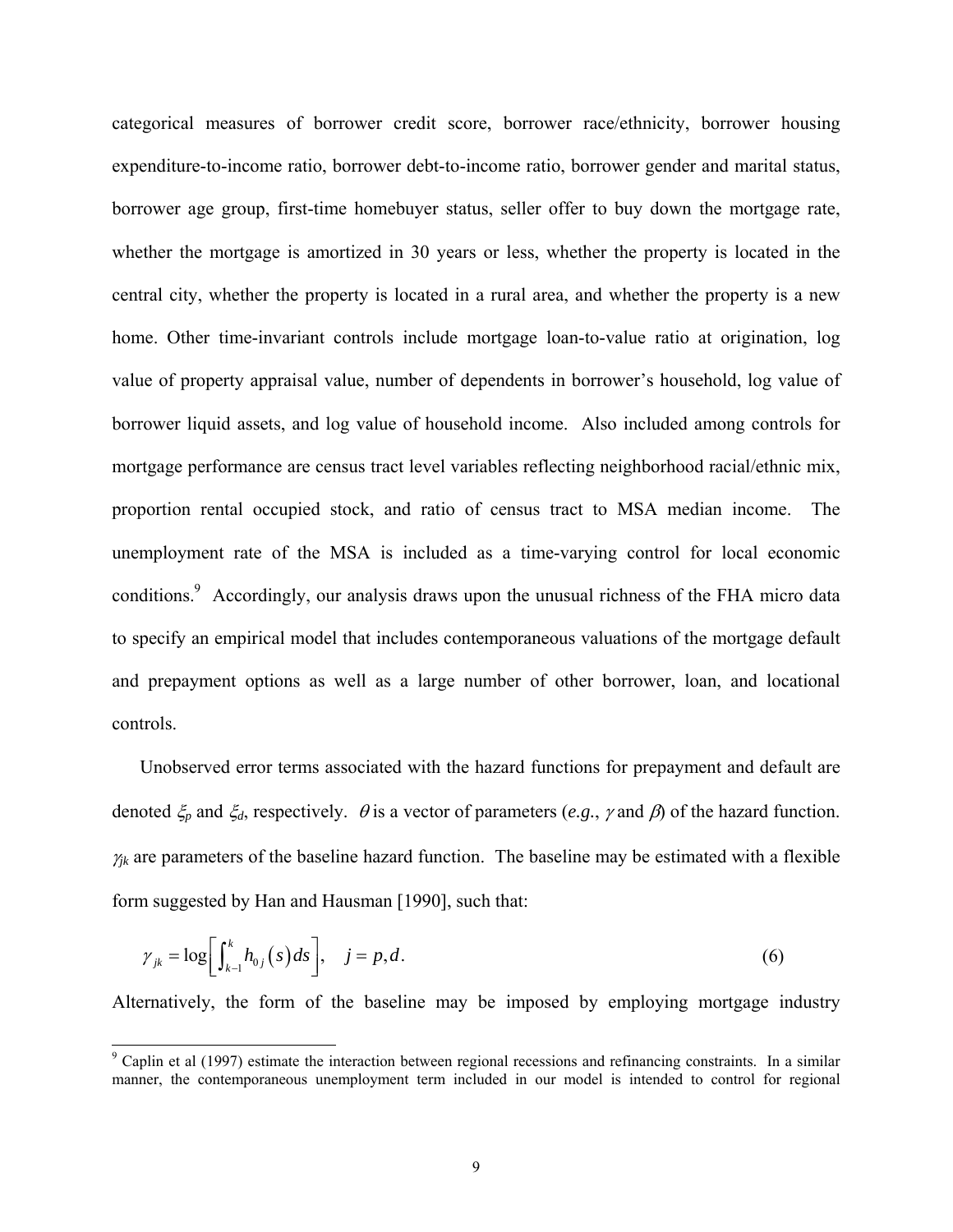performance benchmarks such as those reflected in the "PSA and SDA curves." [10](#page-11-0) 

The estimated competing risks of prepayment and default are then used to simulate the potential risks to FHA mortgage lending as derived from various borrower and loan characteristics, notably including loan-to-value and payment-to-income ratios as well as borrower liquid assets and credit scores. Further mortgage performance and pricing simulations are undertaken for simulated high- and low-credit risk borrower groups. As indicated below, total loan terminations from default and prepayment among higher credit risk borrowers are estimated to be substantially less than those of low credit risk borrowers, suggesting enhanced returns to investors in those loans when such prepayment options are "in the money".

#### 3. DATA

 $\overline{a}$ 

The principal data utilized in this study consist of a large random sample of FHA-insured home purchase loans originated during the 1992-1996 period.<sup>[11,](#page-11-1) 12</sup> All loans are fully amortizing,

economic downturns that could make it difficult for homeowners to refinance. Such a downturn would similarly be expected to result in elevated mortgage defaults.

<span id="page-11-0"></span><sup>&</sup>lt;sup>10</sup> The Public Securities Association (PSA) has defined a prepayment measurement standard that has been widely adopted by fixed-income securities analysts. This is a series of 360 monthly prepayment rates expressed as constant annual rates. The series begins at 0.2 percent in the first month and increases by 0.2 percent in each successive month until month 30, when the series levels out at 6 percent per year until maturity. (See Hayre [2001, pp. 24-25] for details.) The Bond Market Association has also developed a Standard Default Assumption (SDA) that is widely used as a benchmark to measure loan default experience. The SDA series begins at 0.02 percent annual constant rate in the first month and increases by 0.02 percent in each successive month until month 30, when the series levels out at 0.6 percent per year for the next 30 months. Then the series declines by 0.0095 percent each month from month 61 to month 120. At that point, the default rate remains level through maturity. (See Hayre [2001, pp. 168-169] for details.) Prepayments and defaults are often reported as simple linear multiples of the PSA and SDA schedules, respectively. When the PSA and SDA schedules are utilized as baselines for the prepayment and default functions, respectively, the factors of proportionality estimated from the hazard model can be expressed simply as a percentage of the PSA and SDA experiences.

<span id="page-11-2"></span><span id="page-11-1"></span><sup>&</sup>lt;sup>11</sup> The final sample consists of 12,012 loans randomly drawn from the 120,342 endorsed loans applications from 1992, 1994, and 1996. Loan origination dates are concentrated in those three calendar years but also spread out into other years. The 120,342 loan database provided by Unicon Research is a stratified choice-based sample with weights that account for choice-based sampling from strata based on differential loan losses by race and loan status. For each of the application years, the weighted cumulative default rates for the loans comprising the sub-sample of 12,012 loans were found to be quite similar to those observed in the parent population. The individual loan files are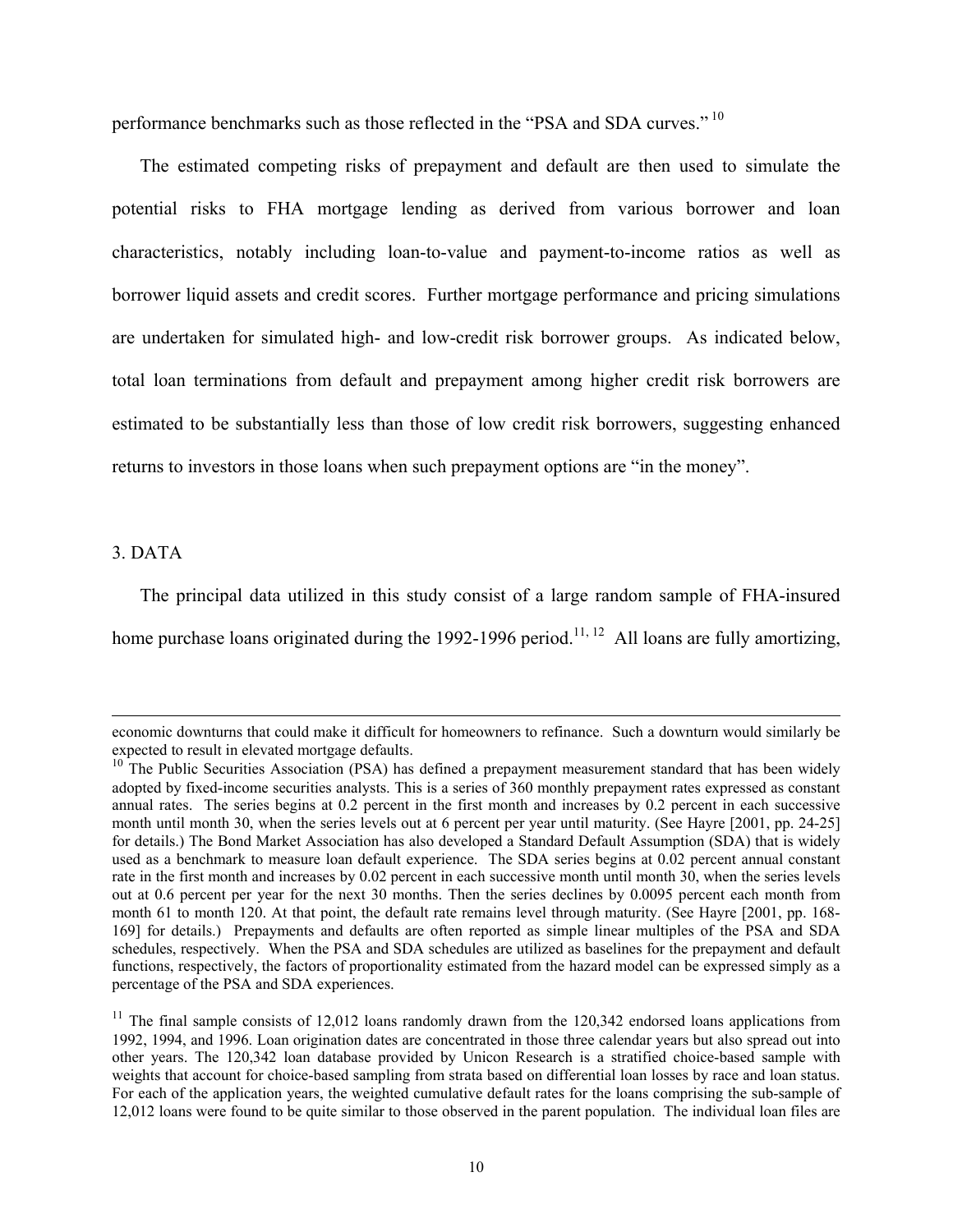most with thirty-year terms.The individual loan records contain information on a large number of loan, borrower, and property-related characteristics and also indicate termination date of each loan and reason for termination.<sup>13</sup> Attached to the loan record files are borrower credit scores at time of loan application as well as measures of local housing market performance including house price appreciation and variance.<sup>14</sup> Further, using a census tract indicator for each property location, each loan record file is matched to neighborhood socioeconomic and housing market indicators from the 1990 Census of Population and Housing. Other neighborhood or metropolitan area level variables, including unemployment rates, also are appended to the record file. FHA data on the race of the borrower and census measures of neighborhood racial composition enable assessment of race-related effects associated with the performance of FHAinsured loans. The FHA data set encompasses nearly 300 different metropolitan areas, allowing for substantial variability in the structure of local lending markets.

The FHA-insured data are well-suited to analyses of loan performance, given the inclusion in the program of large numbers of relatively high credit-risk borrowers. During the 1992-1996 period of loan origination evaluated herein, the FHA lending guidelines were not as strict than those of conventional lenders, particularly as regards downpayment requirements and the acceptable ratios of housing expense-to-income and total debt expense-to-income.

 $\overline{a}$ 

observed on a monthly basis from month of origination through that of termination, maturation, or through the end of 2000 for active loans.<br><sup>12</sup> Clarke and Courchane (2005) examine the effect of sample design on estimation and inference for disparate

treatment in binary logistic models used to assess for fair lending. Although our analysis does not focus, per se, on efficiency of estimation of the disparate treatment fair lending parameter, the authors do suggest the appropriateness of a stratified choice based sampling methodology as was utilized in the current study.

<span id="page-12-0"></span> $13$  As defined for this analysis, default outcomes include both lender foreclosure and situations where the borrower conveys title of the property in lieu of foreclosure.Loan prepayment is defined as pay-off prior to completion of the

<span id="page-12-1"></span><sup>&</sup>lt;sup>14</sup> MSA level house price index and variance are provided by Unicon Research Corporation. Borrower credit score information is provided by Equifax and Trans Union. If the data provides both Equifax and Trans Union scores for an individual borrower, we take the average of the two scores. Numerous recent papers (see, for example, Avery et al [1996]) point to the importance of controls for borrower credit score in micro-analyses of mortgage default likelihoods.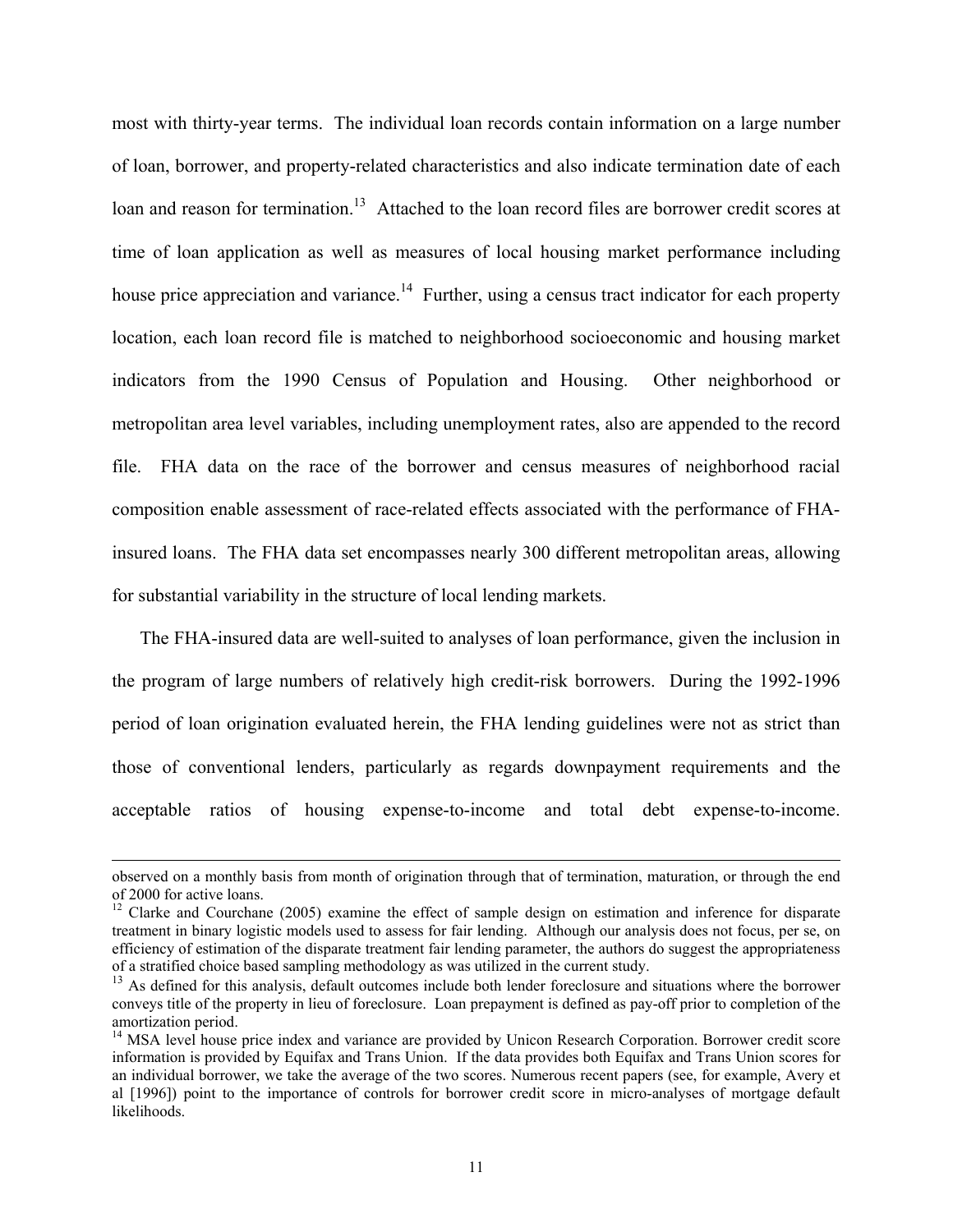Approximately 61 percent of the loans in the sample had loan-to-value ratios exceeding 95%.<sup>15</sup> Similarly, the debt obligation ratios of the FHA borrowers in the sample exceeded those of conventional conforming mortgages, averaging about 35% for the ratio of total debt paymentsto-income and about 23% for the ratio of housing debt payments-to-income. First-time homebuyers and moderate-income borrowers comprised a large portion of the sample, and minorities were well represented as well.

Table 1 displays the means and variances of the time-invariant covariates, whereas Table 2 provides the same for time-varying covariates at origination and termination. As is evidenced in Table 1, some two-thirds of FHA borrowers were first-time buyers; the average mortgage loanto-value ratio among sampled loans was 94 percent. As would be expected, the majority of sampled loans were to married borrowers, aged 25-35, with housing expense-to-income ratios of 20-38%, debt-to-income ratios of 20-41%, and credit scores in the range of 620-740. As would be expected (Table 2), among prepaid loans, the computed mean of the intrinsic value of the call option at termination substantially exceeded that at time of loan origination. Owing to equity build-up over the loan period, the intrinsic value of the put option at the time of loan origination (probability of negative equity) substantially exceeded that at time of loan termination.

<span id="page-13-0"></span><sup>&</sup>lt;sup>15</sup> In an analysis of GSE-conforming loan yield spreads, Ambrose, LaCour-Little and Sanders (2004) argue that the LTV, mortgage amount, and mortgage contract rate are jointly determined. Hence they introduce a two-stage methodology to estimate a fitted value for LTV. However, the current analysis does not estimate a relationship between loan rates and LTV and instead focuses on FHA loan termination risk. Further, to avoid potential problems of multicollinearity, we choose to include only the LTV as a regressor in the loan termination equations. Also, during the 1992-1996 period of loan origination, the underwriting of FHA-insured loans did not allow for variance in mortgage contract rates based upon borrower choice of LTV. Accordingly, the Ambrose et al (2004) two-stage least squares procedure is less pertinent to the analysis undertaken herein.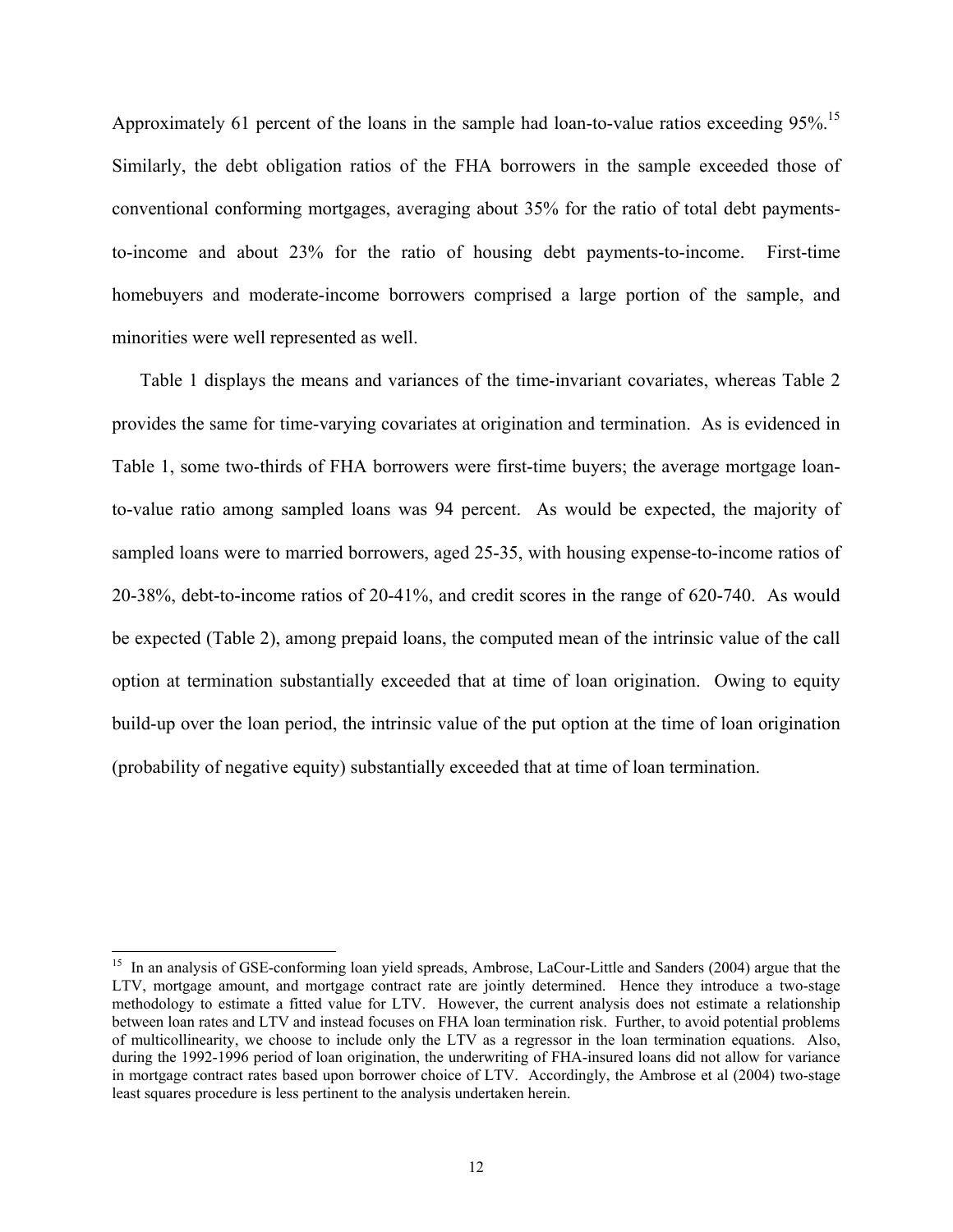#### 4. EMPIRICAL RESULTS

Our competing risks analysis is based on a stratified choice-based sample of FHA loan data provided by HUD. A weighting variable is used in the maximum likelihood estimation (MLE) procedure to correct the possible sample selection bias. That weight addresses the stratified choice-based sampling of mortgage files across race and loan status cells. More specifically, the weight is defined as the inverse of probability that the loan observation is being selected from a cell where it was sampled.<sup>16</sup> The competing risks of default and prepayment are estimated jointly.

Table 3 presents three variants of the competing risks model of FHA loan termination. Each model contains separate flexible baseline functions for default and prepayment that follow Han and Hausman  $[1990]$ <sup>[17](#page-14-1)</sup> Model 1 does not control directly for the values of the call and put options in the estimating equations. Further, that model excludes controls for mortgage borrower credit scores. Accordingly, the specification of Model 1 approximates that of many prior microdata analyses of FHA mortgage default and provides a benchmark for the competing risks specifications discussed below.<sup>18</sup> Further, Model 1 also includes the SMSA unemployment rate as a time-varying proxy for local economic conditions. The time-varying covariates include the SMSA level unemployment rate. Model 2 extends Model 1 by including the contemporaneous values of both the call and put options in both risk equations. Model 3 extends Model 2 by including the borrower's credit score information. In addition, the intrinsic values of the put and

<span id="page-14-0"></span><sup>&</sup>lt;sup>16</sup> Here we assume that the sampling mechanism is independent of error distribution of the competing risks of FHA loan prepayment and default risks.

<span id="page-14-1"></span><sup>&</sup>lt;sup>17</sup> We also estimate these models using 100% SDA and PSA curves as our baselines for loan default and prepayment, respectively. The estimated parameters are robust to alternative specifications of baseline hazards functions.<br><sup>18</sup> For a recent micro-based analysis of the FHA default experience, see Cotterman (2001).

<span id="page-14-2"></span>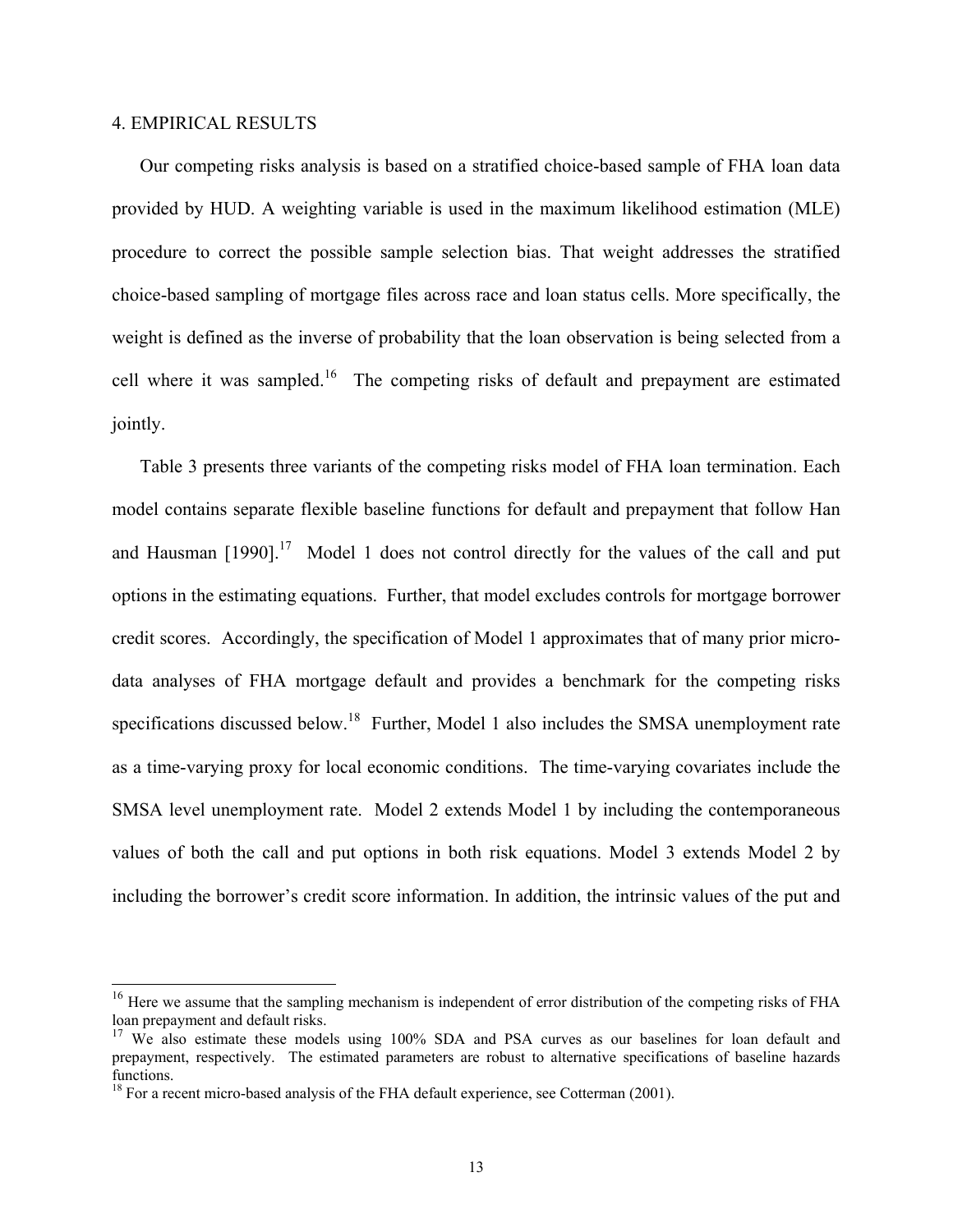call options are interacted with borrower credit scores.<sup>19</sup> All specifications also include a rich set of time-constant controls for borrower, loan, and locational determinants of exercise of the default and prepayment options. Overall, the competing risks models are well-specified and control for approximately 30 different characteristics of the loan, the borrower, and the census tract or area in which the property is located.

As evidenced in Model 1, estimation results indicate that increases in local unemployment rates negatively affect the exercise of the prepayment option but positively affect the exercise of the default option. These results are highly significant across model specifications and are consistent with previous studies based on agency conforming loan data (see for example Deng, Quigley, and Van Order [2000]).

The estimates from Model 1 suggest that the initial loan-to-value ratio is negatively associated with prepayment risk and positively associated with default risk.<sup>20</sup> The estimated LTV coefficients are statistically significant across all model specifications. Higher levels of LTV may reflect in part borrower difficulties in loan re-qualification that diminish the exercise of the prepayment option. Model 1 also reports that prepayment likelihoods vary positively with mortgage expense burdens. An increase in the ratio of housing expense-to-income from less than 20% to 20-38% and to 38% or greater results in statistically significant increases in the likelihood of mortgage prepayment. However, results of the competing risk specifications (models 2 and 3) suggest that borrowers with housing expense-to-income ratios in the 20-38% range are most likely to prepay, whereas those with ratios below 20% or in excess of 38% are less likely to prepay. In contrast, borrower total debt-to–income burdens do not figure

<span id="page-15-1"></span><span id="page-15-0"></span><sup>&</sup>lt;sup>19</sup> Ambrose, Capone and Deng [2001] found that the estimation of mortgage prepayment and default risks is also sensitive to housing cycle effects. However, the data utilized in our span pertain only to the expansionary period subsequent to the early-1990s downturn. As such, we were not able to test for market-cycle effects in our analysis.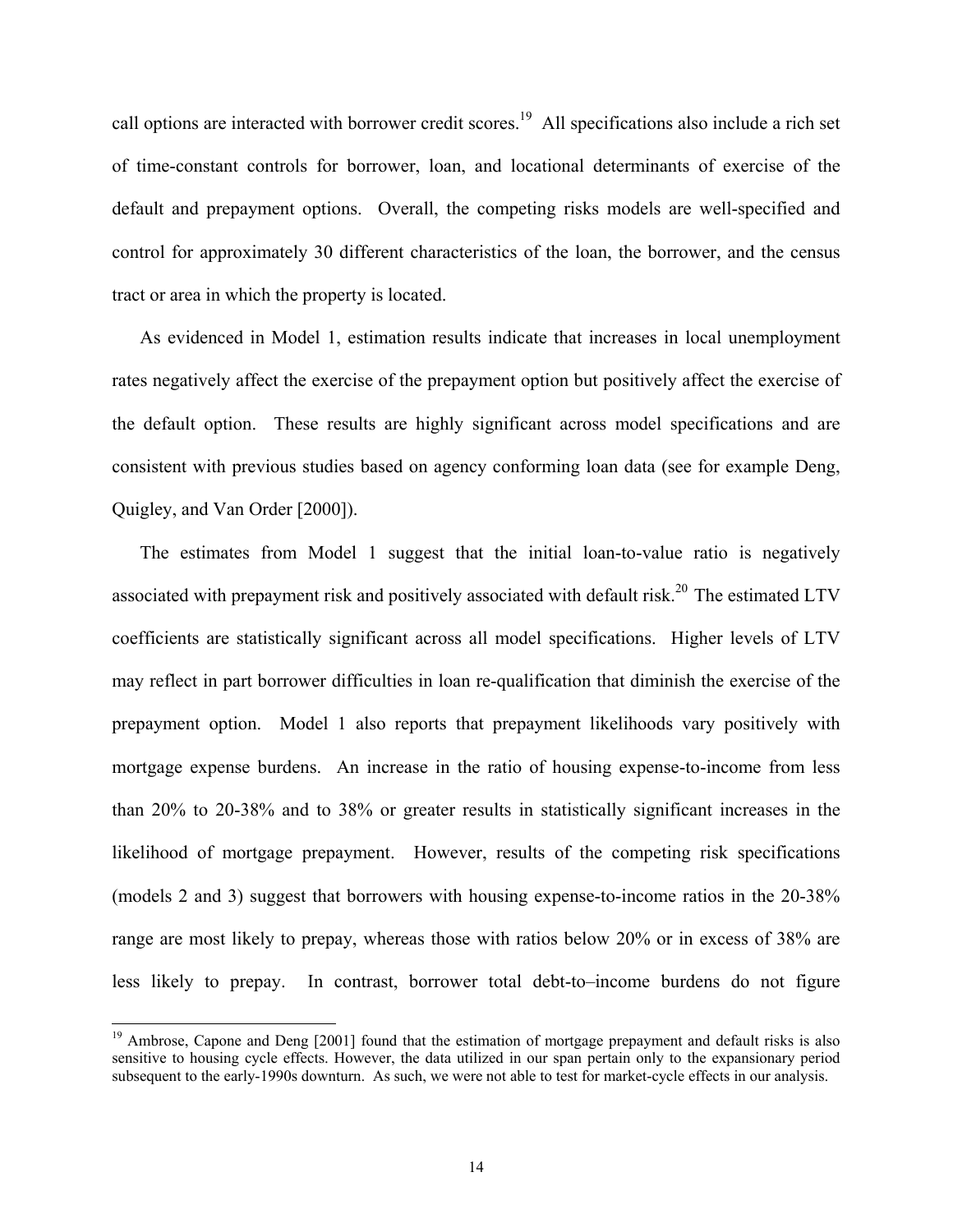significantly in the exercise of prepayment options. In the competing risk model, neither the front- or back-end mortgage obligation ratio is significant in the exercise of the default option.[21,](#page-16-0)[22](#page-16-1) 

Model 1 indicates that prepayment likelihoods are elevated among loans subject to interest rate "buy-downs". The estimated coefficient associated with that variable is insignificant in the default equation. In contrast, exercise of the prepayment option is significantly damped among first-time borrowers and single-female borrowers. Compared to married couples, single male borrowers are of significantly higher default risk. As would be expected, shorter-term mortgage loans are characterized by significantly lower prepayment and default risks. Borrowers with a larger number of dependents are significantly less likely to exercise the prepayment option but significantly more likely to exercise the default option. Borrowers with greater liquid assets (and hence fewer liquidity constraints) are less likely to exercise the default option; however, borrower liquid assets do not significantly affect exercise of the prepayment option. Younger and higher income borrowers are more likely to prepay; however, those factors are not statistically significant in the exercise of the default option. Having accounted for borrower and loan characteristics, findings indicate that census tract level controls are not significant to the exercise of the mortgage options.<sup>23</sup> Further, estimation findings are largely robust to the

<sup>&</sup>lt;sup>20</sup> In many prior studies, the ratio of the size of loan to the market value of the property at the time of loan origination is particularly important in predicting default probability, with higher LTVs associated with higher likelihoods of default. See, for example, Berkovec, Canner, Gabriel, and Hannon [1998].<br><sup>21</sup> The two "obligation ratios" of housing expense-to-income and total debt payment-to-income are presented as a

<span id="page-16-0"></span>series of dummy variables indicating specific ranges of these ratios. This approach was adopted because the cut-off values are relevant to FHA loan underwriting guidelines. Therefore we allow for these nonlinearities in our estimation procedure.<br><sup>22</sup> Earlier micro-data analyses of default likelihood indicate the importance of increases in the front-end ratio to

<span id="page-16-1"></span>exercise of the default option. As suggested, those results are not robust to the competing risk specification of mortgage default and prepayment.<br><sup>23</sup> Estimation of Table 3 inclusive of census tract controls is contained in Appendix A, Table A1.

<span id="page-16-2"></span>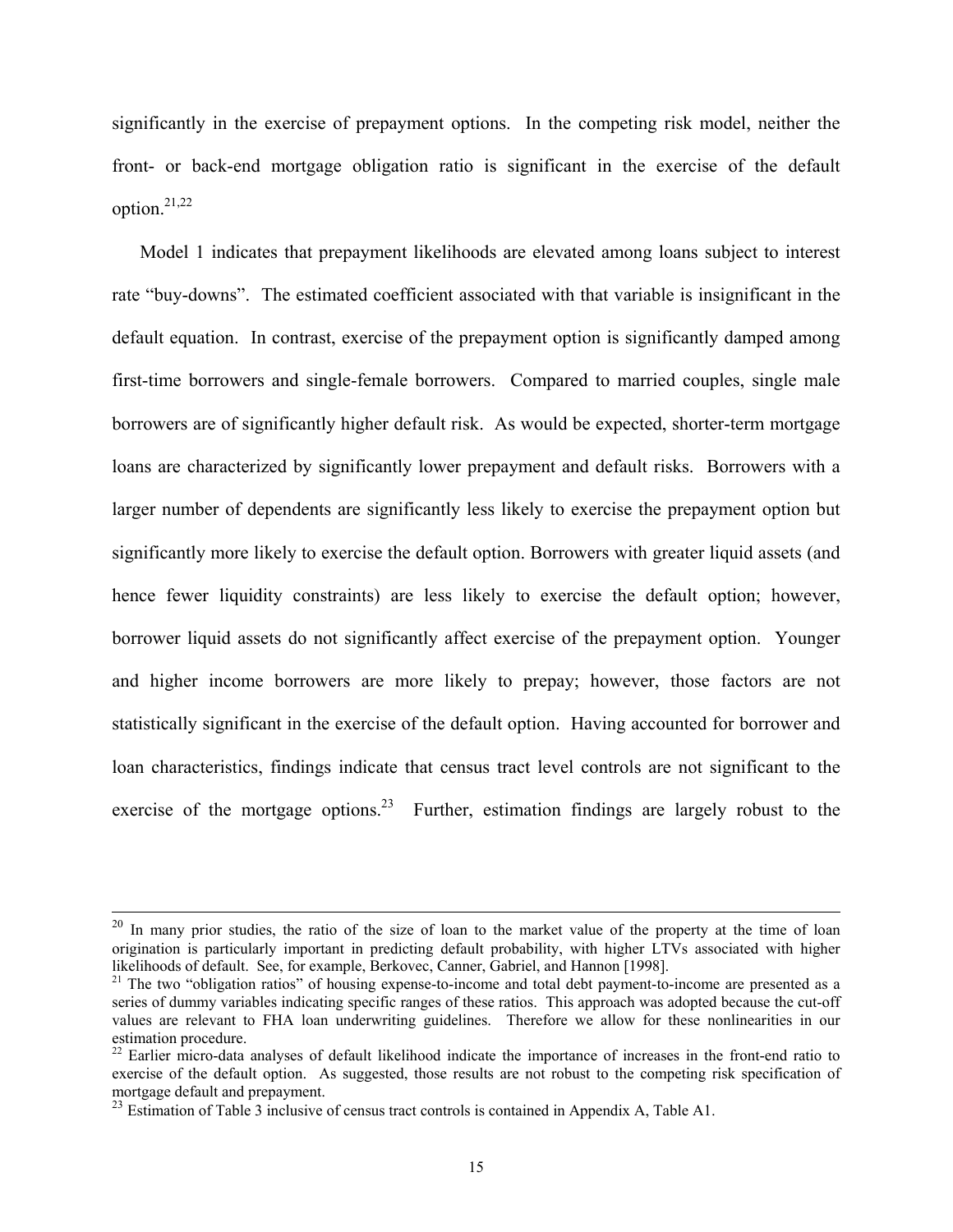exclusion of those controls. Research findings also indicate little systematic variations in loan termination propensities across central city, suburban, or rural areas.

The competing risks model also tests for variation in the exercise of default and prepayment options across borrower race and ethnicity. As evidenced in Model 1, Asian borrowers do not appear to be statistically different from white borrowers in their exercise of either the mortgage put or call options. In marked contrast, both Hispanic and black borrowers are characterized by statistically damped prepayment likelihoods. The damped exercise of the prepayment option among Hispanic and black borrowers — in cases where the call option is "in the money" serves to enhance returns to investors in FHA-insured mortgages.<sup>24</sup> In contrast to earlier studies, results of the estimation of the competing risks model do not indicate the presence of statistically elevated default risks among black and Hispanic borrowers[.25](#page-17-1) 

Model 2 extends Model 1 through the introduction of the option-related time-varying covariates into both the prepayment and default equations. The call and put option controls are similar to those used by Deng, Quigley, and Van Order [1996]. Note, however, that the FHA data utilized herein enables a much richer specification of the competing risks than has been previously estimated using conventional loan data (see, for example, Deng, Quigley and Van Order [1996, 2000], and Van Order and Zorn [2002]). The estimates confirm that the call option value is positive and highly significant in the exercise of the prepayment option; similarly, the value of the put option (probability of negative equity) also is positive and highly significant in

<span id="page-17-0"></span><sup>&</sup>lt;sup>24</sup> Kelly [1995] also found substantial difference between blacks and whites in prepayment behavior among VA mortgage borrowers. Chinloy and Megbolugbe [1994] and Kelly [1995] hypothesized that racial difference in prepayment risk might offset the higher credit risk associated with minority borrowers. But neither study was built upon a competing risks analysis of mortgage default and prepayment, nor did these earlier studies include crucial<br>borrowers' credit worthiness information such as credit score and other time-varying controls.

<span id="page-17-1"></span><sup>&</sup>lt;sup>25</sup> This result stands in contrast to earlier results indicating statistically elevated default probabilities among black borrowers (see, for example, Berkovec, Canner, Gabriel, and Hannon [1998]). As well appreciated, however, the FHA data utilized herein derives from a more recent period. Further, earlier results did not derive from a competing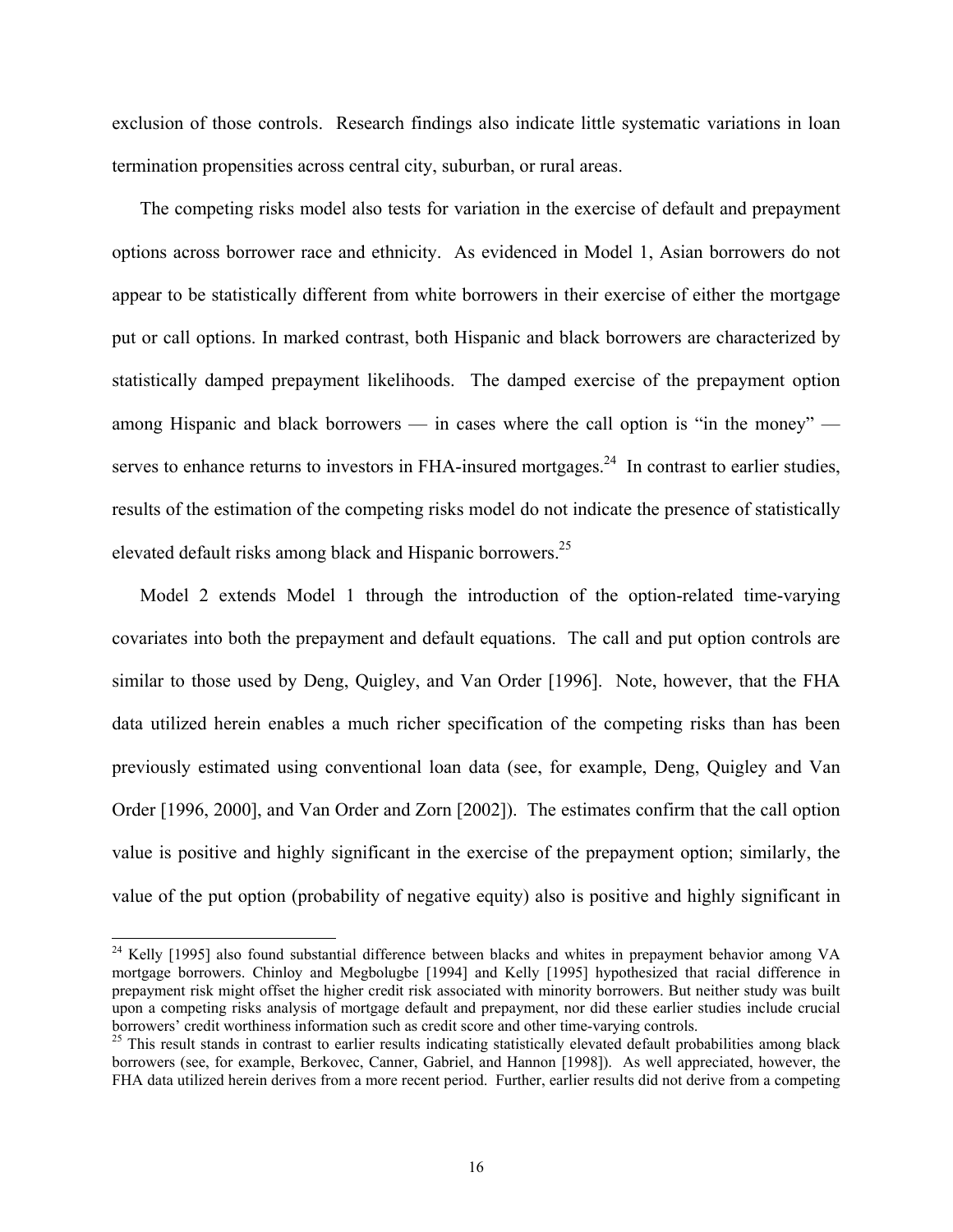the exercise of the default option. In other words, declines in mortgage interest rates that bring the call option "into-the-money" will lead to a high volume of prepayment activities, as is observed in the data in the sharp upward movement in mortgage prepayment activity in both 1993 and 1998. On the other hand, when the probability of negative equity becomes imminent, the incidence of default increases dramatically. These findings strongly support the predictions of option theory in explaining the exercise of default and prepayment options on the part of mortgage borrowers.

Model 2 further suggests that a higher probability of negative equity significantly reduces the risk of mortgage prepayment. Such an outcome is indeed plausible, in that households with poor equity positions may be less willing to exercise the refinance option owing to equity values that may be insufficient to refinance the remaining loan balance. On the other hand, the value of the call option exerts a significant positive influence on default propensities. This may be explained by the fact that when market rates drop, the value of call option increases, as does the market value of the mortgage. Relative to the market value of the outstanding balance of the loan, the underlying collateral (the house) is less valuable to the borrower so as to encourage borrower exercise of the default option. These findings are consistent with Deng, Quigley, and Van Order [2000]. For the most part, the remaining estimated coefficients of Model 2 are robust to the inclusion of the call and put option values.

Model 3 extends Model 2 through the introduction of borrower credit scores into both the default and prepayment equations. The credit scores are entered in a nonlinear fashion consistent with cut-off values commonly used in loan underwriting. As evidenced in Model 3, the credit score terms are statistically significant in the default equation. As would be expected, relative to

 $\overline{a}$ 

risks model of mortgage default and prepayment replete with credit score information and other time-varying controls.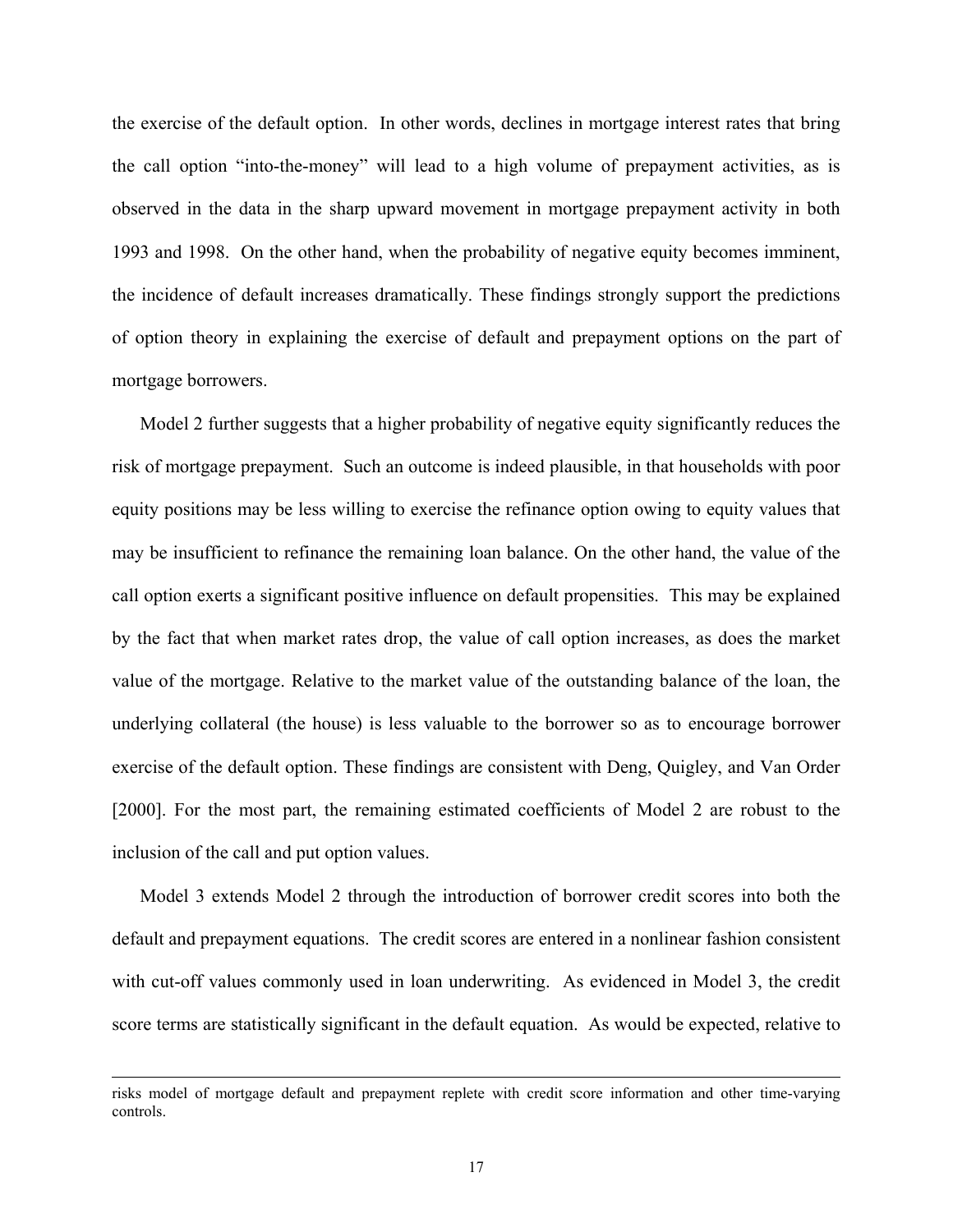the excluded highly credit qualified borrowers (credit score > 740), lower score borrowers are more likely to exercise the default option. On average, the default propensity of the middle qualified group (credit score in the 620-680 range) is almost twice as high as the more highly qualified group (score in the 680-740 range), whereas the default risks associated with the least qualified group (credit score below 620) are about 2.3 times higher than the group with score between 680-740.<sup>26</sup>

The credit score variables also are interacted with the time-varying estimates of the call and put options. As evidenced in Model 3 results, the interactive credit score and call option terms are positive and highly significant in the loan prepayment equation. Further, the estimated coefficients indicate more ruthless exercise of the call option among the most credit worthy borrowers.<sup>27</sup> Among borrowers with credit scores in excess of 740, for example, the influence of the call option value on prepayment propensities is about one-third higher than that of borrowers with credit scores below 620. The estimated interactions between credit scores and the value of the call option also underscore the relatively damped prepayment propensities of less credit worthy borrowers, even as that prepayment is "in the money". Similarly, the estimated coefficients on the interactive put option and credit score terms are positive and highly significant, suggesting a U-shaped relation with elevated propensities to default among both relatively low and high credit score borrowers. The estimated coefficients of the interactive put option and credit score variables also are negative and highly significant in the loan prepayment equation.

<span id="page-19-0"></span><sup>&</sup>lt;sup>26</sup> The default likelihood of the middle qualified group (credit score in the 620-680 range) relative to that of the more highly qualified group (score in the 680-740 range) is 1.405/0.756=1.9, whereas the default risks associated with the least qualified group (credit score below 620) relative to the group with a score between 680-740 is 1.757/0.756=2.3.

<span id="page-19-1"></span> $\frac{27}{27}$  These findings are consistent with Bennett et al [2001].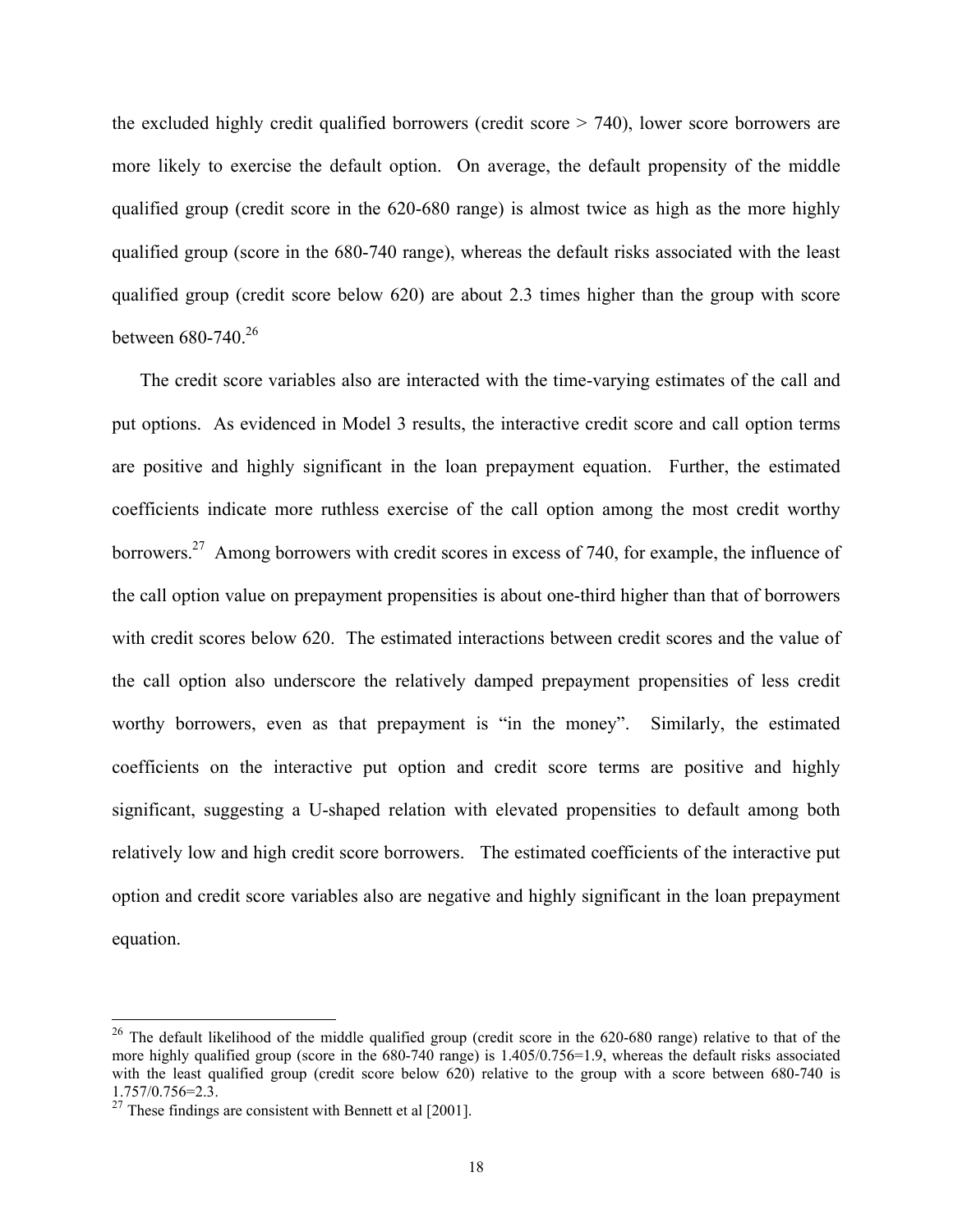Table 4 reports on the *unadjusted* cumulative probability of prepayment and default by various covariates and at the end of post-origination years one, three, and five. The unadjusted probabilities derive from the full sample of FHA loans. Overall, the data indicate very substantial upward movement in prepayment probabilities over the five years subsequent to mortgage origination; default propensities similarly are shown to move up perceptibly over that period. The top panel reports on the cumulative probabilities of prepayment and default by borrower race. The data indicate elevated default probabilities as well as damped prepayment probabilities among black and Latino borrowers relative to white or Asian borrowers. As would be expected, the data also indicate substantially higher prepayment probabilities and similarly damped default probabilities among those borrowers with liquid assets in excess of median levels. Among other borrower and loan characteristics, elevated prepayment propensities are observed among loans with LTVs below 95 percent and housing expense-to-income ratios of 20- 38 percent, and among repeat buyers. Those same borrower and loan categories are associated with relatively damped five-year cumulative default probabilities.

Table 5 simulates the cumulative probabilities of prepayment and default by those borrower and loan characteristics identified in Table 4. As in Table 4, those probabilities are computed for one, three, and five years post loan origination. The simulations are based on a ten percent random sample of loans originated in June 1992. The baseline borrower is assumed to be a white household purchasing an existing suburban home with a 30-year fixed rate mortgage. The values of the other time-invariant control variables are set at their sample means, whereas time-varying covariates are set at their sample mean in each period.<sup>28</sup> Those covariates that are the focus of model simulation are specified in the table.<sup>29</sup>

<span id="page-20-1"></span><span id="page-20-0"></span><sup>&</sup>lt;sup>28</sup> Among time-invariant controls, for example, the simulation assumes two dependents per household. Further, the average loan-to-value ratio is set equal to 94 percent, whereas the log values of property value, household liquid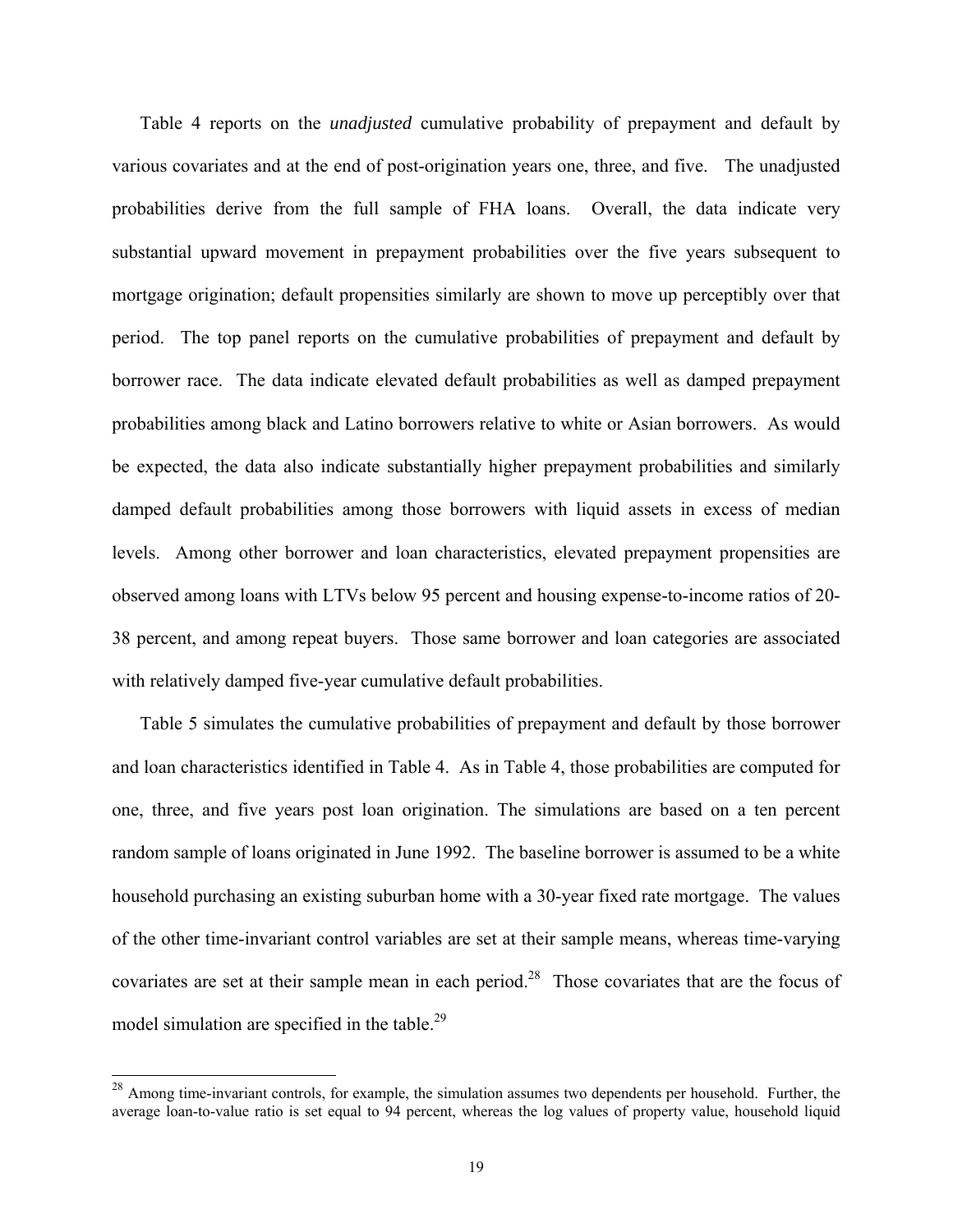As would be expected, the 5-year cumulative probability of prepayment rises substantially with borrower credit worthiness (as reflected in borrower credit scores). That probability is 31 percent higher among borrowers with scores in excess of 680 than among those with scores below 620 ( $[42.43\% - 29.46\%]/42.43\% = 31\%$ ). Among white borrowers, for example, the 5-year cumulative probability of prepayment of 39.93% is about 1-1/2 times the 26.19% rate estimated for similarly credit worthy blacks. Indeed, computation of cumulative prepayment rates by race and credit worthiness illustrates the strikingly lower prepayment propensities of black borrowers, relative to their white, Latino, and Asian counterparts. Likewise, cumulative default rates among black borrowers are estimated to be substantially in excess of those for other racial groups. At 7.2%, the 5-year cumulative default rate of highly credit worthy black borrowers is 43 percent higher  $(7.22\% - 4.15\%)/7.22\% = 43\%)$  than that of similarly qualified white borrowers.

We also simulated the cumulative probability of prepayment and default by initial loan-tovalue ratios. As would be expected, higher levels of credit risk serve both to elevate default likelihoods and to damp prepayment propensities. For example, as shown in Table 5, at 5 years post loan origination, borrowers with high LTVs (LTVs  $\geq$  95%) are characterized by slightly higher default risk than borrowers with lower LTVs. Also evident, however, are the substantially lower prepayment propensities of those high LTV borrowers; at 5 years post loan origination, the prepayment likelihoods of high LTV borrowers were 10 percent below those of lower LTV loans. A similar outcome is evidenced, for example, in the simulation of default and prepayment propensities among more or less credit worthy borrowers. At 5 years post loan origination, borrowers with lower credit scores (credit scores  $\leq 620$ ) are characterized by 3.8

 $\overline{a}$ 

assets, and family income are set to 11.13, 8.54, and 8.00, respectively. These simulations further assume that the borrowers are married, first-time buyers and that the loan interest rate is not subject to buy-down.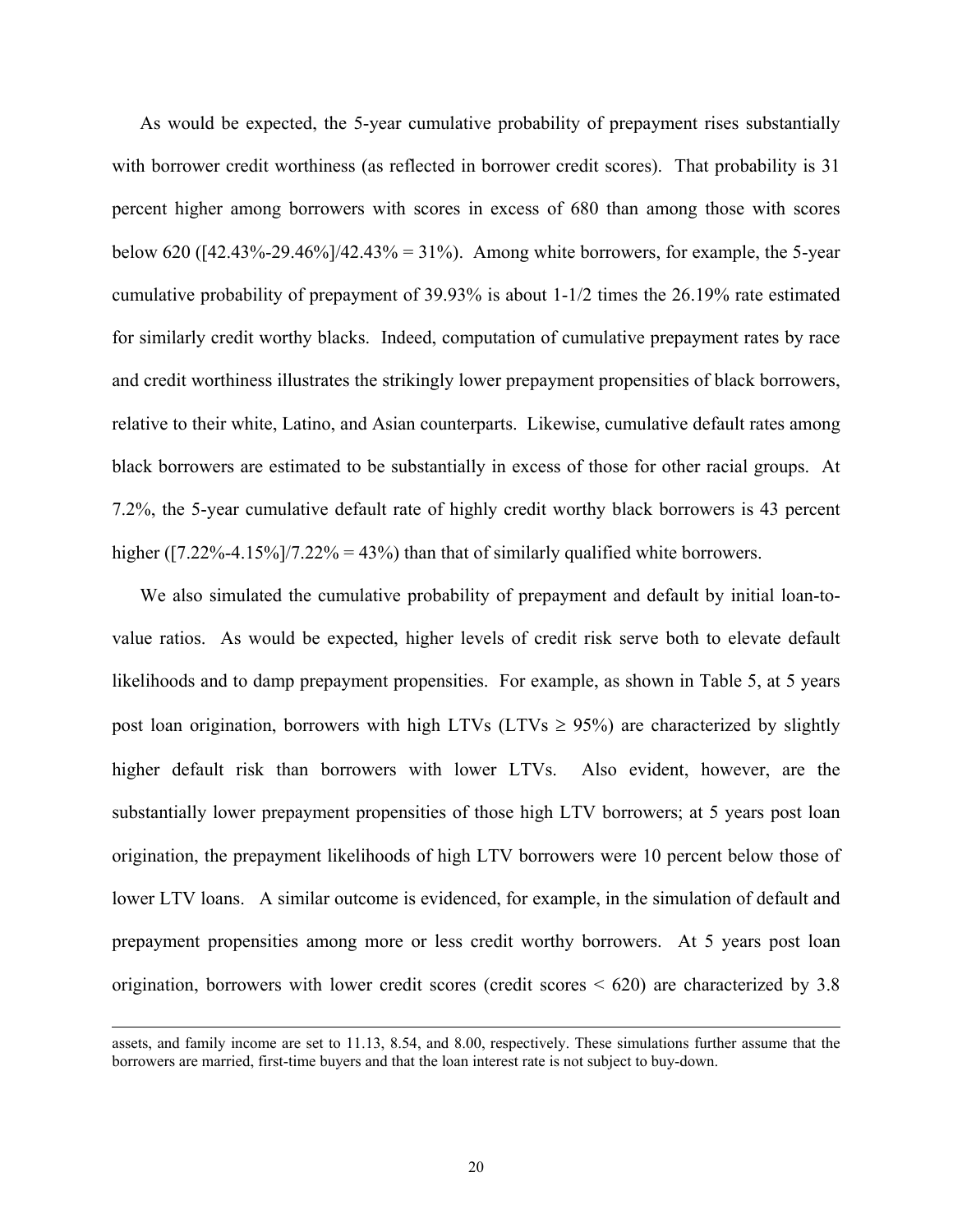times the default risk (10.98/2.86= 3.84) of borrowers with higher credit scores. Those same lower credit score borrowers are characterized by damped prepayment risk relative to their higher credit score counterparts.<sup>30</sup>

The bottom rows of Table 5 provide simulations of default and prepayment propensities among more fully specified high- and low- credit risk borrowers. The precise specification of those borrower profiles is reported in Appendix A, Table A2. In general, high credit risk borrowers are first-time buyers with subprime quality credit (credit scores less than 620) and lower levels of liquid assets. With some limited nuance, lower credit risk borrowers are the opposite.

As is evidenced in Table 5, loan performance behavior differs markedly over these borrower risk profiles. For example, by end of year 5 post loan origination, the simulated prepayment propensity of the lower credit risk borrower is about 18 percentage points higher than that of the higher credit risk borrower. However, lower credit risk borrowers are characterized by a 5-year cumulative default propensity that is about 9 percentage points lower than that of their higher credit risk counterparts. On net, results provide clear evidence of elevated total loan termination probabilities among the lower credit risk group.

The right-hand columns of Table 5 provide an assessment of total termination risks of FHAinsured mortgage loans. Those risks are defined as the sum of the default and prepayment

<sup>&</sup>lt;sup>29</sup> In our simulation, we choose to hold the baseline prepayment and default risks constant at 10 years post loan origination. This is similar to the flat tail assumption used in computing the standard industry PSA prepayment benchmark.

<span id="page-22-0"></span><sup>&</sup>lt;sup>30</sup> Other simulations suggest that by the end of year five post-origination, younger borrowers (age of household head is less than 25 years old) are characterized by 1.4 times the prepayment risks  $(46.98\%/33.66\%/=1.4)$  of older households (age of household head greater than 45 years old). While the simulated risks of loan default similarly move up over the five-year period post origination, the differences between age groups is slight. Findings further suggest that the cumulative 5-year risk of prepayment is relatively higher among married couples (41%) than single females (38%). In marked contrast, the 5-year cumulative probability of default among single males is about 1.4 times (4.71%/3.45%=1.4) that of single females. We further find little quantitative variation in the cumulative probabilities of default across first-time buyer status. Results of these analyses are available from the authors upon request.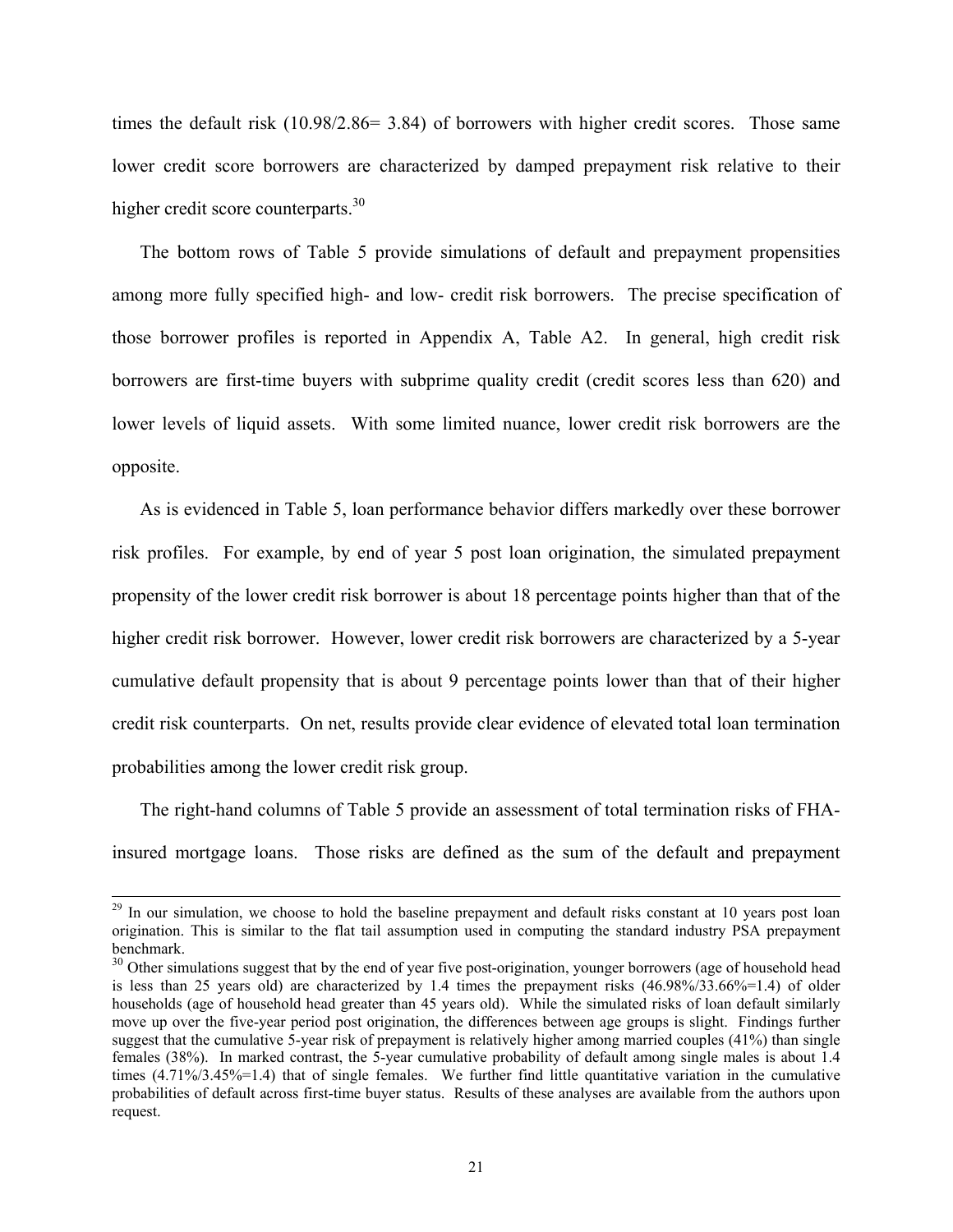propensities at the end of years 1, 3, and 5. Total loan terminations (from all sources) are relevant to the profitability of investment in FHA-insured mortgages. Typically, those loans not only are FHA-insured, but if pooled and sold also often are backed by a Ginnie Mae guarantee of timely repayment of principal and interest in the event of borrower default. Accordingly, from the perspective of the FHA-backed and Ginnie Mae insured loan investor, a loan termination via default is equivalent to that which derives from prepayment. Clearly, when the call option is "in the money", borrower groups with lower total loan termination risks may provide opportunities for elevated investor returns, relative to returns on mortgages originated among groups with higher total termination propensities.

As is evident in Table 5, total loan termination risk is substantially elevated among lower credit risk borrowers. In that regard, total termination risk among low credit risk borrowers is about 23 percent  $([47.91\% - 39.01\%]/39.01\% = 23\%)$  in excess of that of high credit risk borrowers. As is further apparent, the substantially elevated default probabilities among the high credit risk group are more than offset by the damped prepayment propensities, resulting in significantly lower loan termination propensities overall. Indeed, among high credit risk borrowers, loan termination probabilities via prepayment at the end of year 5 post origination are about 2.3 times that of loan termination propensities from default, while for low credit risk borrowers, prepayment probabilities at the end of year 5 post origination are about 17.5 times that of default probabilities. In a declining interest rate environment, loans originated among high credit risk borrowers may provide elevated returns to the investor, given their substantially depressed overall termination propensities.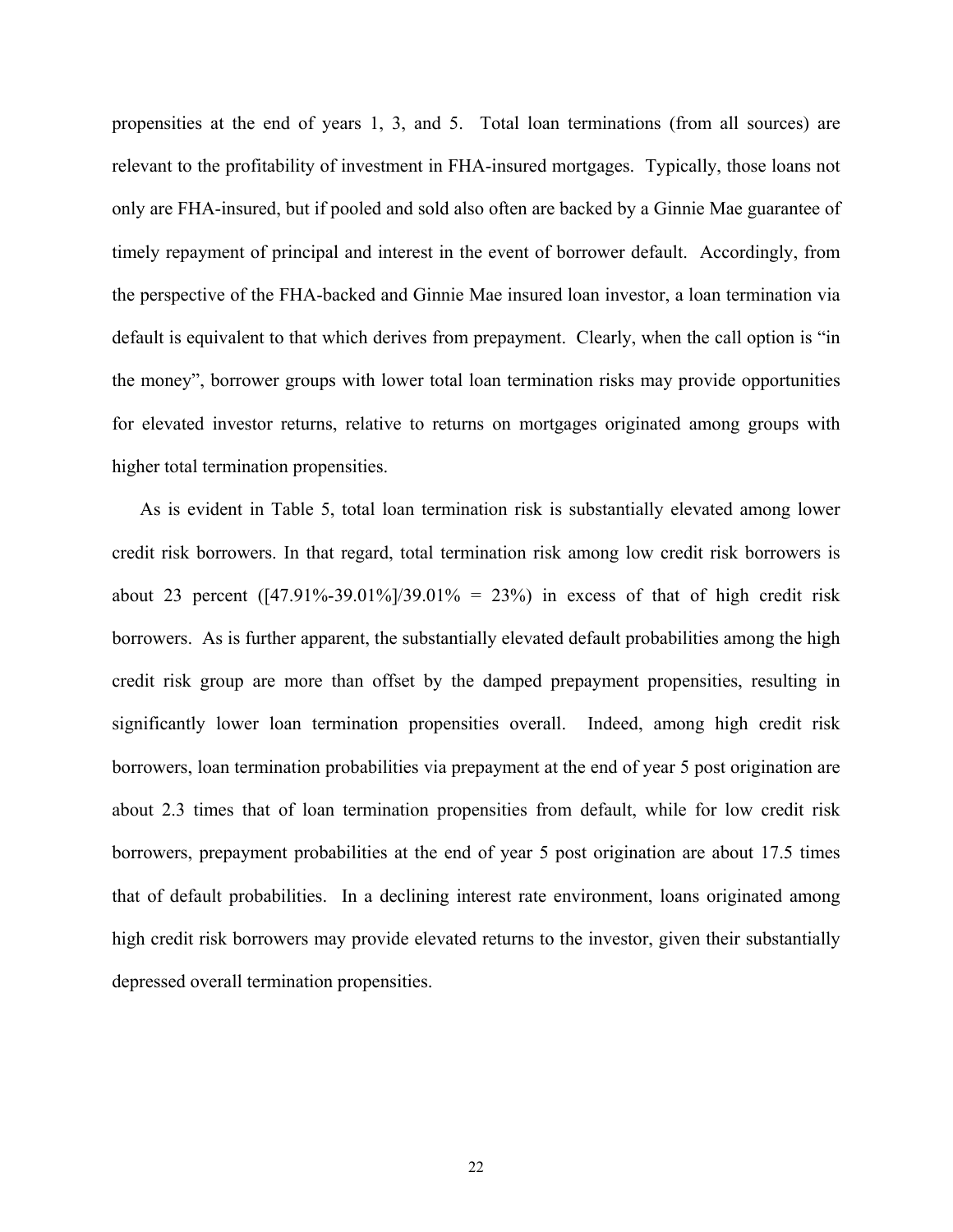#### 5. IMPLICATIONS FOR LOAN PRICING

To assess the mortgage pricing implications of the loan performance results, we simulate the difference in market value of high credit risk versus low credit risk mortgage pools. In the simulation, we adopt an Affine Term Structure Model (ATSM) as proposed by Dai and Singleton  $[2000]$ <sup>31</sup>

In our application, we simulate short rates over a thirty-year period with 3.6 million equally divided intervals. We then randomly sample 2,000 monthly interest rate paths over the thirtyyear period. These 2,000 randomly sampled interest rate paths are applied to the prepayment and default functions reported by Model 3 in Table III to compute the monthly prepayment and default risks associated with hypothetical one million dollar mortgage pools. We compare two hypothetical mortgage pools characterized by different credit risks. The borrowers contained in the high credit risk pool are defined by the following risk characteristics: credit score less than 620, housing expense-to-income ratio greater than 38 percent, first-time home buyer, limited liquid assets. Borrowers in the low credit risk pool are defined by the following risk characteristics: credit score greater than 680, housing expense-to-income ratio less than 38 percent, repeat home buyer, higher levels of liquid asset. The LTVs for both groups are set as 95 percent.<sup>32</sup> Finally, the prepayment and default risk-adjusted mortgage amortization cash flows are discounted to the present using the individual interest rate paths.

Table 6 reports the simulated risk premia measured in basis points. We compute the basis point spread using an approach similar to the OAS computation. In other words, we employ a Newton-Raphson optimization routine to compute the basis point spread between the high credit

<span id="page-24-1"></span><span id="page-24-0"></span> $31$  Our simulation is based upon equation (23) of Dai and Singleton [2000], using the parameters reported in Dai and Singleton [2000] Table II, Column 2. Appendix B reports the average path of simulated interest rates over ten and thirty years, respectively, using these equations and parameters.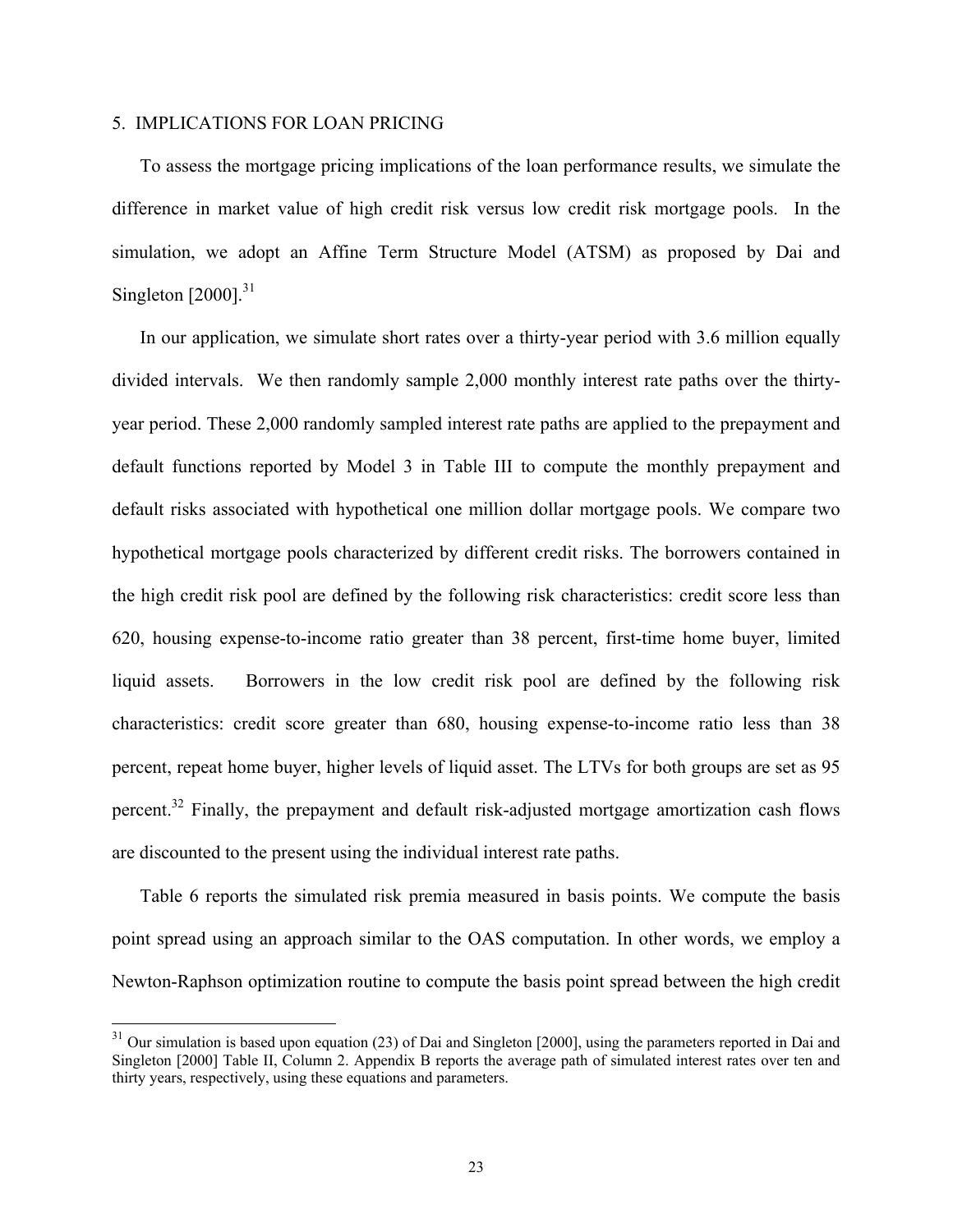risk/low prepayment and low credit risk/high prepayment pools that make the risk premium between those pools go to zero. More specifically, the optimal BSP spread is computed through a Newton-Raphson iteration routine such that

$$
BSP^{i+1} = BSP^i - (H)^{-1} S\left(BSP^i\right),\tag{7}
$$

$$
S = \sum_{t=1}^{T} \left( \frac{CF_{HighRisk,t}}{\left(1 + r_t + (BSP/10,000)\right)^t} - \frac{CF_{LowRisk,t}}{\left(1 + r_t\right)^t} \right),\tag{8}
$$

$$
H = \frac{\partial S (BSP)}{\partial BSP} \n= -\sum_{t=1}^{T} \frac{t}{10,000} \times \frac{CF_{HighRisk,t}}{\left(1 + r_t + (BSP/10,000)\right)^{t+1}},
$$
\n(9)

where *CF<sub>HighRisk</sub>* and *CF<sub>LowRisk</sub>* are risk adjusted mortgage amortization cash flows computed from high and low credit risk pools, respectively, and *S* and *H* are score and Hessian information matrices, respectively.

Results of the Dai-Singleton simulated term structure indicate a negative risk premium associated with the high credit risk/low prepayment speed pools throughout, owing to the markedly lower prepayment probabilities associated with the underserved borrower group. As would be expected, the estimated magnitude of the negative risk premia increases with the seasoning of the pool and the weighted average coupon rate. Indeed, prepayment probabilities move up with increases in the WAC relative to it's historic norm, suggesting a more negative risk premia for the slower prepayment borrower group. In the case of a long-term mean weighted average coupon rate of 8.25 percent, we compute a negative risk premium of approximately 21 basis points for a 5-year seasoned pool. The negative risk premia increases to

<sup>&</sup>lt;sup>32</sup> A precise specification of the hypothetical pools of high credit risks vs. low credit risk borrowers is reported in Appendix A, Table A2.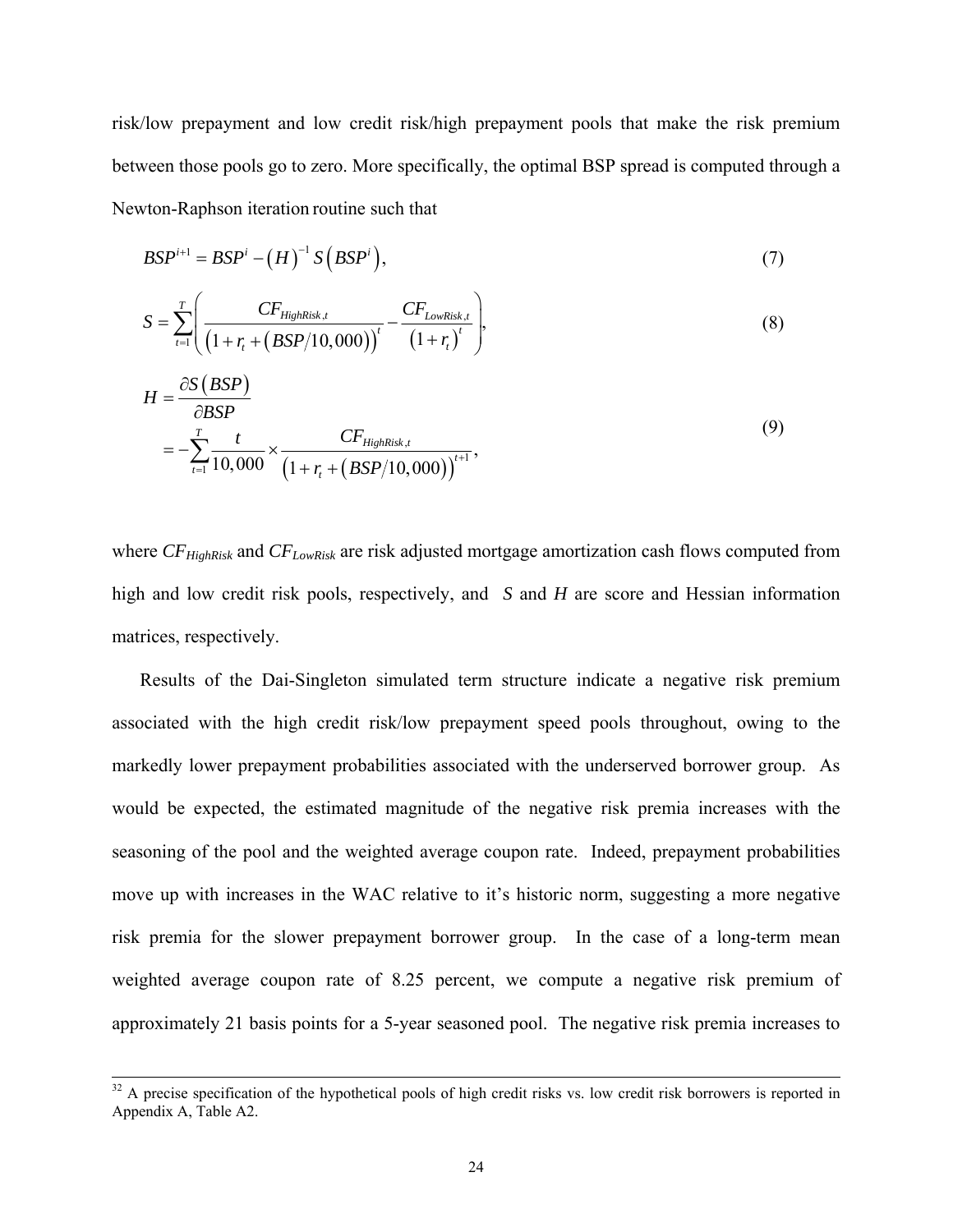44 basis points in the case of a 10-year seasoned pool.<sup>33</sup> In all cases, the simulated stratification of mortgage pools results in a potentially sizable reduction in risk premia to investors in high default/low prepayment risk mortgages, in turn suggesting a like reduction in mortgage interest rates to those relatively higher credit risk and low prepayment borrowers.<sup>[34](#page-26-1)</sup>

#### 6. SUMMARY AND CONCLUSION

This paper applies micro-data from the FHA to estimate an option-based hazard model of the competing risks of mortgage default and prepayment. The empirical model is motivated by option theory and includes proxies for mortgage put and call options, borrower credit worthiness, lending market concentration, and numerous other contemporaneous and time-invariant borrower, loan, and locational controls. The estimated competing risks of prepayment and default are then used to simulate the performance of FHA-insured mortgages originated among low- and high credit risk borrowers. Further simulation enables estimation of the mortgage pricing implications of the loan performance results.

Results of the analysis strongly support the predictions of option theory in explaining the exercise of default and prepayment options among FHA mortgage borrowers. The estimates confirm that the call option value is positive and highly significant in the exercise of the prepayment option; similarly, the value of the put option (probability of negative equity) also is

<span id="page-26-0"></span><sup>&</sup>lt;sup>33</sup> We have also tested two alternative specifications of high/low credit risk pools. For example, we have set LTV to be 95% for the high credit risk pool and 80% for the low credit risk pool; alternatively we assumed that high credit risk borrowers live in neighborhoods where house value appreciate at 3% annually, while low credit risk borrowers live in a neighborhoods where house value appreciate at 7% annually. In both cases, results are robust as those reported in Table 6.

<span id="page-26-1"></span> $34$  Other factors could contribute to a reduction in the pricing of mortgage pools comprised largely of low-income and minority borrowers. For example, investment in such pools could be valuable to financial institutions seeking to fulfill community lending obligations under the Community Reinvestment Act. As such, the pricing of such pools could reflect their regulatory value in addition to anticipated performance differentials.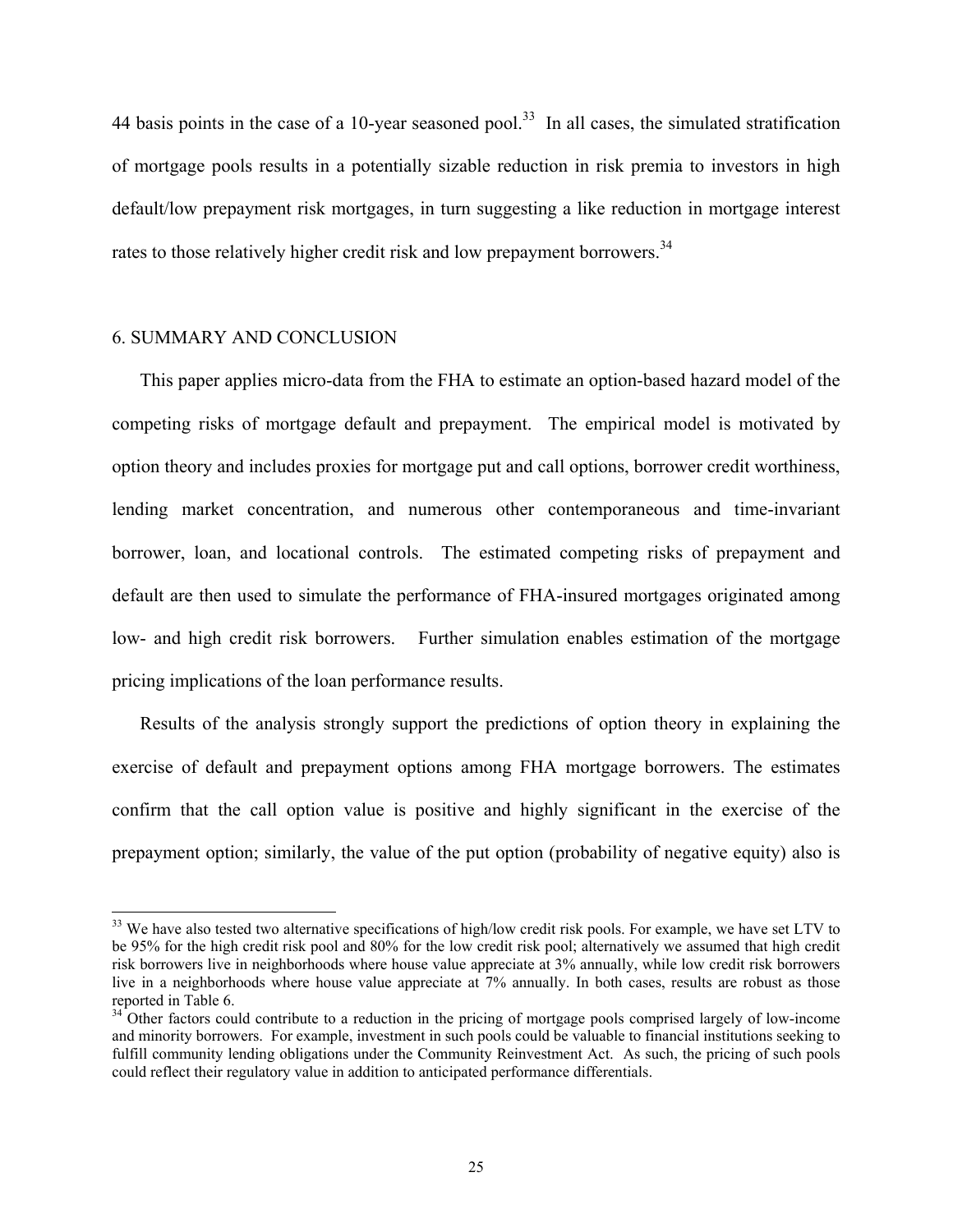positive and highly significant in the exercise of the default option. Results further suggest that a higher probability of negative equity reduces the risk of mortgage prepayment. Such an outcome is indeed plausible, in that households with poor equity positions may be less willing to exercise the refinance option owing to equity values that may be insufficient to refinance the remaining loan balance.

Results further point to the importance of other borrower, loan, and market characteristics in the estimation of mortgage termination risks. Among FHA borrowers, the initial loan-to-value ratio is negatively associated with prepayment propensity and positively associated with default propensity. As would be expected, higher credit score borrowers are less likely to exercise the default option, whereas lower credit score borrowers are less likely to prepay. In that regard, the 5-year cumulative probability of prepayment is 31 percent higher among borrowers with scores in excess of 680 than among those with scores below 620. Relative to white borrowers, estimates suggest that black and Hispanic borrowers are statistically less likely to prepay. Indeed, computation of cumulative prepayment rates by race and credit worthiness illustrates the strikingly lower prepayment propensities of black borrowers, relative to their white, Latino, and Asian counterparts.

Overall, results indicate the appropriateness of the competing risk specification and indicate the importance of slower prepayment speeds among higher risk FHA-insured borrowers. As is evidenced, the substantially elevated default probabilities of higher credit risk borrowers are more than offset by their damped prepayment propensities, resulting in significantly lower loan termination propensities overall. Indeed, among high credit risk borrowers, at 5 years post loan origination, loan termination probabilities via prepayment are about 2.3 times that of loan default, while for low credit risk borrowers, prepayment probabilities at the end of year 5 post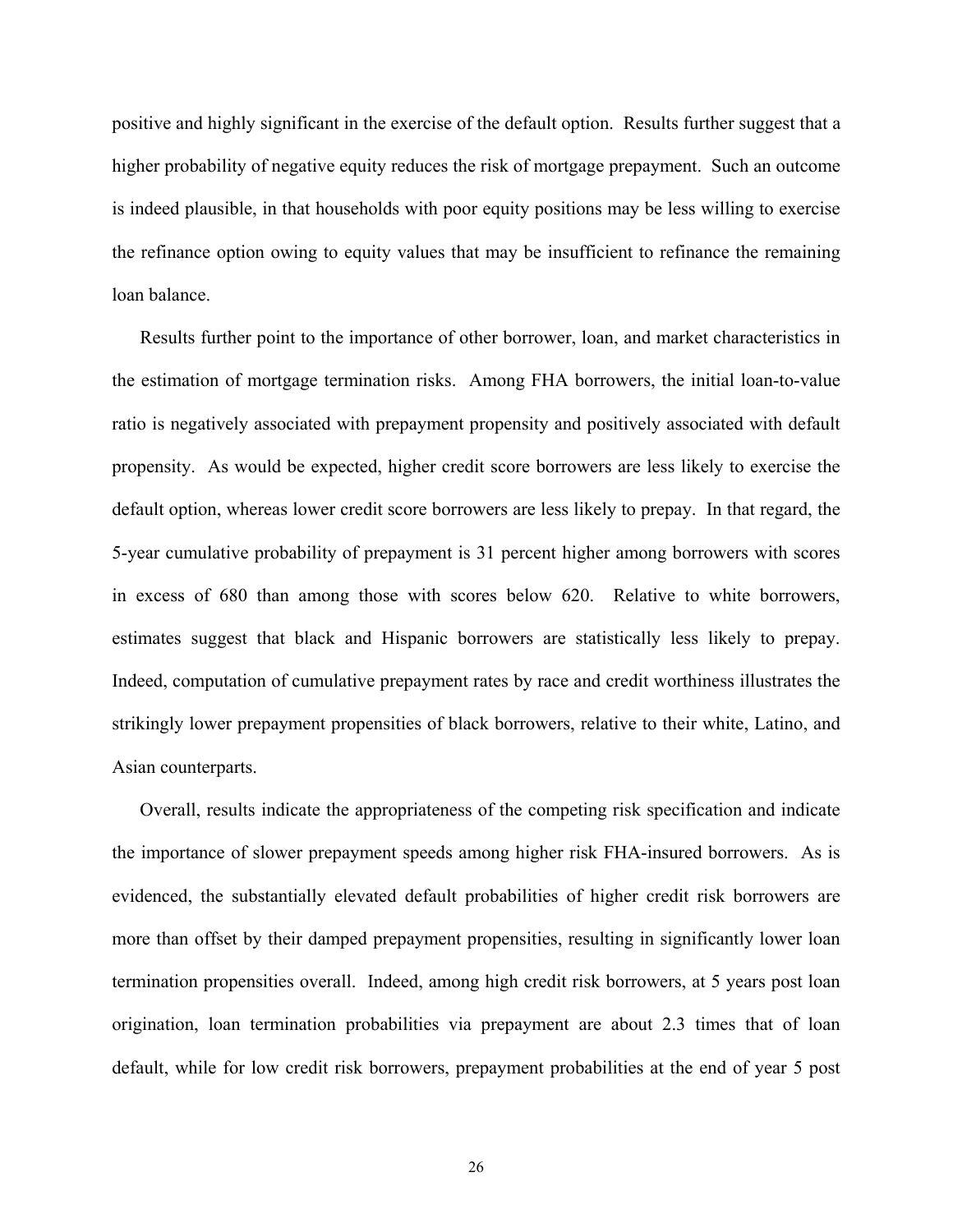origination are about 17.5 times that of loan default. For the investor in FHA-insured mortgage pools, the estimated 5-year cumulative probability of mortgage termination among high default risk and minority borrowers is only about four-fifths that of low-default risk and non-minority borrowers, respectively.

Simulation methods are then utilized to compute the mortgage pricing implications of the loan performance results. In the case of a mean weighted average coupon of 8.25 percent and a 5-year seasoned pool, we compute a negative risk premium of 21 basis points in the case of a high default/slow prepayment speed pool. The estimated negative risk premium increases to 44 basis points in the case of a 10-year seasoned pool. In all cases, the simulated stratification of mortgage pools results in a potentially sizable reduction in risk premia to investors in high default/low prepayment risk mortgages. Empirical findings suggest that such pooling and riskbased pricing of FHA-insured mortgages could serve to substantially reduce the housing finance costs of underserved borrowers, so as to advance both their homeownership opportunities and related federal housing policy objectives.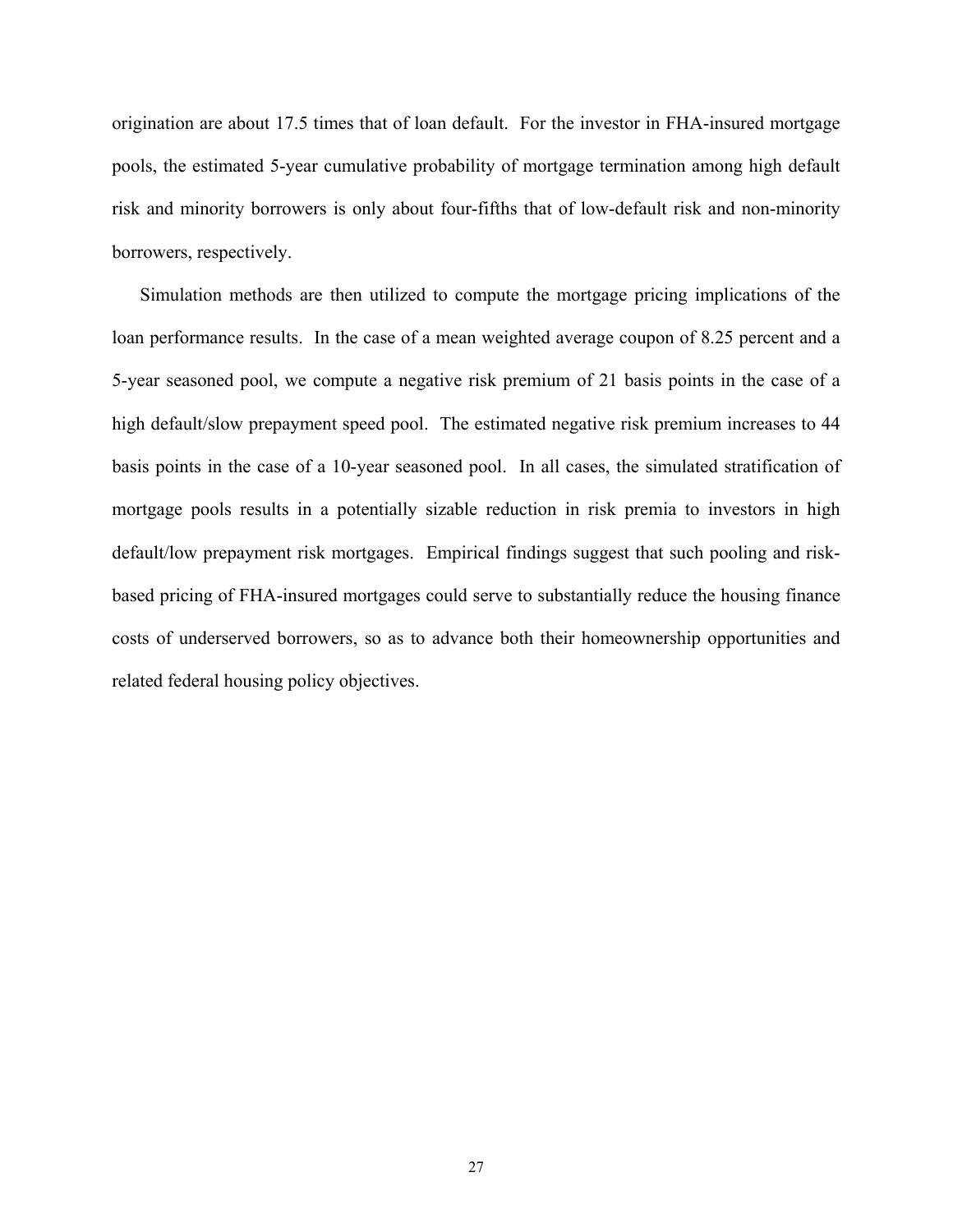#### LITERATURE CITED

- Ambrose, Brent W., Richard J. Buttimer, Jr. and Charles A. Capone. (1997) "The Impact of the Delay Between Default and Foreclosure on the Mortgage Default Option." *Journal of Money, Credit and Banking*, 29:3, 275-293.
- Ambrose, Brent W., Charles A. Capone, and Yongheng Deng. (2001) "Optimal Put Exercise: An Empirical Examination of Conditions for Mortgage Foreclosure." *Journal of Real Estate Finance and Economics*, 23:2, 213-234.
- Ambrose, Brent W., Michael LaCour-Little and Anthony B. Sanders (2004), "The Effect of Conforming Loan Status on Mortgage Yield Spreads: A Loan Level Analysis." *Real Estate Economics*, 32:4, 541-569.
- Ambrose, Brent W., and Anthony B. Sanders. (2005) "Legal Restrictions in Personal Loan Markets." *Journal of Real Estate finance and Economics*, 30:2, 133-151.
- Archer, Wayne R., David C. Ling, and Gary A. McGill. (1996) "The Effect of Income and Collateral Constraints on Residential Mortgage Terminations." *Regional Science and Urban Economics*, 26:3-4, 235-261.
- Archer, Wayne R. and David C. Ling (1997) "Demographic versus Option-Driven Mortgage Terminations", *Journal of Housing Economics*, 6:2, 137-163.
- Archer, Wayne R., David C. Ling, and Gary A. McGill. (2002) "Prepayment Risks and Lower Income Mortgage Borrowers." in *Low-Income Homeownership*: *Examining the Unexamined Goal*, edited by Retsinas, Nicolas P. and Eric S. Belsky, Washington D.C.: Brookings Institution Press and Harvard University Joint Center for Housing Studies.
- Avery, Robert, Raphael Bostic, Paul Calem, and Glenn Canner. (1996) "Credit Risk, Credit Scoring, and the Performance of Home Mortgages." *Federal Reserve Bulletin*, 82:7, 621-648.
- Bennett, Paul, Richard Peach, and Stavros Peristiani. (2001) "Structural Change in the Mortgage Market and the Propensity to Refinance." *Journal of Money Credit and Banking*, 33:4, 955- 975.
- Berkovec, James A., Glenn B. Canner, Stuart A. Gabriel, and Timothy H. Hannan. (1994) "Race, Redlining, and Residential Mortgage Loan Performance." *Journal of Real Estate Finance and Economics*, 9:3, 263-294.
- Berkovec, James A., Glenn B. Canner, Stuart A. Gabriel, and Timothy H. Hannan. (1998) "Discrimination, Competition, and Loan Performance in FHA Mortgage Lending." *Review of Economics and Statistics*, 80:2, 241-250.
- Bradley, Michael; Stuart A. Gabriel, and Mark Wohar. (1995) "The Thrift Crisis, Mortgage Credit Intermediation, and Housing Activity." *Journal of Money, Credit, and Banking*, 27:2, 476-497.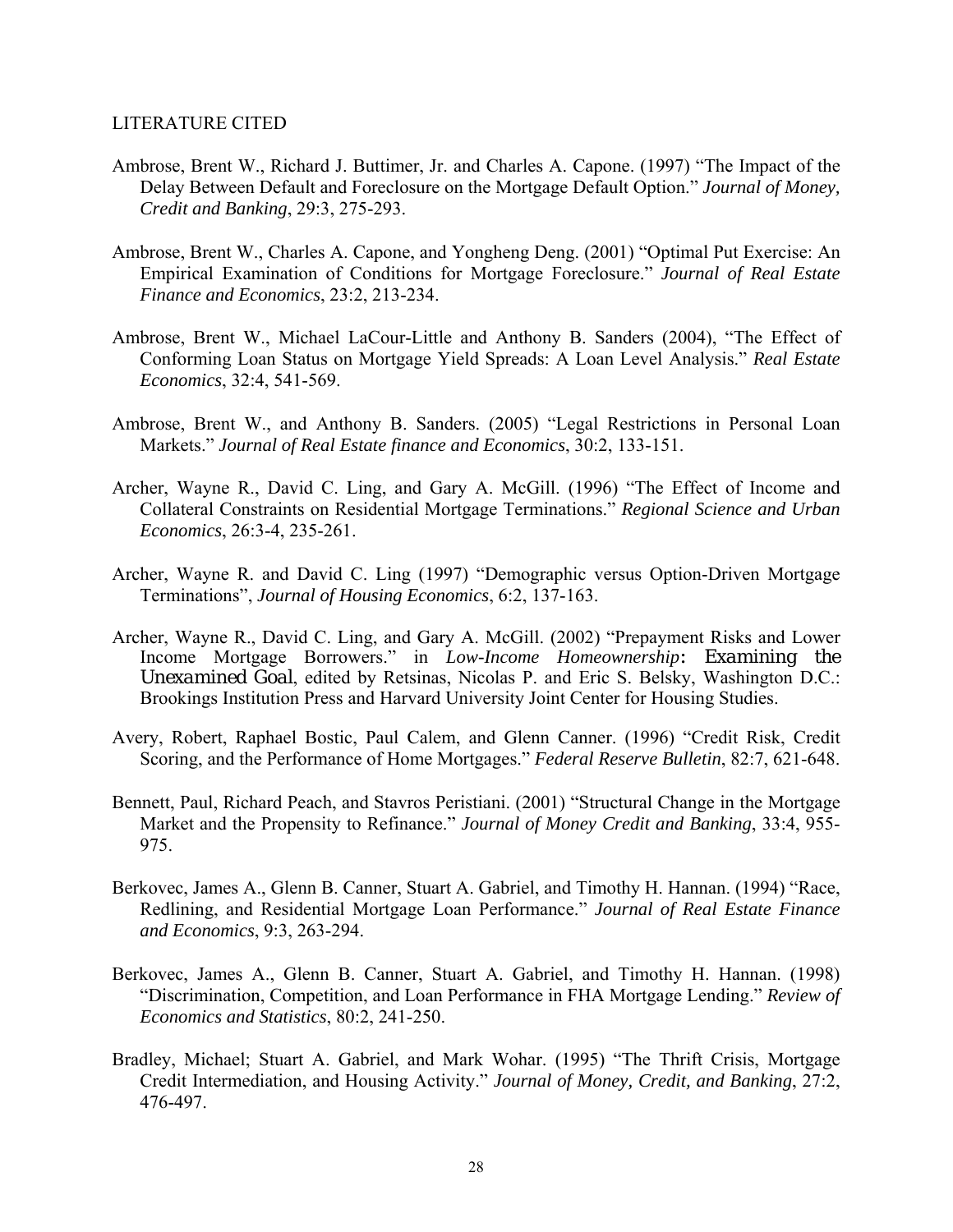- Canner, Glenn B.; Wayne Passmore, and Delores S. Smith. (1994) "Residential Lending to Low-Income and Minority Families: Evidence from the 1992 HMDA Data." *Federal Reserve Bulletin*, 80:2, 79-108.
- Caplin, Andrew, Charles Freeman and Joseph Tracy (1997) "Collateral Damage: Refinancing Constraints and Regional Recessions." *Journal of Money, Credit and Banking*, 29:4, 496- 516.
- Chinloy, Peter, and Isaac F. Megbolugbe. (1994) "Hedonic Mortgages." *Journal of Housing Research*, 5:1, 1-22.
- Clapp, John M., Gerson Goldberg, John Harding, and Michael LaCour-Little (2001) "Movers and Shuckers: Interdependent Prepayment Decisions." *Real Estate Economics*, 29, 411-450.
- Cotterman, Robert F. (2001) *Neighborhood Effects in Mortgage Default Risk*, U.S. Department of Housing and Urban Development, Office of Policy Development and Research.
- Coulson, Edward. (1999) "Why are Hispanic- and Asian-American Homeownership Rates So Low? Immigration and Other Factors." *Journal of Urban Economics* 45:2, 209-227.
- Clarke, Judith A. and Marsha Courchane (2005) "Implications of Stratified Sampling for Fair Lending Binary Logit Models." *Journal of Real Estate Finance and Economics*, 30:1, 5-31.
- Cox, D. R. (1972) "Regression Models and Life-Tables." *Journal of the Royal Statistical Society*, 34, 187-220.
- Dai, Qiang, and J. Singleton Kenneth. (2000) "Specification Analysis of Affine Term Structure Models." *Journal of Finance*, 15:5, 1943-1978.
- Deng, Yongheng, and Quigley, John M. (2002) "Woodhead Behavior and the Pricing of Residential Mortgages." *Lusk Center for Real Estate Working Paper Series*, 2003-1005, University of Southern California.
- Deng, Yongheng, John M. Quigley, and Robert Van Order. (1996) "Mortgage Default and Low Downpayment Loans: The Costs of Public Subsidy." *Regional Science and Urban Economics*, 26:3-4, 263-285.
- Deng, Yongheng, John M. Quigley, and Robert Van Order. (2000) "Mortgage Terminations, Heterogeneity and the Exercise of Mortgage Options." *Econometrica*, 68:2, 275-307.
- Gabriel, Stuart, and Stuart Rosenthal. (2005) "Homeownership in the 1990s: Aggregate Trends and Racial Disparities." *Journal of Urban Economics*, 57:1, 101-127.
- Gabriel, Stuart, and Stuart Rosenthal. (1991) "Credit Rationing, Race, and the Mortgage Market." *Journal of Urban Economics*, 29:3, 371-379.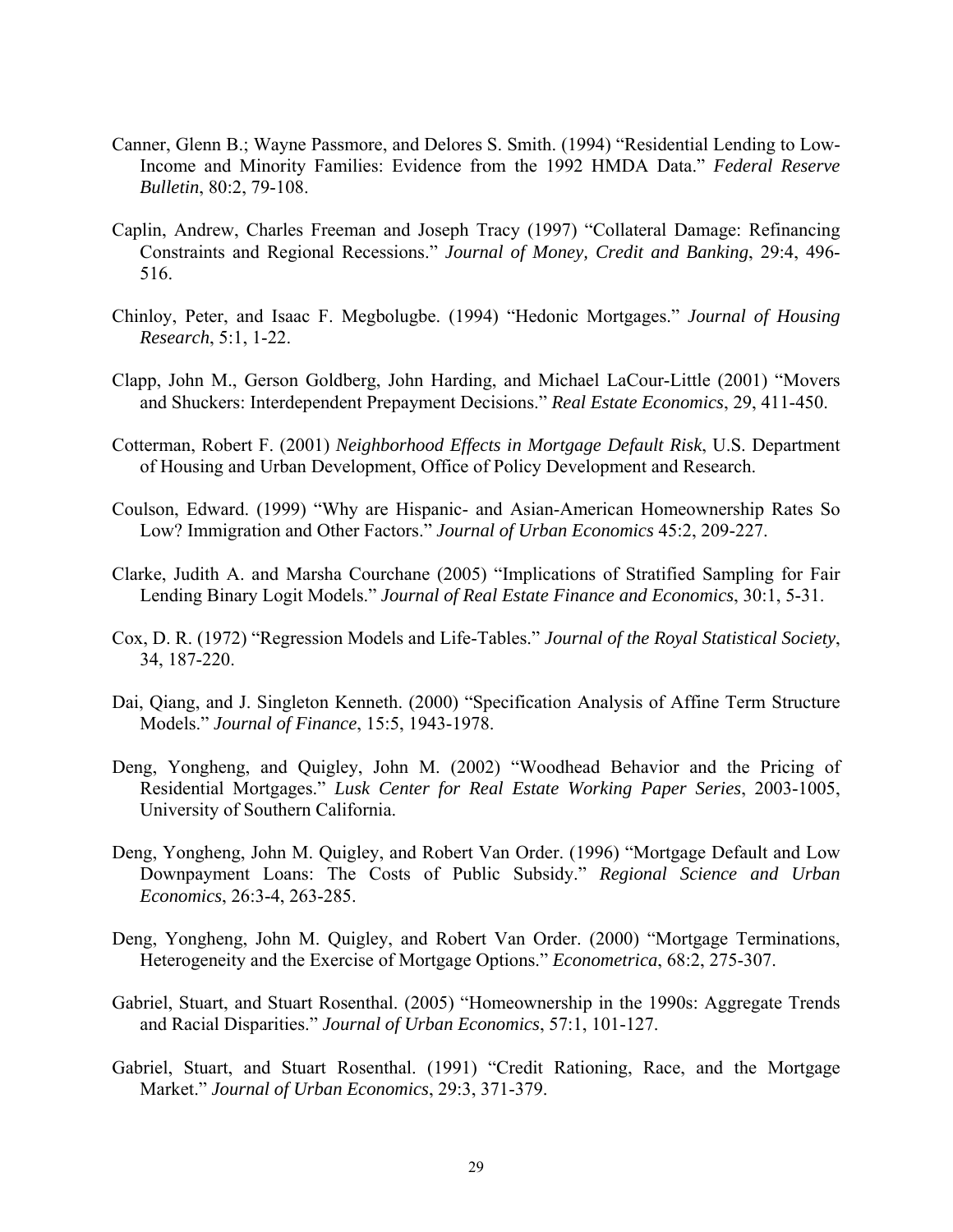- Goering John, and Ron, Wienk, eds. (1996) *Mortgage Lending, Racial Discrimination, and Federal Policy*, Urban Institute Press.
- Goetzmann, William N., and Matthew Spiegel. (2002) "The Policy Implications of Portfolio Choice in Underserved Mortgage Markets." in *Low-Income Homeownership*: *Examining the Unexamined Goal*, edited by Retsinas, Nicolas P. and Eric S. Belsky, Washington D.C.: Brookings Institution Press and Harvard University Joint Center for Housing Studies.
- Green, Jerry R., and John B. Shoven. (1986) "The Effect of Interest Rates on Mortgage Prepayment." *Journal of Money, Credit and Banking*, 18:1, 41-50.
- Hakim, Sam R. (1992) "Regional Diversity, Borrower Characteristics, and Mortgage Prepayment", *Review of Financial Economics*, 1:2, 17-29.
- Han, Aaron K., and Jerry A. Hausman. (1990) "Flexible Parametric Estimation of Durationduration and Competing Risk Models." *Journal of Applied Econometrics*, 5:1, 1-28.
- Hayre, Lakhbir, ed. (2001) *Salomon Smith Barney Guide to Mortgage-Backed And Asset-Backed Securities*: John Wiley & Sons, Inc.
- Kau, James B., and Donald C. Keenan. (1995) "An Overview of Option-Theoretic Pricing of Mortgages." *Journal of Housing Research*, 6:2, 217-244.
- Kau, James B., Donald C. Keenan, Walter J. Muller, III, and James F. Epperson. (1992) "A Generalized Valuation Model for Fixed-Rate Residential Mortgages." *Journal of Money, Credit and Banking*, 24:3, 279-299.
- Kelly, Austin. (1995) "Racial and Ethnic Disparities in Mortgage Prepayment." *Journal of Housing Economics*, 4:4, 350-372.
- LaCour-Little, Michael (1999) "Another Look at the Role of Borrower Characteristics in Predicting Mortgage Prepayments", *Journal of Housing Research*, 10, 45-60.
- Munnell, Alicia H., Geoffrey M. B. Tootell, Lynn E. Browne, and James McEneaney. (1996) "Mortgage Lending in Boston: Interpreting HMDA Data." *American Economic Review*, 86:1,  $25 - 53$ .
- Ondrich, Jan, Stephen L. Ross, and John Yinger, (2000) "How common is housing discrimination? Improving on traditional measures." *Journal of Urban Economics*, 47:3, 470- 500.
- Pavlov, Audrey D. (2000) "Competing Risks of Mortgage Prepayment: Who Refinances, Who Moves, and Who Defaults?" *Journal of Real Estate Finance and Economics*, 23:2, 185-212.
- Painter, Gary, Stuart A. Gabriel, and Dowell Myers. (2001) "Race, Immigrant Status, and Housing Tenure Choice." *Journal of Urban Economics*, 49:1, 150-167.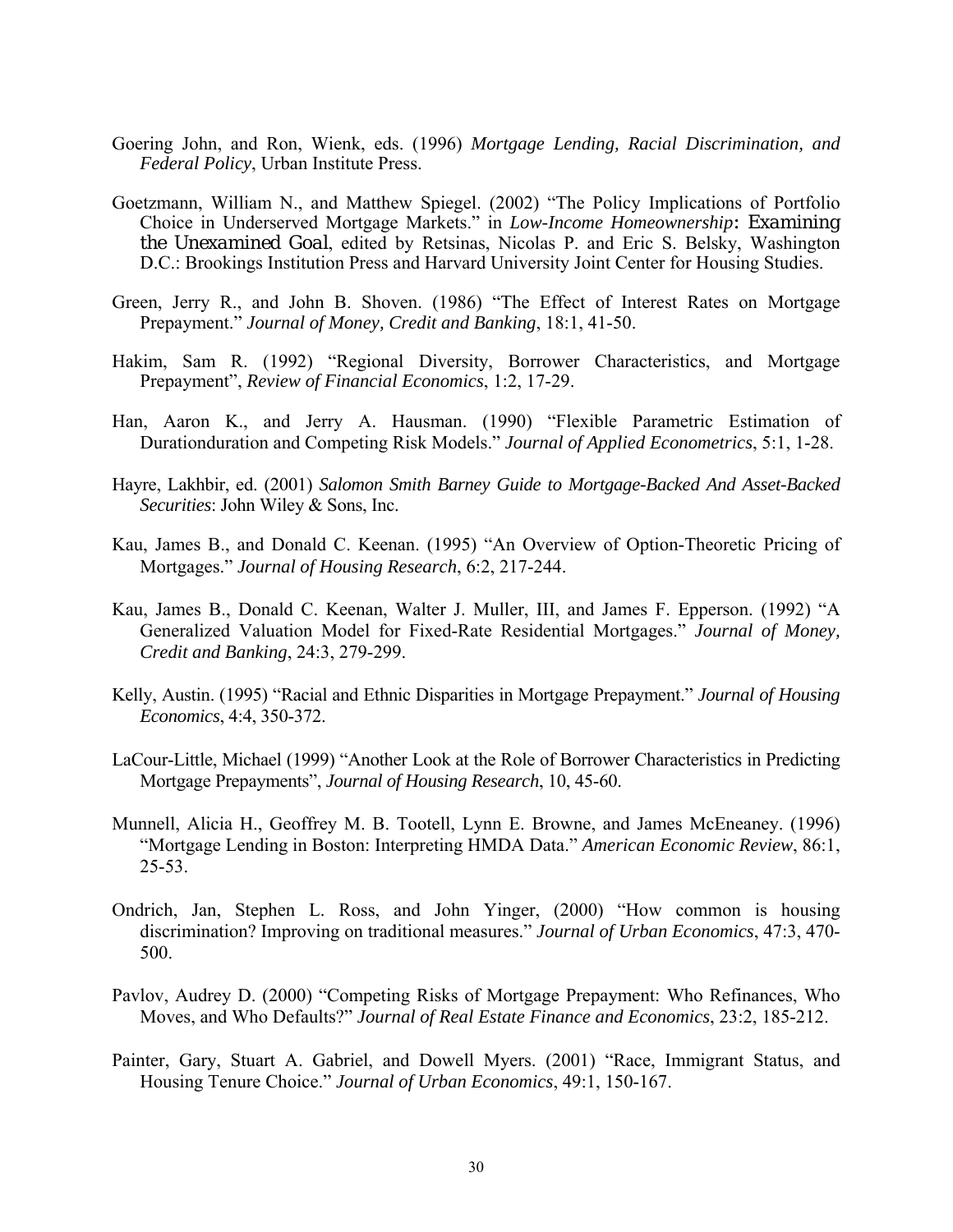- Pennington-Cross, Anthony, and Joseph Nichols. (2000) "Credit History and the FHA-Conventional Choice." *Real Estate Economics*, 28:2, 307-336.
- Peristiani, Stavos, Paul Bennett, Fordon Monsen, Richard Peach, and Jonathan Raiff (1997) "Credit, Equity, and Mortgage Refinancings." FRBNY *Economic Policy Review*, July, 83-99.
- Rosenthal, Stuart S. (2002) "Eliminating Credit Barriers to Increase Homeownership: How Far Can We Go?" in *Low-Income Homeownership*:*Examining the Unexamined Goal*, edited by Retsinas, Nicolas P. and Eric S. Belsky, Washington D.C.: Brookings Institution Press and Harvard University Joint Center for Housing Studies.
- Schwartz, Edward S., and Walter N. Torous. (1993) "Mortgage Prepayment and Default Decisions: A Poisson Regression Approach." *Journal of the American Real Estate and Urban Economics Association*, 21:4, 431-449.
- Van Order, Robert, and Peter Zorn. (2002) "The Performance of Low Income and Minority Mortgages." in *Low-Income Homeownership*: *Examining the Unexamined Goal*, edited by Retsinas, Nicolas P. and Eric S. Belsky, Washington D.C.: Brookings Institution Press and Harvard University Joint Center for Housing Studies.
- Von Furstenberg, George M. (1970) "Risk Structures and the Distribution of Benefits within the FHA Home Mortgage Insurance Program." *Journal of Money, Credit and Banking*, 2:3, 303- 322.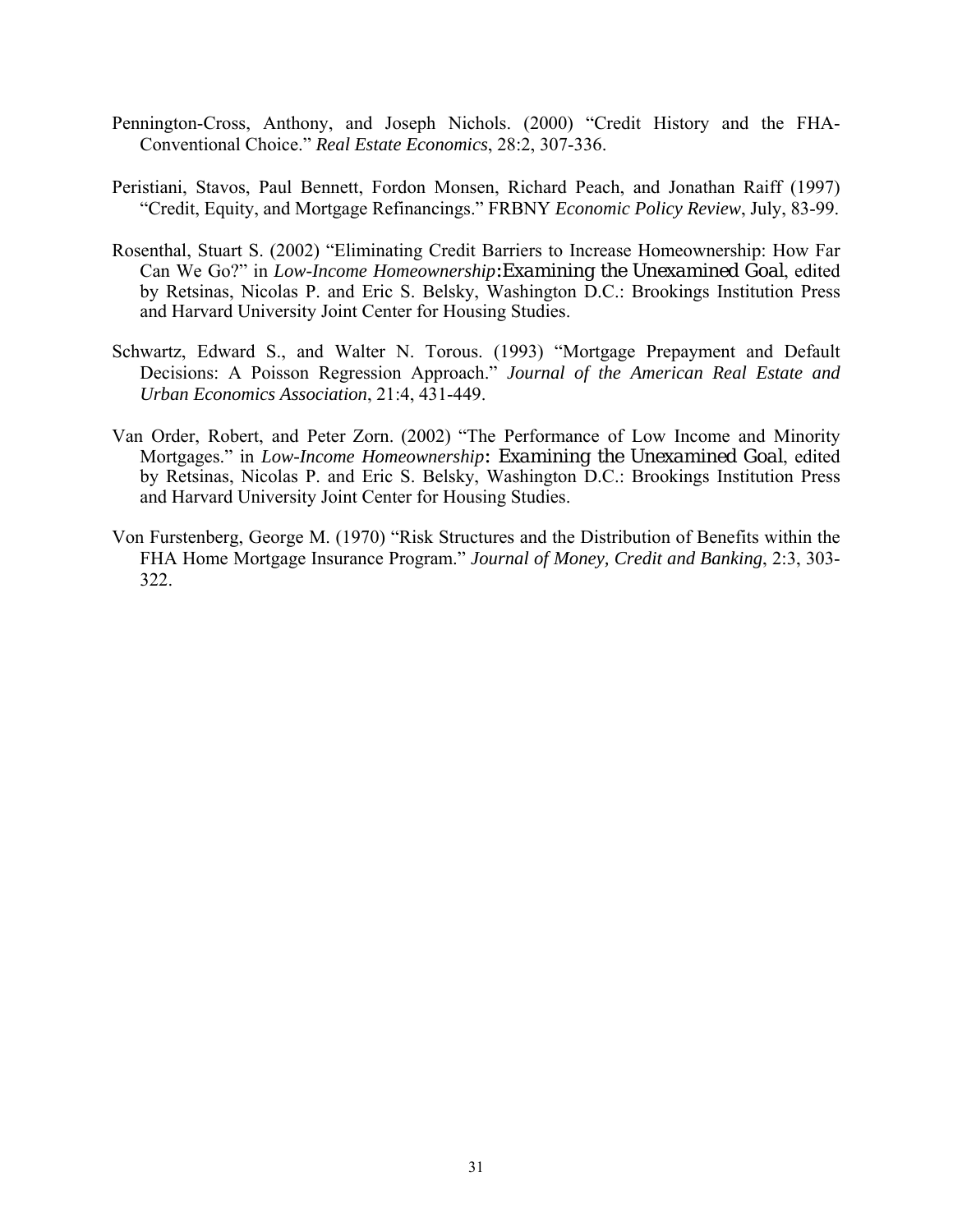| Variables                             | Means<br>(Variances) | Variables                    | Means<br>(Variances) |
|---------------------------------------|----------------------|------------------------------|----------------------|
| Credit Scores < 620                   | 0.1874               | Mortgage Term $<$ 30 Years   | 0.0380               |
| (categorical variable)                | (0.158)              | (categorical variable)       | (0.038)              |
| Credit Scores 620~680                 | 0.3098               | <b>Central City Location</b> | 0.4405               |
| (categorical variable)                | (0.224)              | (categorical variable)       | (0.262)              |
| Credit Scores 680~740                 | 0.3161               | Rural                        | 0.0662               |
| (categorical variable)                | (0.228)              | (categorical variable)       | (0.064)              |
| <b>Black</b>                          | 0.1240               | First Time Home Buyer        | 0.6711               |
| (categorical variable)                | (0.117)              | (categorical variable)       | (0.244)              |
| Asian                                 | 0.0168               | New House                    | 0.0789               |
| (categorical variable)                | (0.019)              | (categorical variable)       | (0.077)              |
| Hispanic                              | 0.1214               | Unmarried Co-borrower        | 0.1114               |
| (categorical variable)                | (0.130)              | (categorical variable)       | (0.103)              |
| Others                                | 0.0205               | Single Male                  | 0.1936               |
| (categorical variable)                | (0.023)              | (categorical variable)       | (0.162)              |
| Loan-to-Value Ratio                   | 0.9383               | Single Female                | 0.2022               |
|                                       | (0.034)              | (categorical variable)       | (0.168)              |
| Housing Exp. to Income Ratio          | 0.6447               | Number of Dependents         | 0.7692               |
| 20~38% (categorical variable)         | (0.254)              |                              | (1.288)              |
| Housing Exp. to Income Ratio          | 0.0103               | Log Value of Liquid          | 8.4707               |
| $>$ 38% (categorical variable)        | (0.011)              | Assets                       | (4.966)              |
| Debt to Income Ratio                  | 0.8041               | Borrower Age $< 25$          | 0.1101               |
| $20 - 41\%$ (categorical variable)    | (0.187)              | (categorical variable)       | (0.101)              |
| Debt to Income Ratio                  | 0.1577               | Borrower Age 25~35           | 0.4977               |
| $41 \sim 53\%$ (categorical variable) | (0.137)              | (categorical variable)       | (0.267)              |
| Debt to Income Ratio                  | 0.0084               | Borrower Age 35~45           | 0.2614               |
| $> 53\%$ (categorical variable)       | (0.009)              | (categorical variable)       | (0.204)              |
| Buydown                               | 0.0242               | Log Value of Household       | 8.0379               |
| (categorical variable)                | (0.025)              | Income                       | (2.340)              |
| Log of Property Appraisal<br>Value    | 11.2102<br>(4.423)   |                              |                      |
| Number of Observations                |                      | 12,021                       |                      |

# TABLE 1 MEANS AND VARIANCES OF TIME-CONSTANT VARIABLES

*Note:* Variances are in parentheses.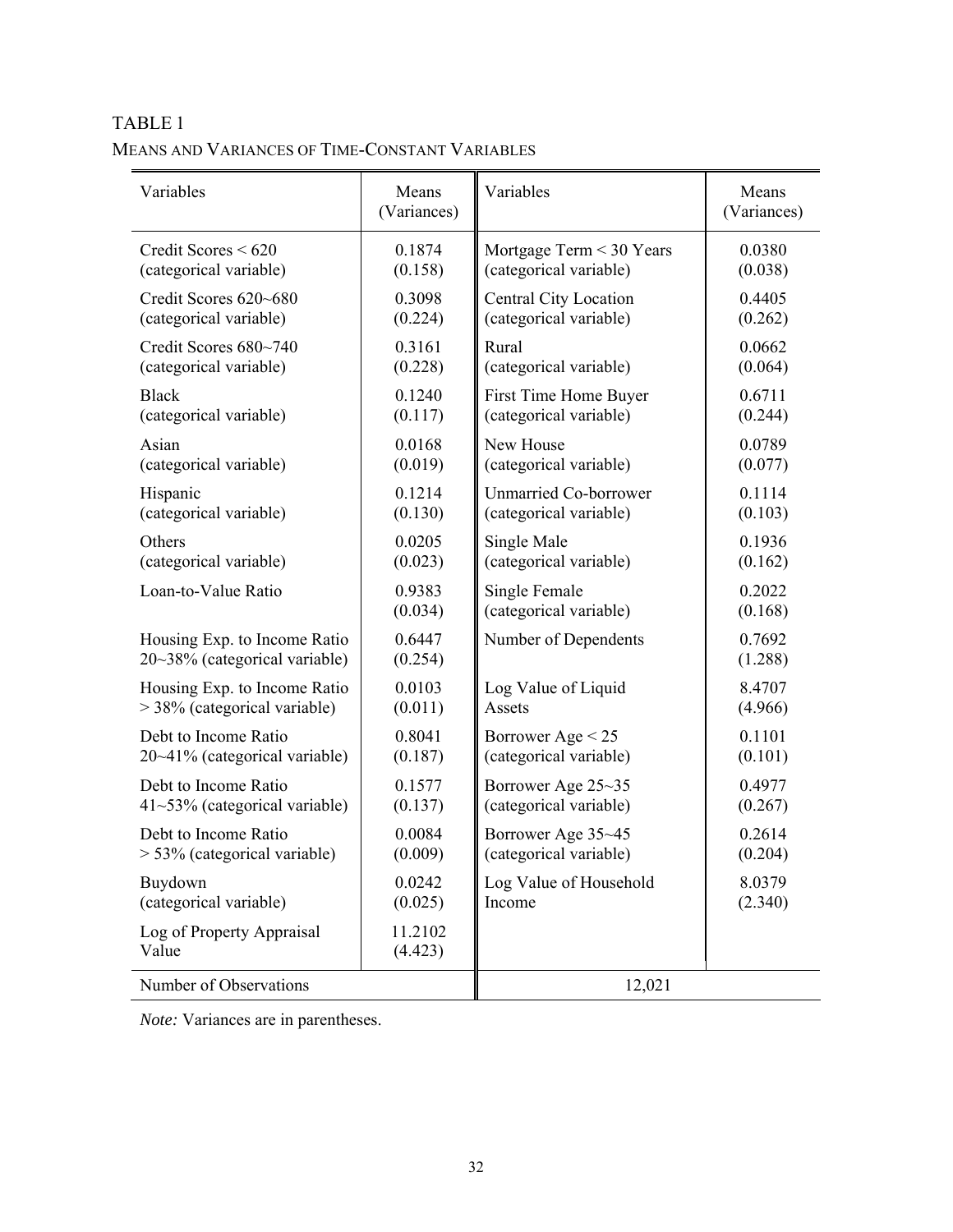| Variables                         |           | At Origination | At Termination |                    |         |           |
|-----------------------------------|-----------|----------------|----------------|--------------------|---------|-----------|
|                                   | All Loans | Prepaid        | Defaulted      | Other <sup>*</sup> | Prepaid | Defaulted |
| <b>Fraction of Contract Value</b> | $-0.0120$ | 0.0001         | $-0.0022$      | $-0.0265$          | 0.0750  | 0.0352    |
| (Call Option)                     | (0.007)   | (0.007)        | (0.005)        | (0.008)            | (0.007) | (0.005)   |
| Probability of Negative Equity    | 0.0111    | 0.0084         | 0.0113         | 0.0140             | 0.0169  | 0.0531    |
| (Put Option)                      | (0.003)   | (0.002)        | (0.005)        | (0.004)            | (0.004) | (0.0166)  |
| <b>SMSA</b> Unemployment Rate     | 5.6901    | 5.7902         | 4.2433         | 5.8291             | 4.2383  | 3 4 2 1 1 |
| (percent)                         | (7.498)   | (5.526)        | (12.690)       | (8.333)            | (4.120) | (8.283)   |
| Number of Observations            | 12,021    | 5,730          | 913            | 5,378              | 5,730   | 913       |

## TABLE 2 MEANS AND VARIANCES OF TIME-VARYING VARIABLES AT ORIGINATION AND TERMINATION

*Note:* Variances are in parentheses.

\*Other includes those outstanding at the end of the observation period.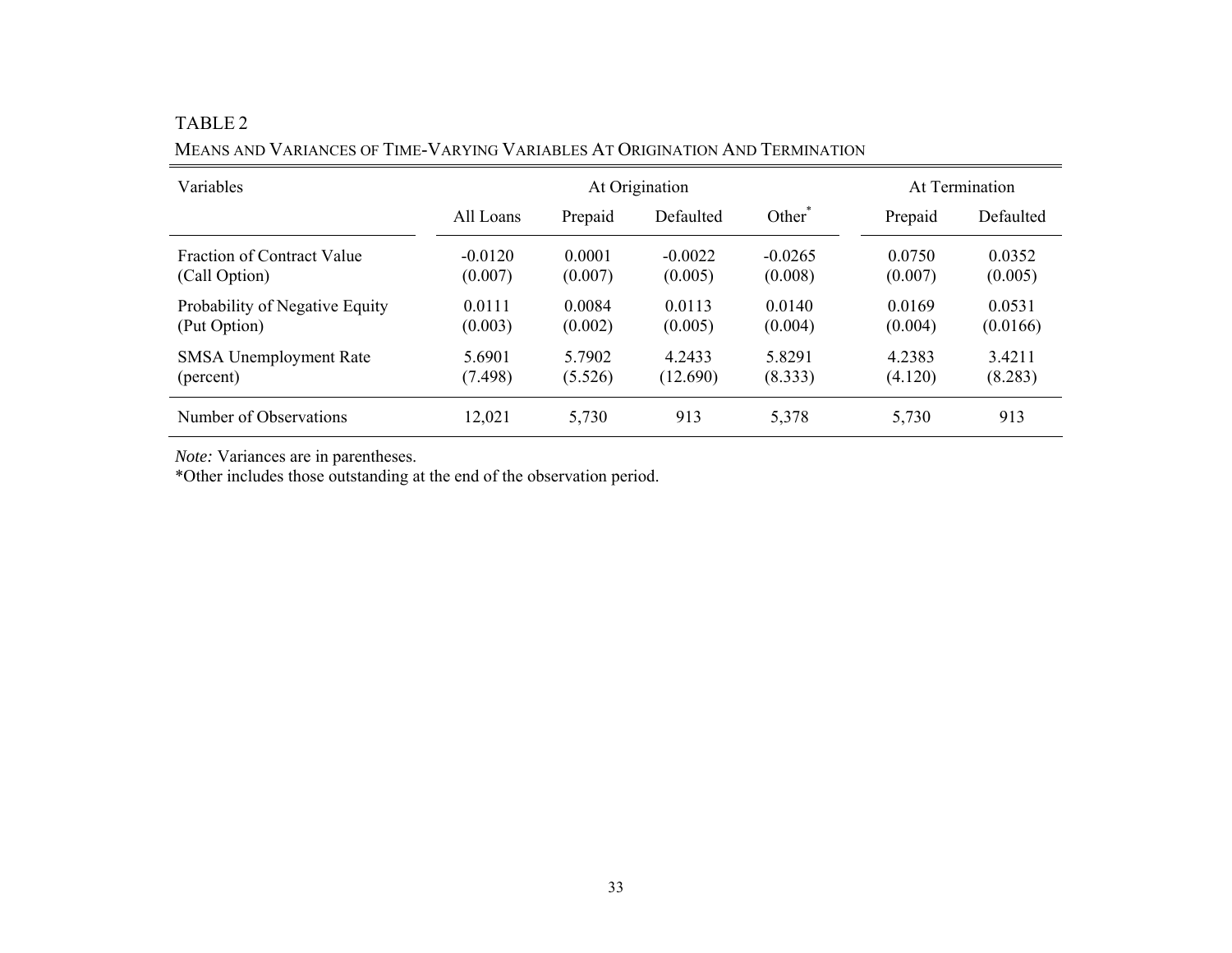# MAXIMUM LIKELIHOOD ESTIMATES FOR COMPETING RISKS OF FHA MORTGAGE PREPAYMENT AND DEFAULT

|                                                     |                    | Model 1            |                     | Model 2            | Model 3             |                    |
|-----------------------------------------------------|--------------------|--------------------|---------------------|--------------------|---------------------|--------------------|
|                                                     | Prepay             | Default            | Prepay              | Default            | Prepay              | Default            |
| Fraction of Contract<br>Value (Call Option)         |                    |                    | 4.932<br>(27.26)    | 2.203<br>(3.55)    |                     |                    |
| Probability of Negative<br>Equity (Put Option)      |                    |                    | $-2.11$<br>(9.64)   | 2.178<br>(6.7)     |                     |                    |
| Interaction of Call Option<br>Credit Scores < 620   |                    |                    |                     |                    | 4.539<br>(10.67)    | 2.183<br>(1.99)    |
| Interaction of Call Option<br>Credit Scores 620~680 |                    |                    |                     |                    | 4.215<br>(13.36)    | 1.528<br>(1.57)    |
| Interaction of Call Option<br>Credit Scores 680~740 |                    |                    |                     |                    | 5.378<br>(18.19)    | 1.67<br>(1.38)     |
| Interaction of Call Option<br>Credit Scores >740    |                    |                    |                     |                    | 5.83<br>(15.94)     | 2.705<br>(1.42)    |
| Interaction of Put Option<br>Credit Scores $< 620$  |                    |                    |                     |                    | $-4.047$<br>(6.71)  | 2.89<br>(3.95)     |
| Interaction of Put Option<br>Credit Scores 620~680  |                    |                    |                     |                    | $-2.648$<br>(5.6)   | 1.845<br>(3.22)    |
| Interaction of Put Option<br>Credit Scores 680~740  |                    |                    |                     |                    | $-1.956$<br>(5.24)  | 2.662<br>(5.15)    |
| Interaction of Put Option<br>Credit Scores >740     |                    |                    |                     |                    | $-1.529$<br>(4.28)  | 3.068<br>(4.2)     |
| Credit Scores < 620<br>(dummy)                      |                    |                    |                     |                    | $-0.042$<br>(0.65)  | 1.757<br>(5.78)    |
| Credit Scores 620~680<br>(dummy)                    |                    |                    |                     |                    | 0.005<br>(0.1)      | 1.405<br>(4.83)    |
| Credit Scores 680~740<br>(dummy)                    |                    |                    |                     |                    | $-0.019$<br>(0.4)   | 0.756<br>(2.53)    |
| Black (dummy)                                       | $-0.458$<br>(9.66) | 0.78<br>(6.50)     | $-0.527$<br>(10.98) | 0.768<br>(6.42)    | $-0.496$<br>(10.19) | 0.496<br>(4.05)    |
| Asian (dummy)                                       | $-0.07$<br>(0.75)  | $-0.061$<br>(0.15) | 0.003<br>(0.03)     | $-0.188$<br>(0.43) | 0.011<br>(0.11)     | $-0.249$<br>(0.52) |
| Hispanic (dummy)                                    | $-0.235$<br>(5.10) | 0.386<br>(2.93)    | $-0.296$<br>(6.34)  | 0.304<br>(2.29)    | $-0.284$<br>(6.07)  | 0.19<br>(1.43)     |
| Others (dummy)                                      | $-0.243$<br>(2.46) | 0.24<br>(0.78)     | $-0.369$<br>(3.69)  | 0.145<br>(0.48)    | $-0.338$<br>(3.36)  | $-0.02$<br>(0.07)  |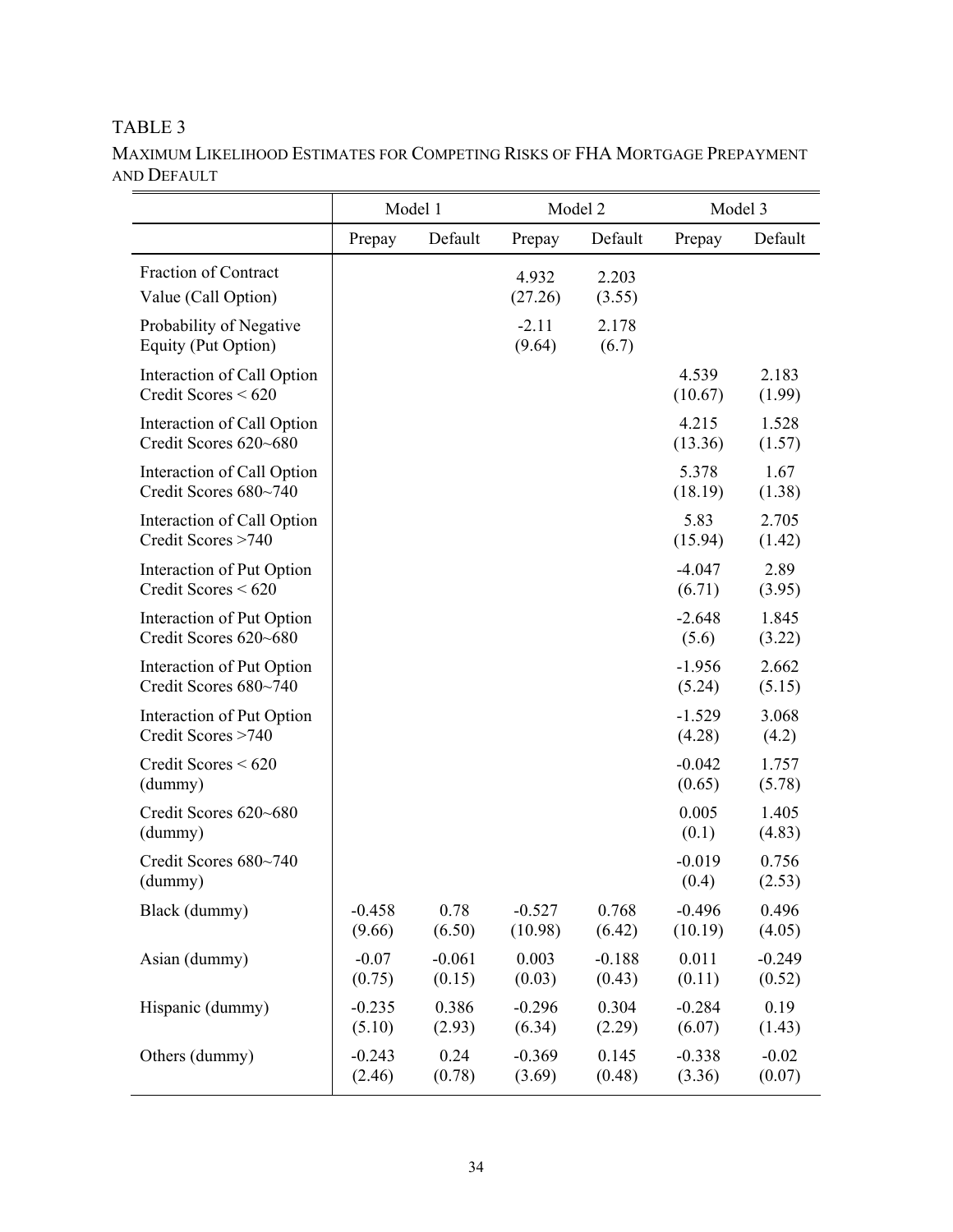# TABLE 3–*Continued*.

|                          | Model 1  |          |                  | Model 2  |          | Model 3  |
|--------------------------|----------|----------|------------------|----------|----------|----------|
|                          | Prepay   | Default  | Prepay           | Default  | Prepay   | Default  |
| <b>SMSA</b> Unemployment | $-0.129$ | 0.08     | $-0.117$         | 0.045    | $-0.117$ | 0.048    |
| Rate (percent)           | (17.33)  | (4.37)   | (15.05)          | (2.19)   | (15)     | (2.3)    |
| Loan-to-Value Ratio      | $-1.402$ | 0.767    | $-0.993$         | 0.341    | $-1.002$ | 0.205    |
|                          | (7.32)   | (0.90)   | (5.24)           | (0.40)   | (5.26)   | (0.24)   |
| Housing Exp. to Income   | 0.223    | 0.338    | 0.11             | 0.174    | 0.108    | 0.207    |
| $20 - 38%$ (dummy)       | (5.63)   | (2.15)   | (2.73)           | (1.07)   | (2.67)   | (1.24)   |
| Housing Exp. to Income   | 0.312    | 0.247    | 0.097            | 0.018    | 0.084    | 0.19     |
| $>$ 38% (dummy)          | (2.18)   | (0.45)   | (0.65)           | (0.03)   | (0.56)   | (0.34)   |
| Debt to Income Ratio     | 0.11     | $-0.288$ | $\boldsymbol{0}$ | $-0.293$ | 0.012    | $-0.426$ |
| $20 - 41\%$ (dummy)      | (1.44)   | (0.86)   | 0.00             | (0.86)   | (0.15)   | (1.25)   |
| Debt to Income Ratio     | 0.219    | $-0.06$  | 0.075            | $-0.061$ | 0.099    | $-0.269$ |
| $41 \sim 53\%$ (dummy)   | (2.64)   | (0.17)   | (0.90)           | (0.17)   | (1.17)   | (0.75)   |
| Debt to Income Ratio     | 0.275    | $-0.467$ | 0.01             | $-0.527$ | 0.039    | $-0.75$  |
| $> 53\%$ (dummy)         | (1.69)   | (0.66)   | (0.06)           | (0.74)   | (0.24)   | (1.05)   |
| Buydown                  | 0.236    | 0.138    | 0.142            | 0.058    | 0.141    | 0.1      |
| (dummy)                  | (3.11)   | (0.46)   | (1.85)           | (0.19)   | (1.85)   | (0.32)   |
| Log Value of Property    | $-0.094$ | $-0.076$ | 0.173            | 0.168    | 0.163    | 0.177    |
| Appraisal Value          | (1.58)   | (0.37)   | (2.79)           | (0.78)   | (2.64)   | (0.80)   |
| Mortgage Term < 30 Year  | $-0.29$  | $-1.219$ | $-0.025$         | $-1.014$ | $-0.034$ | $-0.975$ |
| (dummy)                  | (4.25)   | (2.71)   | (0.36)           | (2.24)   | (0.49)   | (2.12)   |
| Central City Location    | 0.037    | $-0.158$ | 0.04             | $-0.164$ | 0.04     | $-0.152$ |
| (dummy)                  | (1.39)   | (1.61)   | (1.52)           | (1.68)   | (1.51)   | (1.53)   |
| Rural                    | 0.041    | $-0.271$ | 0.048            | $-0.325$ | 0.05     | $-0.286$ |
| (dummy)                  | (0.75)   | (1.22)   | (0.86)           | (1.48)   | (0.90)   | (1.28)   |
| First Time Home Buyer    | $-0.184$ | 0.135    | $-0.197$         | 0.127    | $-0.189$ | 0.069    |
| (dummy)                  | (6.53)   | (1.24)   | (7.00)           | (1.17)   | (6.70)   | (0.64)   |
| New House                | $-0.137$ | $-0.08$  | $-0.03$          | $-0.045$ | $-0.029$ | $-0.035$ |
| (dummy)                  | (2.86)   | (0.42)   | (0.62)           | (0.23)   | (0.60)   | (0.18)   |
| Unmarried Co-borrower    | $-0.008$ | $-0.085$ | $-0.012$         | $-0.095$ | $-0.016$ | $-0.076$ |
| (dummy)                  | (0.18)   | (0.48)   | (0.28)           | (0.53)   | (0.36)   | (0.43)   |
| Single Male              | 0.019    | 0.295    | $-0.01$          | 0.308    | $-0.007$ | 0.266    |
| (dummy)                  | (0.51)   | (2.33)   | (0.26)           | (2.43)   | (0.18)   | (2.09)   |
| Single Female            | $-0.087$ | $-0.214$ | $-0.107$         | $-0.19$  | $-0.108$ | $-0.225$ |
| (dummy)                  | (2.19)   | (1.47)   | (2.71)           | (1.30)   | (2.72)   | (1.51)   |
| Number of Dependents     | $-0.07$  | 0.125    | $-0.084$         | 0.111    | $-0.077$ | 0.068    |
|                          | (5.30)   | (3.05)   | (6.31)           | (2.74)   | (5.78)   | (1.60)   |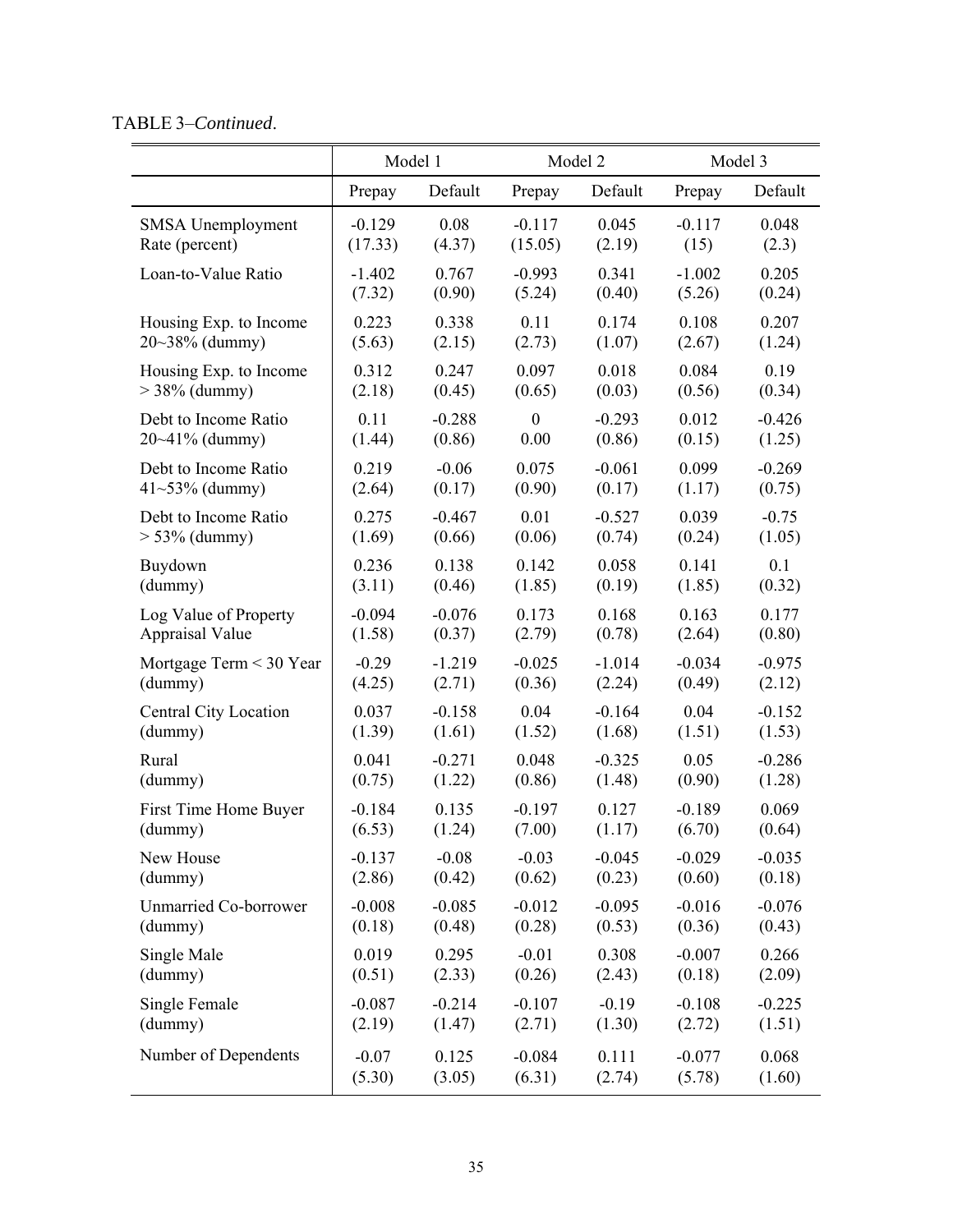|                        |        | Model 1   |        | Model 2   | Model 3 |           |
|------------------------|--------|-----------|--------|-----------|---------|-----------|
|                        | Prepay | Default   | Prepay | Default   | Prepay  | Default   |
| Log Value of Liquid    | 0.005  | $-0.084$  | 0.016  | $-0.089$  | 0.012   | $-0.066$  |
| Assets                 | (0.61) | (2.78)    | (1.82) | (2.91)    | (1.41)  | (2.04)    |
| Borrower Age $< 25$    | 0.418  | 0.19      | 0.441  | 0.257     | 0.444   | 0.147     |
| (dummy)                | (7.53) | (1.04)    | (7.91) | (1.41)    | (7.94)  | (0.80)    |
| Borrower Age 25~35     | 0.245  | $-0.211$  | 0.281  | $-0.149$  | 0.282   | $-0.206$  |
| (dummy)                | (5.71) | (1.42)    | (6.47) | (1.00)    | (6.48)  | (1.37)    |
| Borrower Age 35~45     | 0.055  | $-0.174$  | 0.069  | $-0.11$   | 0.069   | $-0.153$  |
| (dummy)                | (1.19) | (1.08)    | (1.48) | (0.68)    | (1.46)  | (0.94)    |
| Log Value of Household | 0.58   | $-0.128$  | 0.206  | $-0.425$  | 0.222   | $-0.53$   |
| Income                 | (8.91) | (0.53)    | (3.04) | (1.66)    | (3.27)  | (2.02)    |
| Log Likelihood         |        | $-35,721$ |        | $-35,296$ |         | $-35,206$ |

### TABLE 3–*Continued*.

*Note:* T-ratios are in parentheses. All models are estimated by ML approach. Prepayment and default functions are considered as correlated competing risks and they are estimated jointly. Flexible baseline functions (following Han and Hausman [1990]) for prepayment and default are estimated simultaneously with the competing risks hazard functions.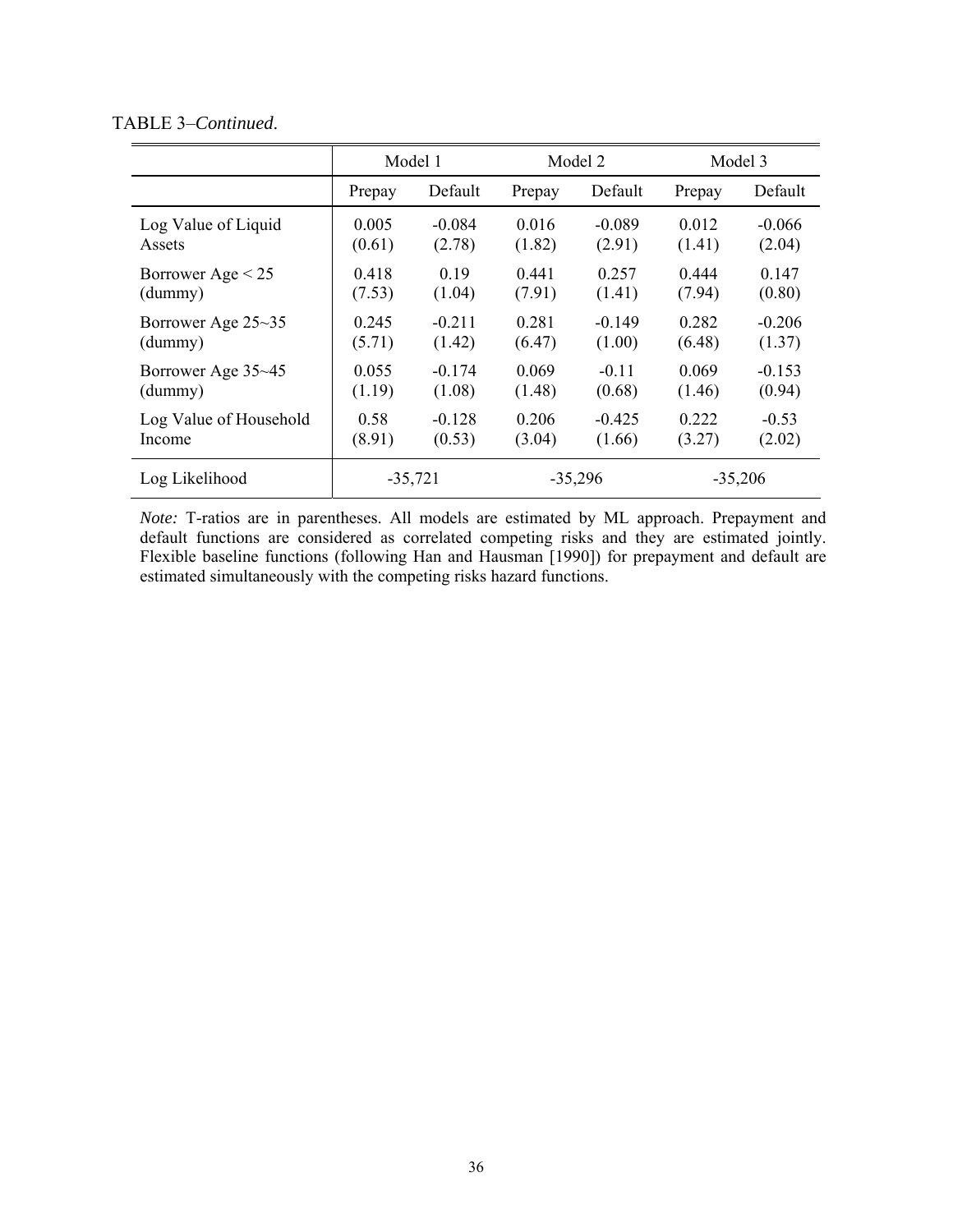# UNADJUSTED CUMULATIVE PROBABILITY OF PREPAYMENT AND DEFAULT BY VARIOUS COVARIATES AT THE END OF ONE-, THREE-, AND FIVE-YEAR

|                            |                 | Prepayment       |                             | Default         |                  |                             |
|----------------------------|-----------------|------------------|-----------------------------|-----------------|------------------|-----------------------------|
|                            | End of<br>Year1 | End of<br>Year 3 | End of<br>Year <sub>5</sub> | End of<br>Year1 | End of<br>Year 3 | End of<br>Year <sub>5</sub> |
| By Borrower Race           |                 |                  |                             |                 |                  |                             |
| White                      | 2.33%           | 22.77%           | 39.65%                      | 0.46%           | 2.21%            | 3.30%                       |
| <b>Black</b>               | 1.39%           | 14.12%           | 24.78%                      | 1.03%           | 5.77%            | 8.77%                       |
| Hispanic                   | 1.65%           | 16.35%           | 30.52%                      | 1.15%           | 5.84%            | 7.92%                       |
| By Liquid Asset            |                 |                  |                             |                 |                  |                             |
| Liquid Asset $\geq$ Median | 2.37%           | 23.59%           | 40.28%                      | 0.48%           | 2.32%            | 3.48%                       |
| Liquid Asset < Median      | 2.00%           | 18.43%           | 33.33%                      | 0.74%           | 3.82%            | 5.51%                       |
| By LTV                     |                 |                  |                             |                 |                  |                             |
| $LTV < 95\%$               | 2.68%           | 21.61%           | 37.75%                      | 0.59%           | 2.76%            | 4.01%                       |
| $LTV \geq 95\%$            | 1.87%           | 20.61%           | 36.18%                      | 0.63%           | 3.27%            | 4.81%                       |
| By Buyers' Type            |                 |                  |                             |                 |                  |                             |
| Repeat Buyer               | 3.26%           | 24.74%           | 41.18%                      | 0.56%           | 2.56%            | 3.83%                       |
| First Time Buyer           | 1.65%           | 19.16%           | 34.64%                      | 0.64%           | 3.33%            | 4.83%                       |
| By Housing Expense Ratio   |                 |                  |                             |                 |                  |                             |
| $20\% < HEI \leq 38\%$     | 2.11%           | 20.81%           | 36.89%                      | 0.69%           | 3.51%            | 5.13%                       |
| Otherwise                  | 2.31%           | 21.35%           | 36.61%                      | 0.46%           | 2.28%            | 3.37%                       |
| By Credit Score            |                 |                  |                             |                 |                  |                             |
| Credit Score $\geq 680$    | 2.51%           | 23.36%           | 40.02%                      | 0.22%           | 1.33%            | 2.34%                       |
| Credit Score < 620         | 1.66%           | 17.99%           | 31.38%                      | 1.36%           | 6.39%            | 8.67%                       |
| By Risk Type               |                 |                  |                             |                 |                  |                             |
| Low Credit Risk            | 3.73%           | 27.57%           | 44.38%                      | 0.25%           | 1.26%            | 2.43%                       |
| <b>High Credit Risk</b>    | 1.14%           | 15.59%           | 27.72%                      | 1.63%           | 6.55%            | 8.04%                       |

*Note:* Unadjusted probabilities are calculated based on cleaned full sample.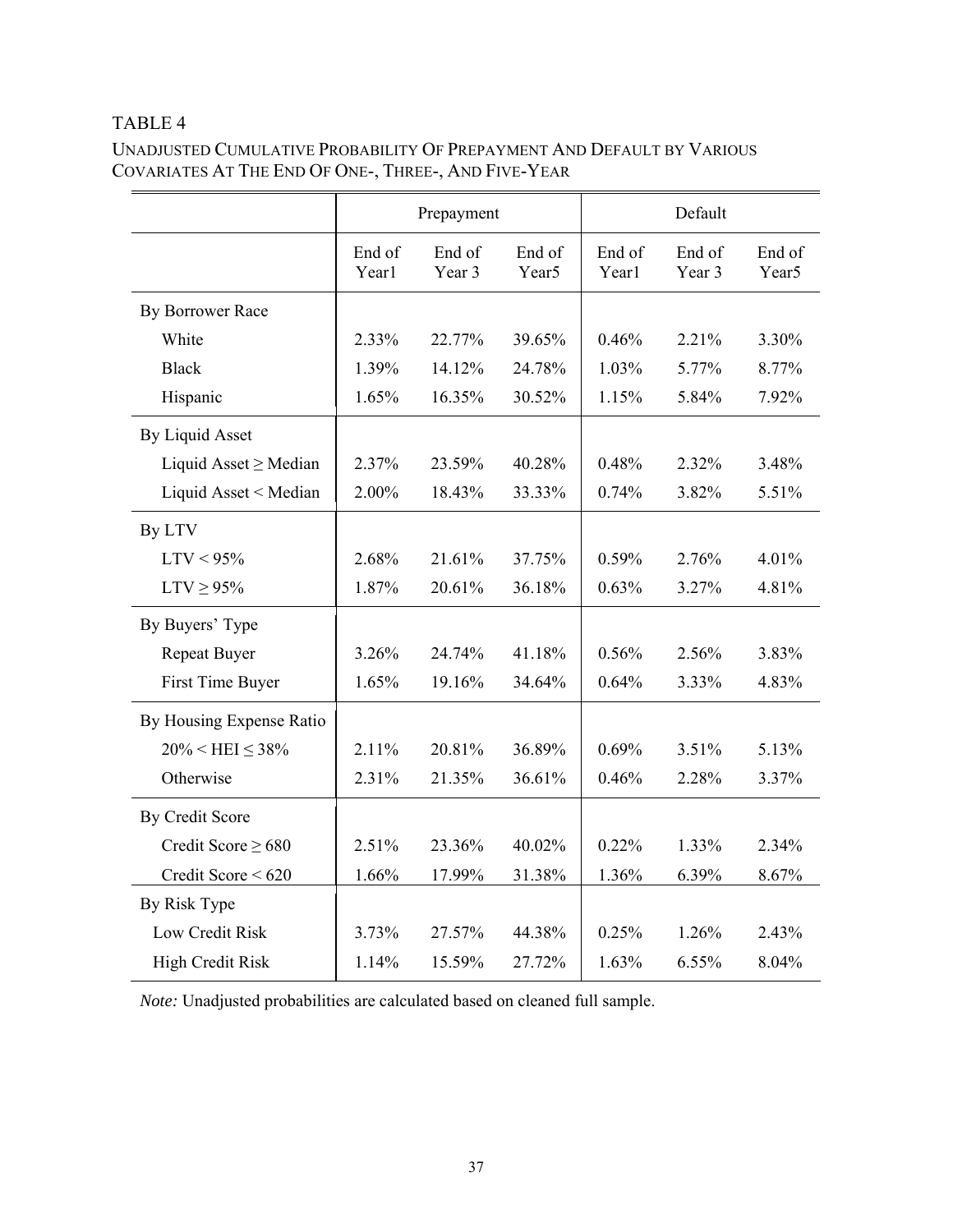## PREDICTED CUMULATIVE PROBABILITY OF PREPAYMENT AND DEFAULT RISKS BY VARIOUS COVARIATES AT THE END OF ONE-, THREE-, AND FIVE-YEAR

|                                                                                                                                                                   |                 | Prepayment                  |                  |                 | Default          |                             |                 | <b>Total Termination</b> |                             |
|-------------------------------------------------------------------------------------------------------------------------------------------------------------------|-----------------|-----------------------------|------------------|-----------------|------------------|-----------------------------|-----------------|--------------------------|-----------------------------|
|                                                                                                                                                                   | End of<br>Yearl | End of<br>Year <sub>3</sub> | End of<br>Year 5 | End of<br>Yearl | End of<br>Year 3 | End of<br>Year <sub>5</sub> | End of<br>Yearl | End of<br>Year 3         | End of<br>Year <sub>5</sub> |
| By Borrower Race                                                                                                                                                  |                 |                             |                  |                 |                  |                             |                 |                          |                             |
| White                                                                                                                                                             | 2.25%           | 18.69%                      | 39.93%           | 0.65%           | 2.71%            | 4.15%                       | 2.91%           | 21.40%                   | 44.08%                      |
| <b>Black</b>                                                                                                                                                      | 1.37%           | 11.71%                      | 26.19%           | 1.07%           | 4.58%            | 7.22%                       | 2.45%           | 16.28%                   | 33.40%                      |
| Hispanic                                                                                                                                                          | 1.70%           | 14.36%                      | 31.67%           | 0.79%           | 3.35%            | 5.23%                       | 2.49%           | 17.71%                   | 36.90%                      |
| By Liquid Asset                                                                                                                                                   |                 |                             |                  |                 |                  |                             |                 |                          |                             |
| Liquid Asset $\geq$ Median                                                                                                                                        | 2.11%           | 17.64%                      | 38.01%           | 0.67%           | 2.78%            | 4.28%                       | 2.78%           | 20.42%                   | 42.29%                      |
| Liquid Asset < Median                                                                                                                                             | 2.09%           | 17.43%                      | 37.58%           | 0.71%           | 2.97%            | 4.57%                       | 2.80%           | 20.40%                   | 42.15%                      |
| By LTV                                                                                                                                                            |                 |                             |                  |                 |                  |                             |                 |                          |                             |
| $LTV < 95\%$                                                                                                                                                      | 2.29%           | 18.99%                      | 40.43%           | 0.68%           | 2.86%            | 4.42%                       | 2.97%           | 21.85%                   | 44.85%                      |
| $LTV \geq 95\%$                                                                                                                                                   | 2.04%           | 17.02%                      | 36.83%           | 0.70%           | 2.92%            | 4.50%                       | 2.73%           | 19.94%                   | 41.34%                      |
| By Buyers' Type                                                                                                                                                   |                 |                             |                  |                 |                  |                             |                 |                          |                             |
| Repeat Buyer                                                                                                                                                      | 2.37%           | 19.55%                      | 41.43%           | 0.71%           | 2.92%            | 4.43%                       | 3.08%           | 22.47%                   | 45.86%                      |
| First Time Buyer                                                                                                                                                  | 1.96%           | 16.46%                      | 35.79%           | 0.66%           | 2.84%            | 4.47%                       | 2.63%           | 19.30%                   | 40.26%                      |
| By Housing Exp/Inc Ratio                                                                                                                                          |                 |                             |                  |                 |                  |                             |                 |                          |                             |
| 20% <hei≤38%< td=""><td>2.18%</td><td>18.09%</td><td>38.77%</td><td>0.74%</td><td>3.05%</td><td>4.62%</td><td>2.92%</td><td>21.13%</td><td>43.39%</td></hei≤38%<> | 2.18%           | 18.09%                      | 38.77%           | 0.74%           | 3.05%            | 4.62%                       | 2.92%           | 21.13%                   | 43.39%                      |
| Otherwise                                                                                                                                                         | 1.96%           | 16.46%                      | 35.83%           | 0.61%           | 2.60%            | 4.09%                       | 2.57%           | 19.06%                   | 39.92%                      |
| By Credit Score                                                                                                                                                   |                 |                             |                  |                 |                  |                             |                 |                          |                             |
| Credit Score $\geq 680$                                                                                                                                           | 2.51%           | 20.22%                      | 42.43%           | 0.46%           | 1.88%            | 2.86%                       | 2.97%           | 22.10%                   | 45.29%                      |
| Credit Score < 620                                                                                                                                                | 1.44%           | 12.95%                      | 29.46%           | 1.73%           | 7.14%            | 10.98%                      | 3.17%           | 20.09%                   | 40.44%                      |
| By Risk Type                                                                                                                                                      |                 |                             |                  |                 |                  |                             |                 |                          |                             |
| Low Credit Risk                                                                                                                                                   | 2.75%           | 21.93%                      | 45.32%           | 0.43%           | 1.72%            | 2.59%                       | 3.17%           | 23.65%                   | 47.91%                      |
| High Credit Risk                                                                                                                                                  | 1.33%           | 11.95%                      | 27.35%           | 1.83%           | 7.55%            | 11.66%                      | 3.15%           | 19.50%                   | 39.01%                      |

*Note:* The calculation of probability for each risk group is based on 10% random sample of the mortgage pools originated in June 1992. For each group, probabilities are evaluated at the mean value of each covariate (time-varying means are calculated for timevarying covariates) except for those specified in each risk category such that

a) Liquid asset is evaluated at 75% and 25% quartiles of the sample for higher and lower liquid asset groups, respectively.

b) LTV is set to 97% , and 85% for high LTV category, and low LTV category, respectively.

c) Weighted average of borrowers with credit score between 680 and 740, and credit score above 740 is used to define high credit score group; and weighted average of borrowers with credit below 620 is used to define low credit score group.

d) The low credit risk group consists of borrowers with liquid asset above sample median, repeat-buyer, housing expense to income ratio between 20% and 38%, and credit score above 680.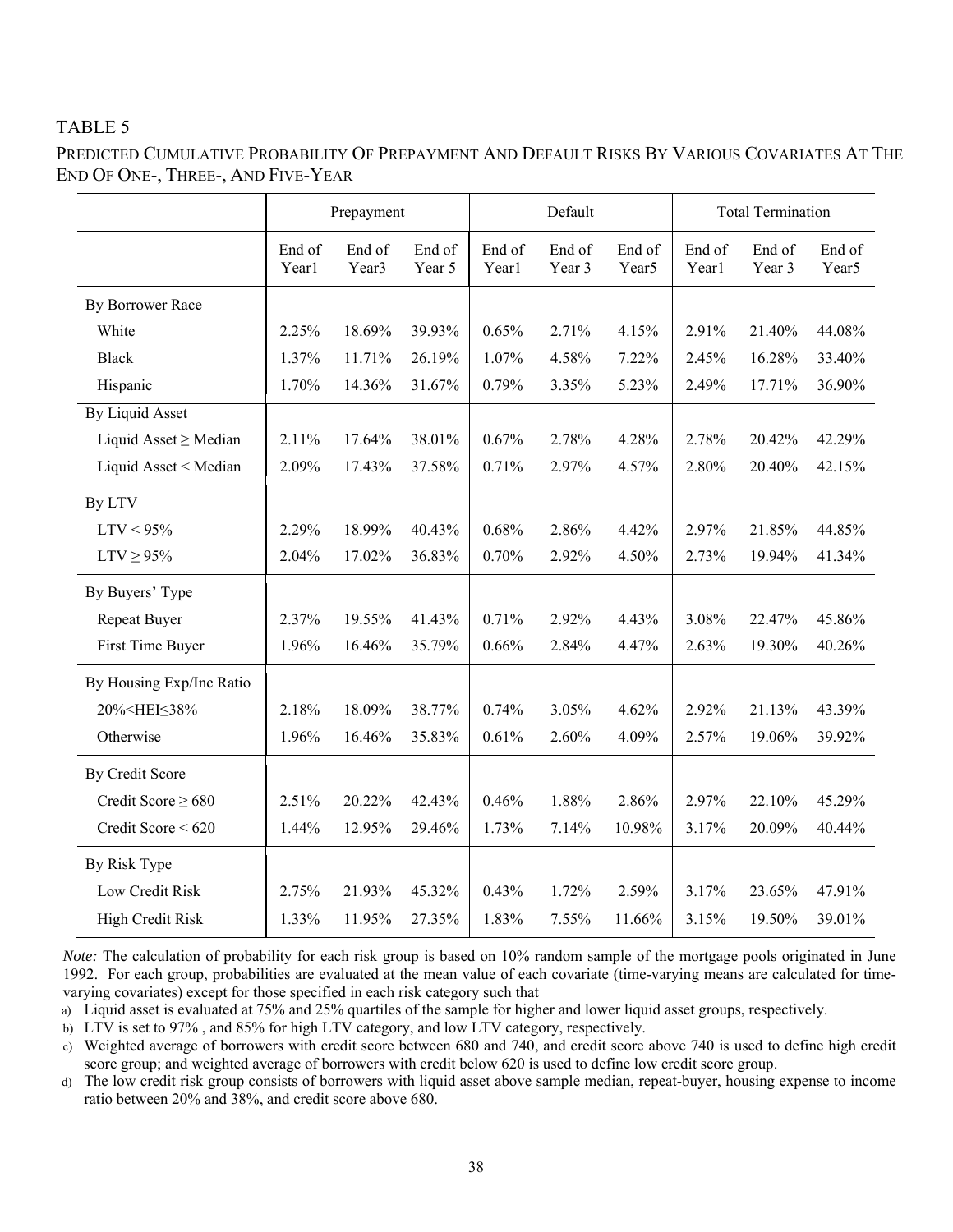- e) The high credit risk group consists of borrowers with liquid asset below sample median, first-time buyer, housing expense to income ratio greater than 38% , and credit score under 620.
- f) We set LTV at 95% for both high credit risk group and low credit risk group.
- g) The cumulative probabilities of total termination at the end of year 1, 3, and 5 are the sum of predicted cumulative prepayment and default rates at the end of year 1, 3, and 5, respectively.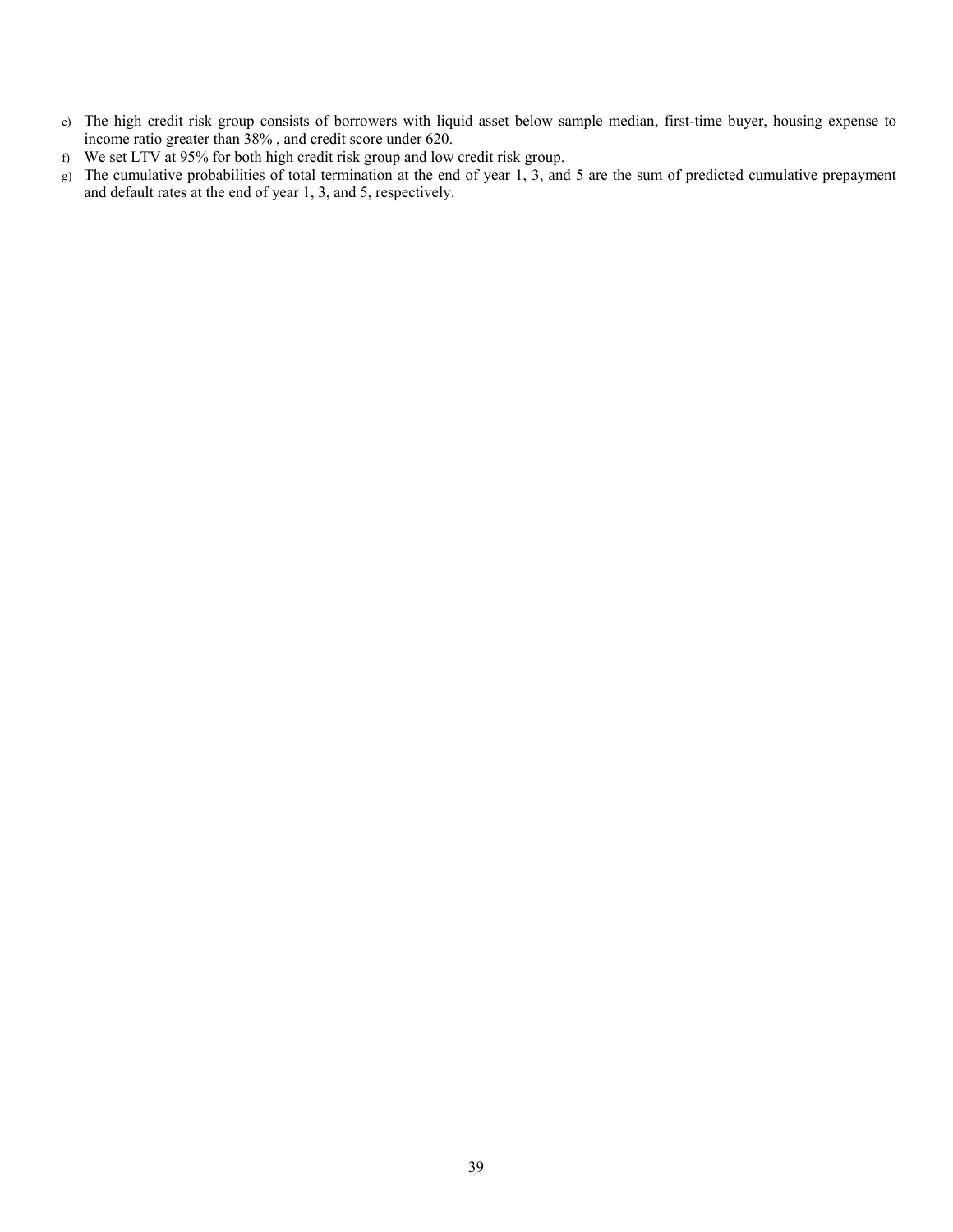## MEAN BASIS POINT SPREAD SIMULATED FROM MORTGAGE POOLS WITH HIGH CREDIT RISK/LOW PREPAYMENT VS. LOW CREDIT RISK/HIGH PREPAYMENT BORROWERS AT DIFFERENT WEIGHTED AVERAGE COUPON RATES

|                       | WAC 7.25  | WAC 8.25  | WAC 9.25  |
|-----------------------|-----------|-----------|-----------|
| 3-Year Seasoned Pool  | $-10$ bsp | $-14$ bsp | $-15$ bsp |
|                       | (452)     | (291)     | (194)     |
| 5-Year Seasoned Pool  | $-15$     | $-21$     | $-27$     |
|                       | (813)     | (521)     | (411)     |
| 10-Year Seasoned Pool | $-23$     | -44       | $-65$     |
|                       | (5,930)   | (3,964)   | (2,577)   |

*Note*: T-ratios are in parentheses. The simulated market values are computed based on model 3 in Table 3 together with a term structure with a long term mean parameter of 8.27 percent, volatility parameter of 1.5 percent, used by Dai and Singleton and the other parameters reported in Dai and Singleton [2000] Table II, Column 2, page 1964. A detailed specification of high credit risk and low credit risk mortgage pools is reported in Appendix A, Table A2.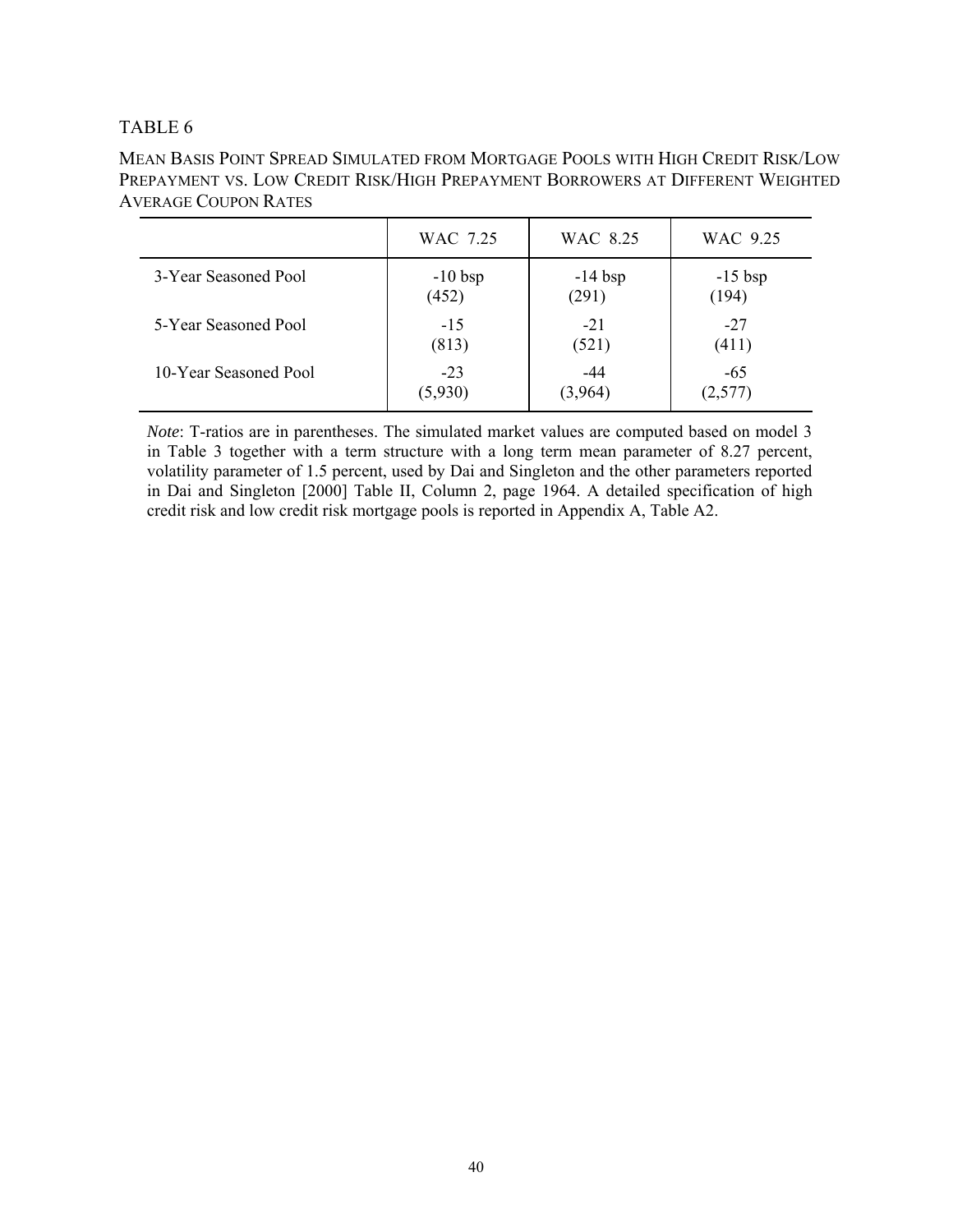# APPENDIX A: TABLE A1

## MAXIMUM LIKELIHOOD ESTIMATES FOR COMPETING RISKS OF FHA MORTGAGE PREPAYMENT AND DEFAULT WITH CENSUS TRACT CONTROLS

|                                                     |                    | Model 1            |                     | Model 2            | Model 3             |                    |
|-----------------------------------------------------|--------------------|--------------------|---------------------|--------------------|---------------------|--------------------|
|                                                     | Prepay             | Default            | Prepay              | Default            | Prepay              | Default            |
| Fraction of Contract<br>Value (Call Option)         |                    |                    | 4.939<br>(27.30)    | 2.218<br>(3.56)    |                     |                    |
| Probability of Negative<br>Equity (Put Option)      |                    |                    | $-2.117$<br>(9.66)  | 2.19<br>(6.70)     |                     |                    |
| Interaction of Call Option<br>Credit Scores < 620   |                    |                    |                     |                    | 4.545<br>(10.68)    | 2.221<br>(2.01)    |
| Interaction of Call Option<br>Credit Scores 620~680 |                    |                    |                     |                    | 4.221<br>(13.38)    | 1.517<br>(1.54)    |
| Interaction of Call Option<br>Credit Scores 680~740 |                    |                    |                     |                    | 5.386<br>(18.23)    | 1.661<br>(1.37)    |
| Interaction of Call Option<br>Credit Scores >740    |                    |                    |                     |                    | 5.832<br>(15.95)    | 2.875<br>(1.50)    |
| Interaction of Put Option<br>Credit Scores $< 620$  |                    |                    |                     |                    | $-4.05$<br>(6.70)   | 2.917<br>(4.05)    |
| Interaction of Put Option<br>Credit Scores 620~680  |                    |                    |                     |                    | $-2.653$<br>(5.60)  | 1.842<br>(3.22)    |
| Interaction of Put Option<br>Credit Scores 680~740  |                    |                    |                     |                    | $-1.957$<br>(5.23)  | 2.638<br>(5.12)    |
| Interaction of Put Option<br>Credit Scores >740     |                    |                    |                     |                    | $-1.545$<br>(4.33)  | 3.157<br>(4.24)    |
| Credit Scores $< 620$<br>(dummy)                    |                    |                    |                     |                    | $-0.04$<br>(0.63)   | 1.771<br>(5.78)    |
| Credit Scores 620~680<br>(dummy)                    |                    |                    |                     |                    | 0.006<br>(0.12)     | 1.418<br>(4.83)    |
| Credit Scores 680~740<br>(dummy)                    |                    |                    |                     |                    | $-0.019$<br>(0.40)  | 0.773<br>(2.57)    |
| Black (dummy)                                       | $-0.459$<br>(9.67) | 0.784<br>(6.46)    | $-0.528$<br>(11.00) | 0.773<br>(6.39)    | $-0.497$<br>(10.20) | 0.501<br>(4.05)    |
| Asian (dummy)                                       | $-0.071$<br>(0.77) | $-0.057$<br>(0.14) | 0.001<br>(0.01)     | $-0.171$<br>(0.39) | 0.009<br>(0.09)     | $-0.221$<br>(0.46) |
| Hispanic (dummy)                                    | $-0.236$<br>(5.11) | 0.385<br>(2.91)    | $-0.297$<br>(6.36)  | 0.306<br>(2.29)    | $-0.285$<br>(6.08)  | 0.193<br>(1.45)    |
| Others (dummy)                                      | $-0.246$<br>(2.49) | 0.238<br>(0.77)    | $-0.372$<br>(3.71)  | 0.143<br>(0.47)    | $-0.341$<br>(3.39)  | $-0.023$<br>(0.08) |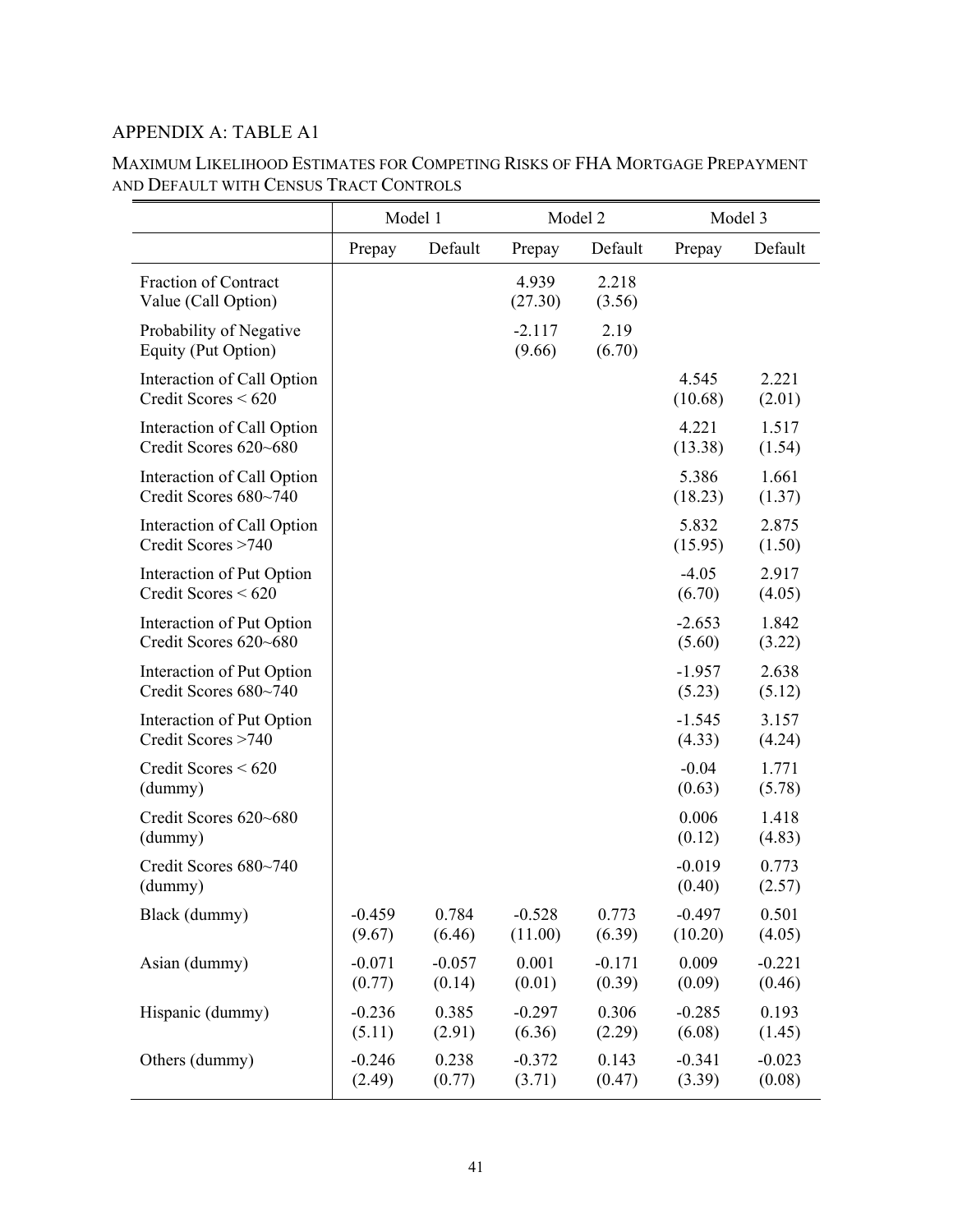|                           |          | Model 1  |          | Model 2  | Model 3  |          |
|---------------------------|----------|----------|----------|----------|----------|----------|
|                           | Prepay   | Default  | Prepay   | Default  | Prepay   | Default  |
| <b>SMSA</b> Unemployment  | $-0.128$ | 0.08     | $-0.116$ | 0.045    | $-0.116$ | 0.048    |
| Rate (percent)            | (17.27)  | (4.38)   | (14.97)  | (2.19)   | (14.92)  | (2.30)   |
| Loan-to-Value Ratio       | $-1.401$ | 0.806    | $-0.989$ | 0.369    | $-0.998$ | 0.243    |
|                           | (7.29)   | (0.94)   | (5.18)   | (0.43)   | (5.21)   | (0.28)   |
| Housing Exp. to Income    | 0.223    | 0.334    | 0.109    | 0.169    | 0.107    | 0.2      |
| $20~38\%$ (dummy)         | (5.62)   | (2.12)   | (2.68)   | (1.04)   | (2.64)   | (1.20)   |
| Housing Exp. to Income    | 0.314    | 0.232    | 0.097    | $-0.002$ | 0.085    | 0.171    |
| $>$ 38% (dummy)           | (2.19)   | (0.42)   | (0.65)   | 0.00     | (0.57)   | (0.30)   |
| Debt to Income Ratio      | 0.114    | $-0.293$ | 0.006    | $-0.298$ | 0.017    | $-0.427$ |
| $20 - 41\%$ (dummy)       | (1.49)   | (0.87)   | (0.07)   | (0.87)   | (0.22)   | (1.25)   |
| Debt to Income Ratio      | 0.223    | $-0.068$ | 0.08     | $-0.069$ | 0.103    | $-0.27$  |
| $41 - 53\%$ (dummy)       | (2.68)   | (0.19)   | (0.95)   | (0.19)   | (1.22)   | (0.76)   |
| Debt to Income Ratio      | 0.285    | $-0.456$ | 0.022    | $-0.52$  | 0.051    | $-0.74$  |
| $> 53\%$ (dummy)          | (1.75)   | (0.64)   | (0.14)   | (0.72)   | (0.31)   | (1.03)   |
| Buydown                   | 0.237    | 0.135    | 0.142    | 0.055    | 0.141    | 0.095    |
| (dummy)                   | (3.10)   | (0.45)   | (1.84)   | (0.18)   | (1.84)   | (0.31)   |
| Log Value of Property     | $-0.09$  | $-0.065$ | 0.18     | 0.181    | 0.17     | 0.193    |
| <b>Appraisal Value</b>    | (1.50)   | (0.31)   | (2.91)   | (0.83)   | (2.75)   | (0.86)   |
| Mortgage Term $<$ 30 Year | $-0.289$ | $-1.21$  | $-0.023$ | $-1.003$ | $-0.032$ | $-0.962$ |
| (dummy)                   | (4.23)   | (2.67)   | (0.33)   | (2.20)   | (0.46)   | (2.07)   |
| Central City Location     | 0.033    | $-0.146$ | 0.037    | $-0.152$ | 0.036    | $-0.134$ |
| (dummy)                   | (1.19)   | (1.41)   | (1.30)   | (1.46)   | (1.29)   | (1.27)   |
| Rural                     | 0.032    | $-0.221$ | 0.037    | $-0.266$ | 0.039    | $-0.218$ |
| (dummy)                   | (0.58)   | (0.99)   | (0.65)   | (1.20)   | (0.69)   | (0.96)   |
| First Time Home Buyer     | $-0.185$ | 0.137    | $-0.198$ | 0.129    | $-0.19$  | 0.07     |
| (dummy)                   | (6.57)   | (1.24)   | (7.03)   | (1.18)   | (6.74)   | (0.64)   |
| New House                 | $-0.138$ | $-0.084$ | $-0.03$  | $-0.05$  | $-0.029$ | $-0.039$ |
| (dummy)                   | (2.89)   | (0.44)   | (0.63)   | (0.26)   | (0.61)   | (0.20)   |
| Unmarried Co-borrower     | $-0.008$ | $-0.084$ | $-0.012$ | $-0.094$ | $-0.016$ | $-0.075$ |
| (dummy)                   | (0.19)   | (0.46)   | (0.28)   | (0.53)   | (0.37)   | (0.41)   |
| Single Male               | 0.018    | 0.303    | $-0.009$ | 0.315    | $-0.006$ | 0.276    |
| (dummy)                   | (0.50)   | (2.37)   | (0.25)   | (2.48)   | (0.17)   | (2.15)   |
| Single Female             | $-0.088$ | $-0.208$ | $-0.108$ | $-0.184$ | $-0.108$ | $-0.218$ |
| (dummy)                   | (2.21)   | (1.41)   | (2.71)   | (1.25)   | (2.72)   | (1.46)   |
| Number of Dependents      | $-0.07$  | 0.125    | $-0.084$ | 0.111    | $-0.077$ | 0.068    |
|                           | (5.29)   | (3.03)   | (6.28)   | (2.75)   | (5.76)   | (1.61)   |

# TABLE A1–*Continued*.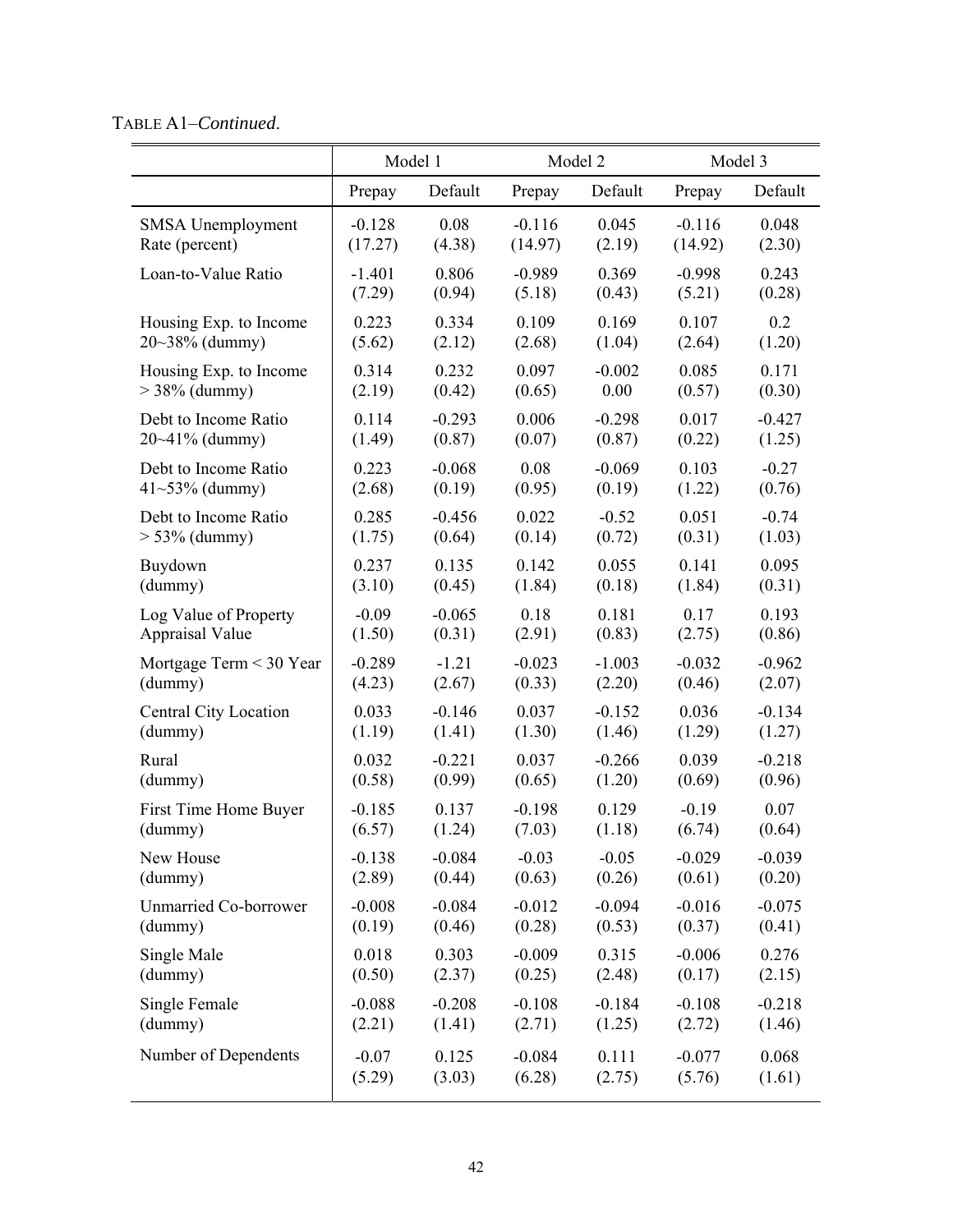|                                  |          | Model 1   |          | Model 2   |          | Model 3   |  |
|----------------------------------|----------|-----------|----------|-----------|----------|-----------|--|
|                                  | Prepay   | Default   | Prepay   | Default   | Prepay   | Default   |  |
| Log Value of Liquid              | 0.005    | $-0.085$  | 0.015    | $-0.089$  | 0.012    | $-0.066$  |  |
| Assets                           | (0.58)   | (2.79)    | (1.78)   | (2.91)    | (1.39)   | (2.03)    |  |
| Borrower Age $\leq$ 25           | 0.42     | 0.199     | 0.443    | 0.266     | 0.445    | 0.156     |  |
| (dummy)                          | (7.56)   | (1.08)    | (7.93)   | (1.45)    | (7.96)   | (0.84)    |  |
| Borrower Age 25~35               | 0.245    | $-0.205$  | 0.28     | $-0.139$  | 0.281    | $-0.198$  |  |
| (dummy)                          | (5.68)   | (1.37)    | (6.44)   | (0.93)    | (6.44)   | (1.31)    |  |
| Borrower Age 35~45               | 0.056    | $-0.172$  | 0.069    | $-0.109$  | 0.068    | $-0.154$  |  |
| (dummy)                          | (1.19)   | (1.06)    | (1.46)   | (0.67)    | (1.45)   | (0.94)    |  |
| Log Value of Household           | 0.58     | $-0.127$  | 0.204    | $-0.429$  | 0.221    | $-0.537$  |  |
| Income                           | (8.89)   | (0.52)    | (3.01)   | (1.66)    | (3.24)   | (2.03)    |  |
| Percentage of Black in           | 0.048    | $-0.008$  | 0.034    | $-0.015$  | 0.03     | 0.005     |  |
| <b>Census Tract Population</b>   | (0.65)   | (0.03)    | (0.45)   | (0.05)    | (0.40)   | (0.02)    |  |
| Percentage of Asian in           | $-0.406$ | 1.267     | $-0.476$ | 1.389     | $-0.433$ | 1.297     |  |
| <b>Census Tract Population</b>   | (1.21)   | (1.32)    | (1.37)   | (1.42)    | (1.24)   | (1.27)    |  |
| Percentage of Hispanic in        | 0.076    | 0.013     | 0.083    | 0.025     | 0.082    | 0.033     |  |
| <b>Census Tract Population</b>   | (0.80)   | (0.03)    | (0.89)   | (0.07)    | (0.88)   | (0.09)    |  |
| Percentage of Others in          | 1.081    | $-5.42$   | 1.21     | $-5.679$  | 1.212    | $-6.312$  |  |
| <b>Census Tract Population</b>   | (1.12)   | (0.77)    | (1.19)   | (0.85)    | (1.22)   | (0.90)    |  |
| <b>Census Tract to MSA</b>       | $-0.058$ | $-0.158$  | $-0.081$ | $-0.131$  | $-0.08$  | $-0.163$  |  |
| Median Income Ratio              | (1.00)   | (0.69)    | (1.38)   | (0.57)    | (1.35)   | (0.70)    |  |
| <b>Census Tract Rental Ratio</b> | $-0.059$ | $-0.073$  | $-0.065$ | $-0.057$  | $-0.062$ | $-0.111$  |  |
|                                  | (0.65)   | (0.22)    | (0.71)   | (0.17)    | (0.68)   | (0.34)    |  |
| Log Likelihood                   |          | $-35,717$ |          | $-35,290$ |          | $-35,200$ |  |

TABLE A1–*Continued*.

*Note:* T-ratios are in parentheses. All models are estimated by ML approach. Prepayment and default functions are considered as correlated competing risks and they are estimated jointly. Flexible baseline functions (following Han and Hausman [1990]) for prepayment and default are estimated simultaneously with the competing risks hazard functions.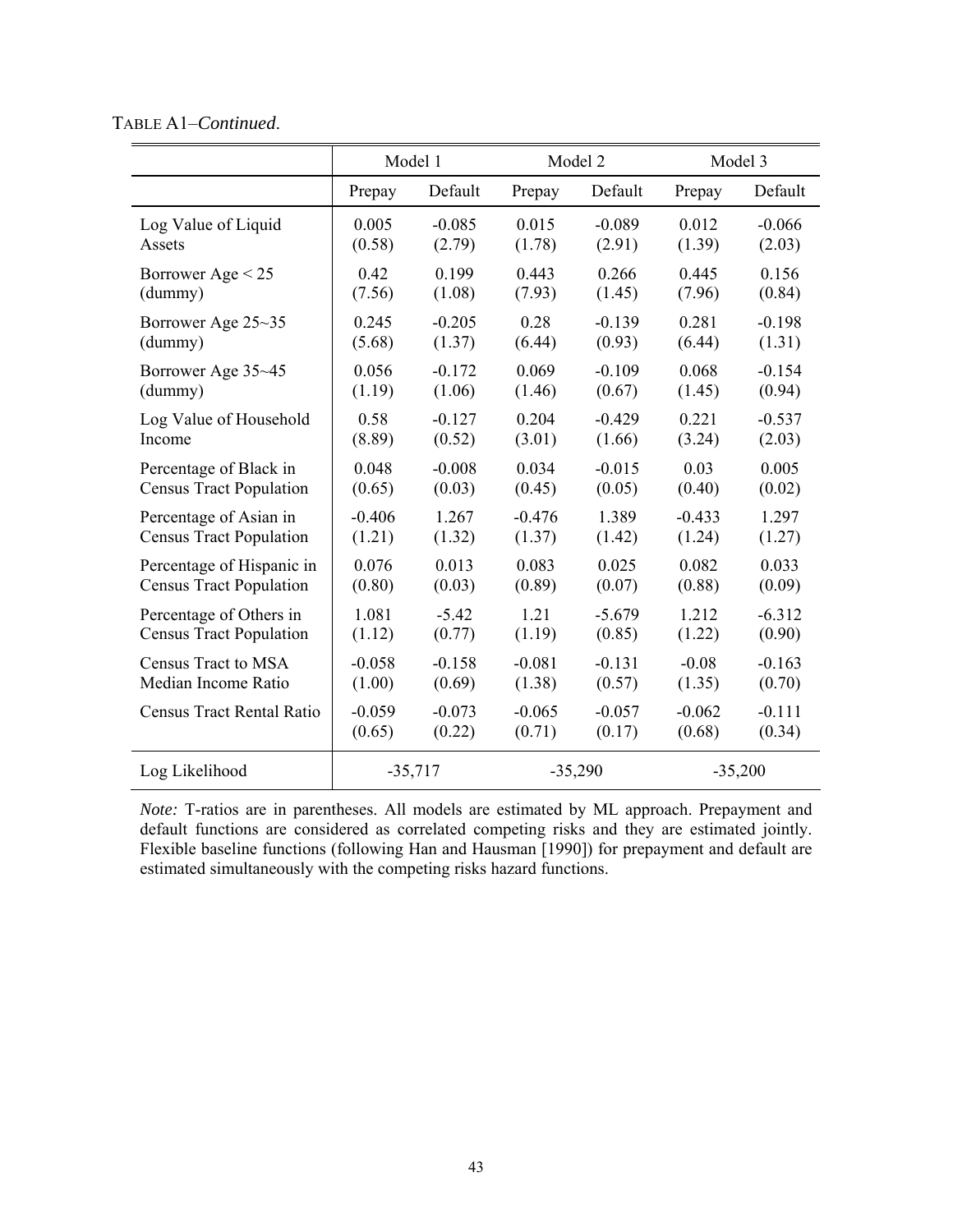## TABLE A2 HYPOTHETICAL MORTGAGE POOLS OF HIGH CREDIT RISKS VS. LOW CREDIT RISKS IN SIMULATION

|                                               | <b>High Credit Risks</b> | Low Credit Risks |
|-----------------------------------------------|--------------------------|------------------|
| Credit Scores $\leq 620$                      |                          | $\theta$         |
| Credit Scores $680~140$                       | $\bf{0}$                 |                  |
| <b>SMSA</b> Unemployment Rate (percent)       | 4.0                      | 4.0              |
| Loan-to-Value Ratio                           | 0.95                     | 0.95             |
| Housing Exp. to Income $20 \sim 38\%$ (dummy) | $\theta$                 |                  |
| Housing Exp. to Income $> 38\%$ (dummy)       |                          | $\theta$         |
| First Time Home Buyer                         |                          | 0                |
| Log Value of Liquid Assets                    | 8.17                     | 9.16             |

*Note:* The values of all other covariates utilized in the simulation are identical across the high credit risk and low credit risk groups. Those values derived from the computed sample means reported in Table 1.